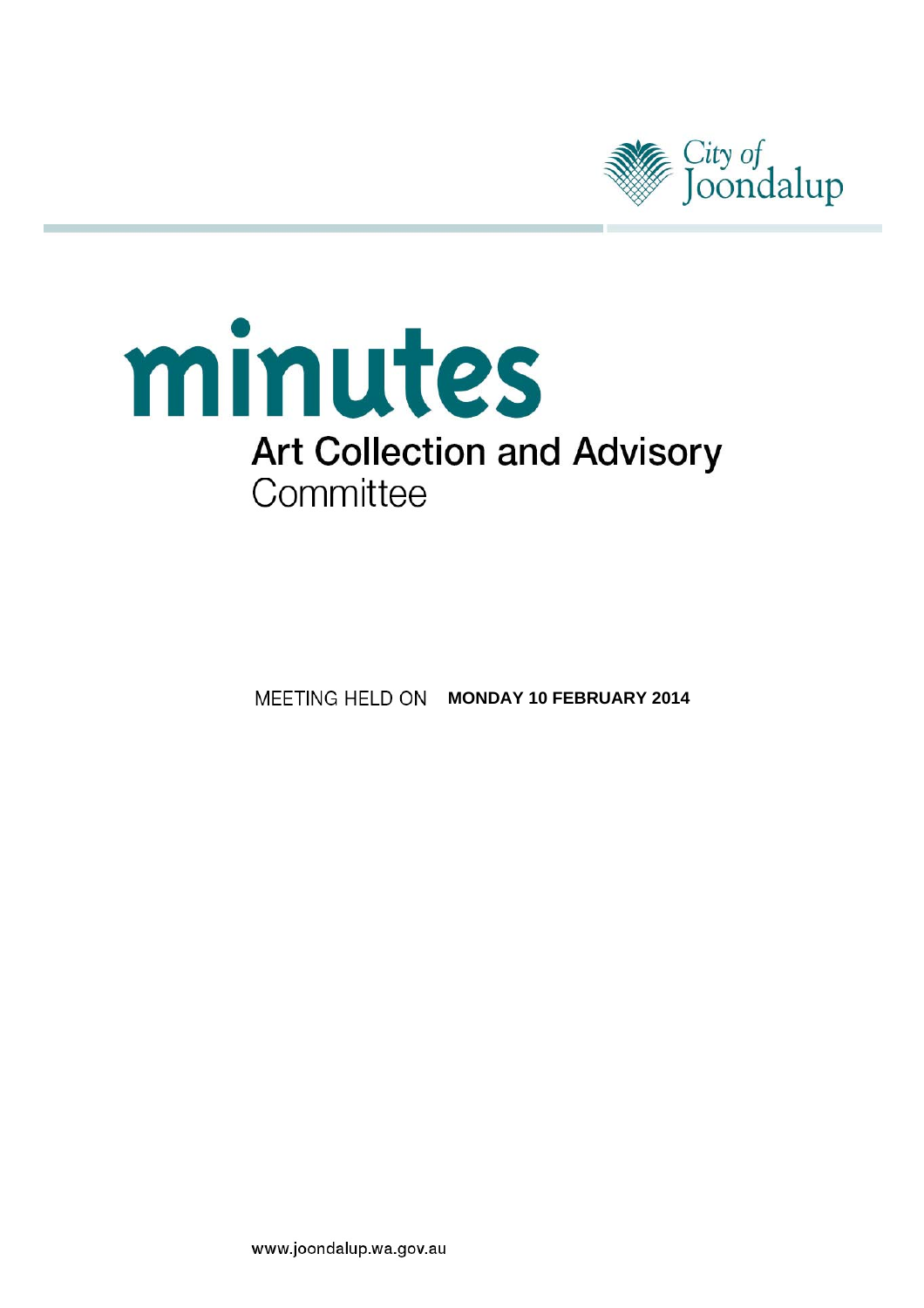# **TABLE OF CONTENTS**

| Item No.       | <b>Title</b>                                                                                                                          | Page No. |
|----------------|---------------------------------------------------------------------------------------------------------------------------------------|----------|
|                | <b>Declaration of Opening</b>                                                                                                         | 3        |
|                | <b>Declarations of Interest</b>                                                                                                       | 3        |
|                | <b>Public Question Time</b>                                                                                                           | 3        |
|                | <b>Public Statement Time</b>                                                                                                          | 3        |
|                | Apologies/Leave of absence                                                                                                            | 4        |
|                | <b>Confirmation of Minutes</b>                                                                                                        | 4        |
|                | Announcements by the Presiding Member without discussion                                                                              | 4        |
|                | Identification of matters for which the meeting may be closed to<br>the public                                                        | 4        |
|                | <b>Petitions and deputations</b>                                                                                                      | 4        |
|                | <b>Reports</b>                                                                                                                        | 5        |
| 1              | International Artist Residency - [14158]                                                                                              | 5        |
| $\overline{2}$ | Public Artwork Commission for Joondalup City Centre Water Feature<br>Sculpture - [103481, 103301, 35613]                              | 10       |
| 3              | Review of First Community Invitation Art Award - [101779]                                                                             | 17       |
| 4              | Alternative Venues for the Community Invitation Art Award and the<br>Community Art Exhibition - [102846, 35613]                       | 26       |
| 5              | Outline of Community Invitation Art Award Terms, Conditions, Award<br>Categories and Potential Community Education Program - [102846] | 33       |
| 6              | Review of Award Categories for the Community Art Exhibition -<br>[102846]                                                             | 39       |
| $\overline{7}$ | Proposed Visual Arts Policy - [101291]                                                                                                | 44       |
| 8              | Adoption of Meeting Dates 2014 - Art Collection and Advisory<br>Committee - [35613]                                                   | 51       |
|                | Motions of which previous notice has been given                                                                                       | 54       |
|                | <b>Requests for Reports for future consideration</b>                                                                                  | 54       |
|                | <b>Closure</b>                                                                                                                        | 54       |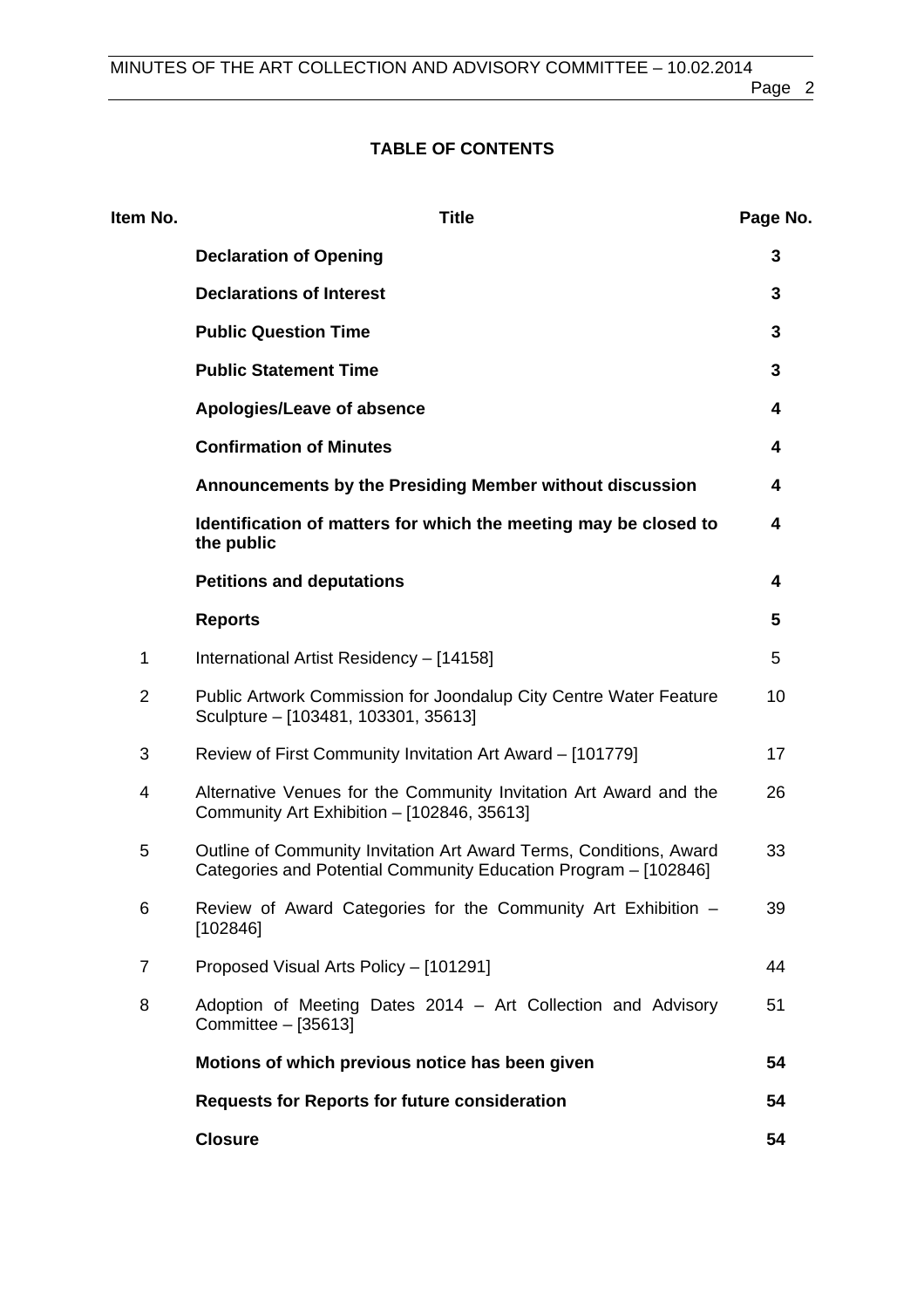# **CITY OF JOONDALUP**

#### <span id="page-2-0"></span>**MINUTES OF THE ART COLLECTION AND ADVISORY COMMITTEE MEETING HELD IN CONFERENCE ROOM 1, JOONDALUP CIVIC CENTRE, BOAS AVENUE, JOONDALUP ON MONDAY 10 FEBRUARY 2014.**

#### **ATTENDANCE**

#### **Committee Members:**

| Cr Liam Gobbert      | <b>Presiding Member</b>            |
|----------------------|------------------------------------|
| Cr John Chester      |                                    |
| Cr Russ Fishwick, JP |                                    |
| Cr Kerry Hollywood   | <b>Deputy Presiding Member</b>     |
| Cr Sam Thomas        |                                    |
| Mr Mike Tidy         | <b>Director Corporate Services</b> |

#### **Officers:**

| Mr Mike Smith               | <b>Manager Leisure and Cultural Services</b> |
|-----------------------------|----------------------------------------------|
| Mr Thomas De Mallet Burgess | <b>Coordinator Cultural Services</b>         |
| MrJohn Byrne                | Governance Coordinator                       |
| Mrs Lesley Taylor           | Governance Officer                           |

There were no members of the public and no member of the press in attendance.

#### **DECLARATION OF OPENING**

The Presiding Member declared the meeting open at 6.00pm.

#### **DECLARATIONS OF INTEREST**

Nil.

#### **PUBLIC QUESTION TIME**

Nil.

#### **PUBLIC STATEMENT TIME**

Nil.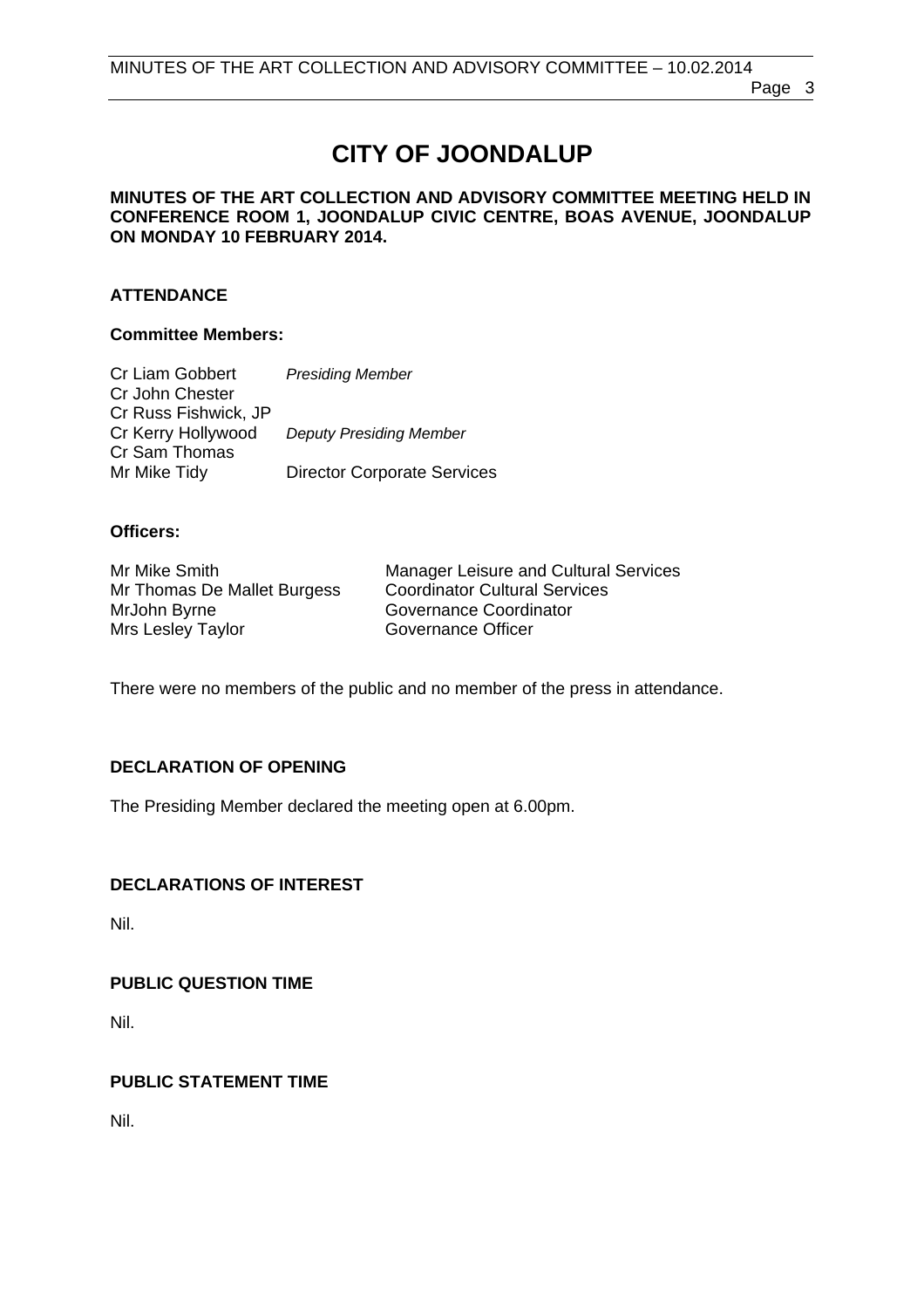#### <span id="page-3-0"></span>**APOLOGIES/LEAVE OF ABSENCE**

#### **Apologies**

Mayor Troy Pickard. Cr Christine Hamilton-Prime.

#### **Leave of Absence previously approved**

Cr Mike Norman 1 to 11 February 2014 inclusive.

#### **CONFIRMATION OF MINUTES**

#### MINUTES OF THE ART COLLECTION AND ADVISORY COMMITTEE HELD 24 OCTOBER 2013

**MOVED Cr Hollywood, SECONDED Cr Thomas that the minutes of the Special meeting of the Art Collection and Advisory Committee held on 24 October 2013 be confirmed as a true and correct record.** 

#### The Motion was Put and **CARRIED** (6/0)

**In favour of the Motion:** Crs Gobbert, Chester, Fishwick, Hollywood and Thomas and Mr Tidy.

#### **ANNOUNCEMENTS BY THE PRESIDING MEMBER WITHOUT DISCUSSION**

Nil.

#### **IDENTIFICATION OF MATTERS FOR WHICH THE MEETING MAY BE CLOSED TO THE PUBLIC**

Nil.

#### **PETITIONS AND DEPUTATIONS**

Nil.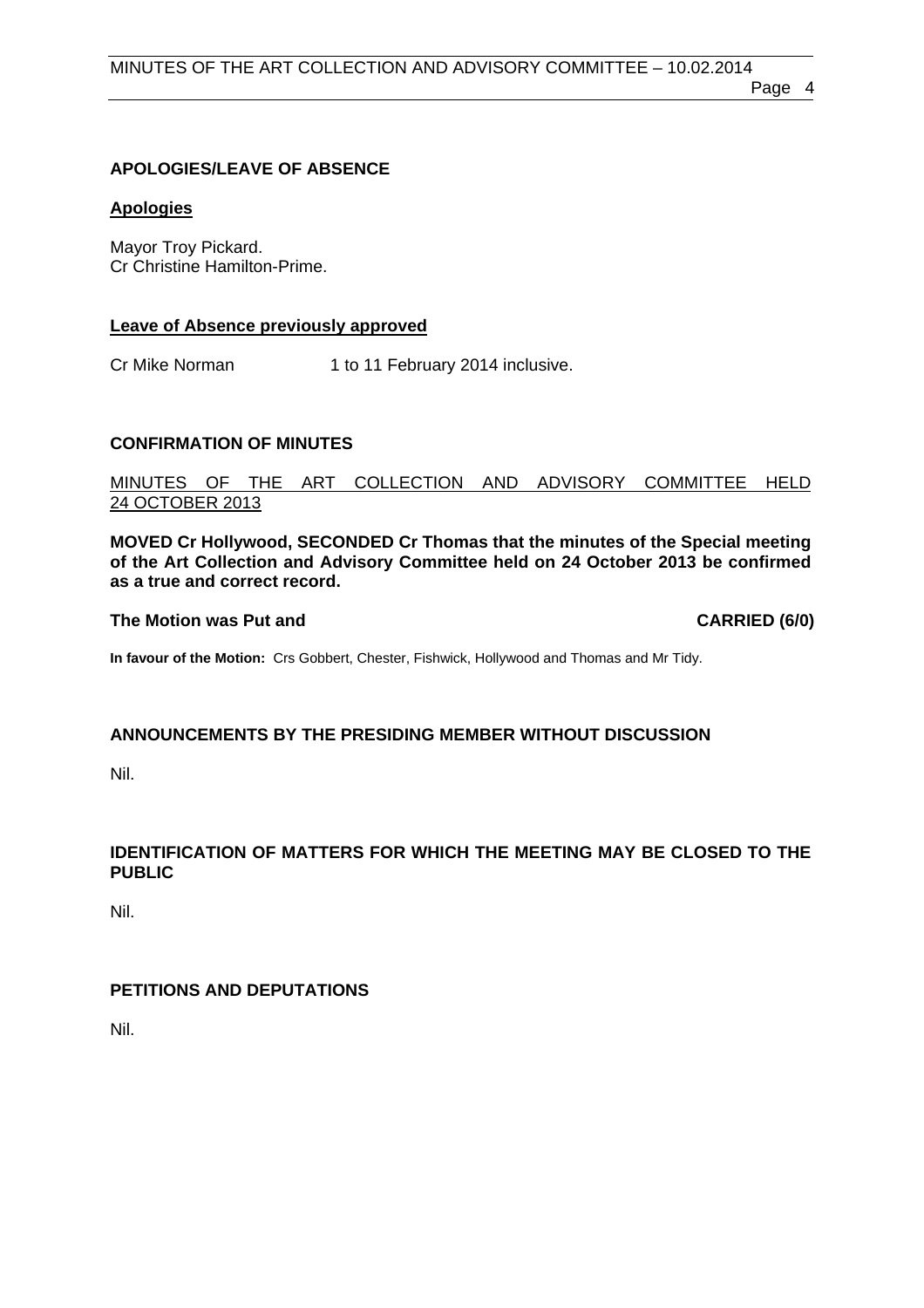#### <span id="page-4-0"></span>**REPORTS**

| <b>ITEM1</b>                          |     | <b>INTERNATIONAL ARTIST RESIDENCY</b>                                                                                                                                                            |                                           |        |             |     |
|---------------------------------------|-----|--------------------------------------------------------------------------------------------------------------------------------------------------------------------------------------------------|-------------------------------------------|--------|-------------|-----|
| <b>WARD</b>                           | All |                                                                                                                                                                                                  |                                           |        |             |     |
| <b>RESPONSIBLE</b><br><b>DIRECTOR</b> |     | Mr Mike Tidy<br><b>Corporate Services</b>                                                                                                                                                        |                                           |        |             |     |
| <b>FILE NUMBER</b>                    |     | 14158, 101515                                                                                                                                                                                    |                                           |        |             |     |
| <b>ATTACHMENT</b>                     |     | Attachment 1<br>Attachment 2                                                                                                                                                                     | Artists reviewed<br>Shortlisted<br>images | artist | biographies | and |
| <b>AUTHORITY / DISCRETION</b>         |     | Executive - The substantial direction setting and oversight<br>role of Council, such as adopting plans and reports,<br>accepting tenders, directing operations, setting and<br>amending budgets. |                                           |        |             |     |

#### **PURPOSE**

For Council to select an international artist to undertake a visual arts residency in the City of Joondalup and produce an artwork for the City's Art Collection.

#### **EXECUTIVE SUMMARY**

In February 2013, Council agreed to invite an international or national artist to undertake a residency in the City of Joondalup to produce an artwork that documents and captures the iconic landmarks and people that represent the City of Joondalup.

Thirty-one professional artists have been reviewed for consideration (by research rather than expression of interest) and from this list two artists have been shortlisted. Both artists are of a high professional standing, and have indicated that they are available to complete the residency within the allocated budget and time frame.

Henrietta Stuart from the UK is the preferred artist because she is keen to explore the coast and the landscape near Joondalup and create new landscape paintings that explore her interest in painting light and the effects of weather.

*It is therefore recommended that Council subject to an amount of \$30,000 being included in the 2014-15 Budget APPOINTS artist Henrietta Stuart from London, UK to complete the City of Joondalup arts residency, to liaise with the community and develop artwork that documents the landmarks and people who represent the City, with a contract value not to exceed \$30,000.*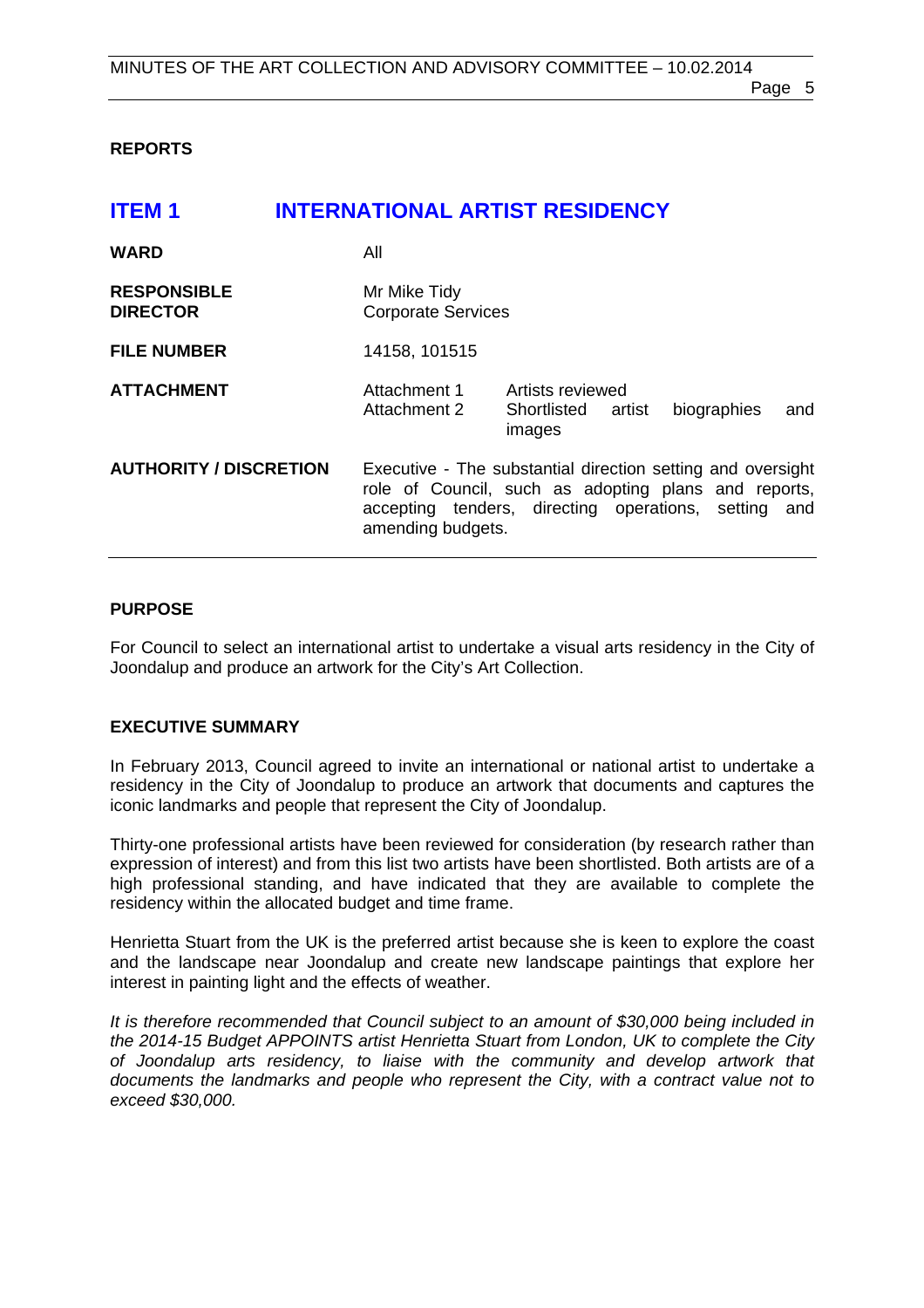#### **BACKGROUND**

At its meeting held on 19 February 2013 (CJ021-02/13 refers), Council resolved as follows:

*"That Council:* 

- *1 ENDORSES the completion of the artwork commission to the value of \$30,000;*
- *2 AGREES to invite an international or national artist to undertake an arts residency in the City of Joondalup, developing an artwork commission that documents and captures the iconic landmarks and people who represent the City of Joondalup;*
- *3 NOTES the arts residency detailed in Part 2 above will be completed by 2014-15."*

## **DETAILS**

Residencies are an effective way of contracting an artist to create an original artwork for a particular purpose and also to liaise with a community, bringing about discussion of shared values and allowing the host to reveal a place from a new perspective. Residencies also offer artists the opportunity to develop their practise and access a new audience, with the support of a hosting community who can assist in providing access and an opportunity to research the history and landmarks of the place. A successful residency is an exchange and should be of mutual benefit to both artist and host.

#### **Issues and options considered**

Thirty-one professional artists from eleven countries were reviewed (Attachment 1 refers) for the residency by a process of research and peer recommendation rather than a process of expression of interest. During this process the following selection criteria were applied:

- Artists' professional standing (only professional artists were considered).
- Level of engagement the artist was likely to have with Joondalup engagement with place, people, culture, history.
- Value of the artist's work in relation to the City of Joondalup Art Collection and long term investment potential.
- Links between the artist's practice and the City's existing art collection (including the capacity of the City to appropriately house, display, conserve and manage the artist's work).
- Availability of the artist to complete the residency within the 2014-15 financial year.

Two artists were subsequently shortlisted (Attachment 2 refers) as most suited to this residency, and contacted to assess their level of interest. Both indicated that they are available and interested.

Both shortlisted artists have indicated they would invest in a significant level of engagement with the City of Joondalup as part of the residency and in the creation of an artwork if successful.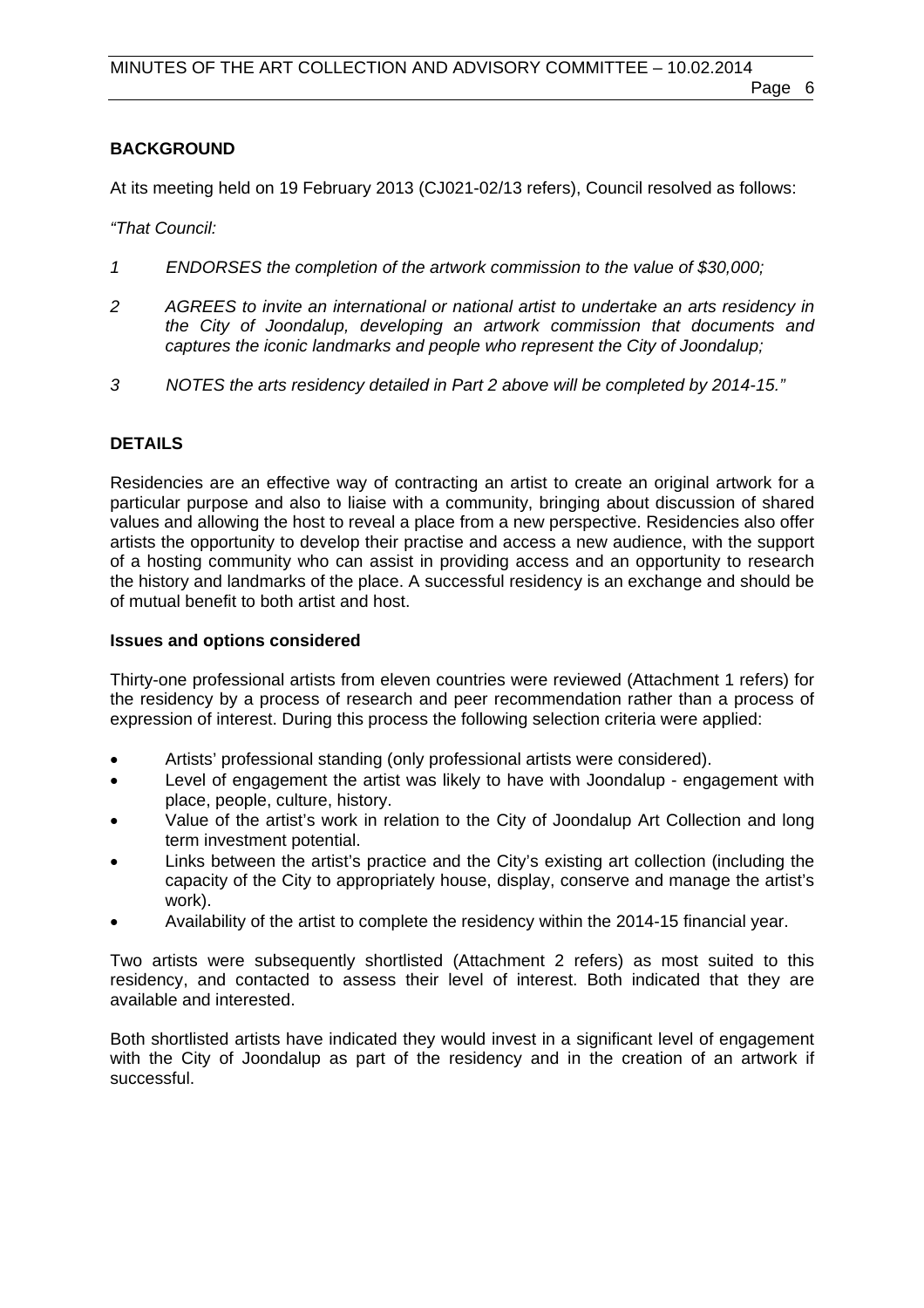# Option one: Henrietta Stuart, London, UK

Henrietta Stuart is a contemporary landscape artist based in London, UK, represented by the Box Gallery, London, who has received several awards in Britain since completing her education with Honours from Newcastle University. Her work is strongly influenced by impressionist painters, in particular by Turner. Her primary concern is to paint light and the effects of weather in a highly abstracted and emotive way, gathering her inspiration on walks throughout the South-West of England, South of France and various parts of Europe. Her work is luminous; she achieves this effect by layering the paint thinly and repetitively. She has visited Western Australia in the past and is impressed by the quality of light in Perth, and is keen to explore the coast and the landscape near Joondalup and create new paintings based on the landscape here.

More information about Henrietta Stuart and examples of her work is provided in Attachment 2.

# Option two: Joan Linder, New York, USA

Joan Linder is a highly skilled, illustration-based fine artist, living and practising in New York, USA, and currently employed as an associate professor at Buffalo University, New York. She achieved her Master of Fine Art from Columbia University, New York in 1996. Joan Linder works in the traditional medium of quill-pen and ink, partly as a reaction against mass produced, electronic imagery that is so prevalent in modern life, and partly to allow viewers to experience and understand the value of mark-making and the evidence of the artist's hand within an artwork. Her drawings are ambitious in scale and varied in subject matter. In previous commissions she has created large botanical illustrations for New York subway stations. In another project she drew the contents of her kitchen sink every day over the course of a year as a study of domestic life. She is a dedicated and energetic artist, with a rigorous approach to the craft of drawing. She is very interested in exploring the potential for new developments in her artistic practice, inspired by the urban and natural environments in Joondalup.

More information about Joan Linder and examples of her work is provided in Attachment 2.

# **Legislation / Strategic Community Plan / policy implications**

**Legislation** Not applicable.

**Strategic Community Plan** 

- **Key theme Community Wellbeing.**
- **Objective** Cultural development.
- **Strategic Initiatives** Invest in publicly accessible visual art that will present a culturally-enriched environment.

**Policy** *The City's Art and Memorabilia Collections Policy.*

# **Risk management considerations**

Not applicable.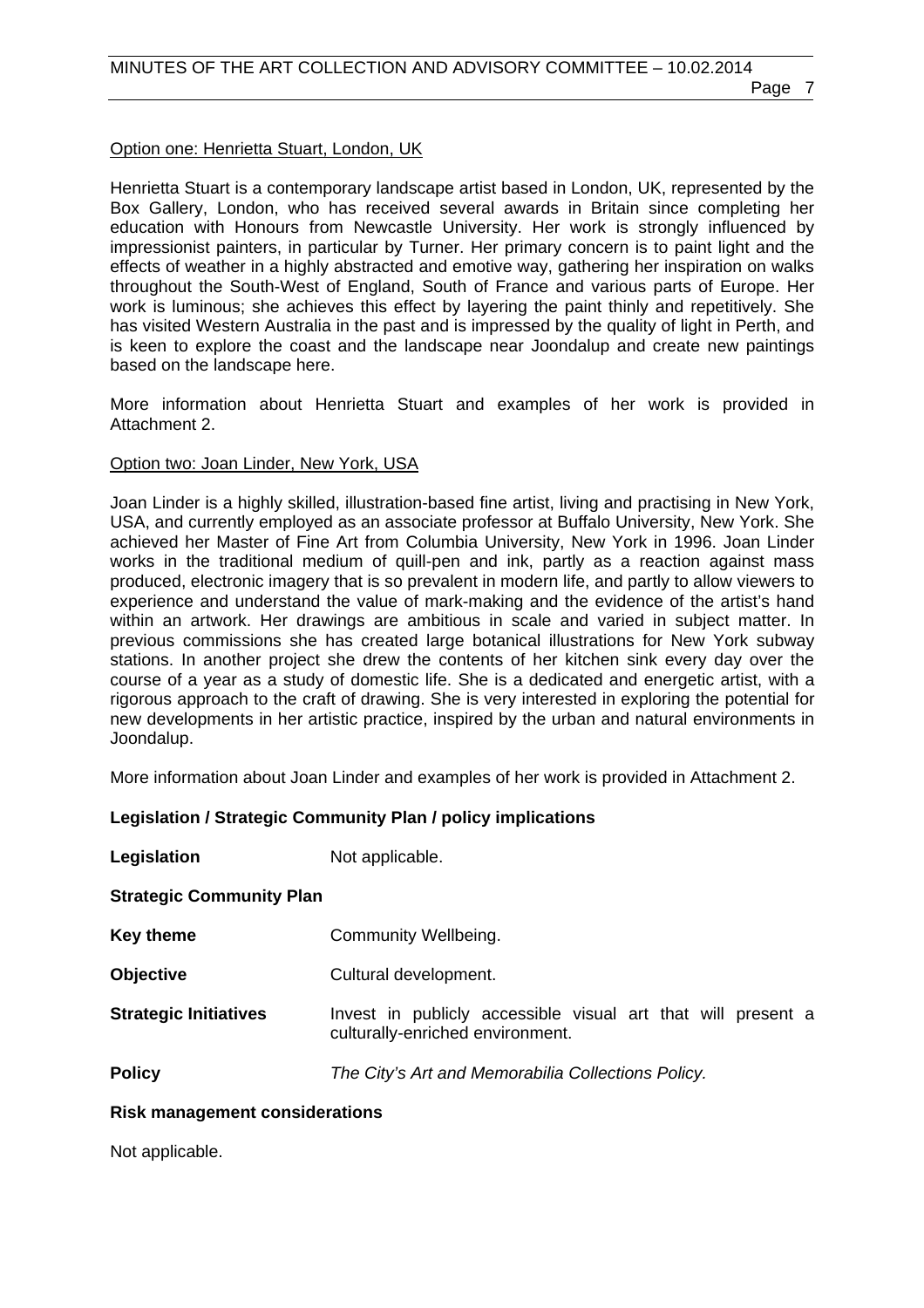#### **Financial/budget implications**

At its meeting held on 19 February 2013 (CJ021-02/13 refers), Council endorsed the artist in residency program to the value of \$30,000. This amount will need to be considered as part of the 2014-15 Budget deliberations. Subject to funding being approved, the City will invite an international or national artist to undertake an arts residency in the City of Joondalup, developing an artwork commission that documents and captures the iconic landmarks and people who represent the City of Joondalup.

The artwork commission fee paid to the artist would be in the region of \$15,000 with a further \$15,000 used to cover costs of hosting the artist such as travel, accommodation and daily allowance.

There are no budget implications for the current 2013-14 financial year.

#### **Regional significance**

The City's art collection, including its public art, archives and memorabilia, plays an important part in shaping and developing a sense of community.

The ongoing provision of an accessible and high calibre art collection is integral to the cultural development and vibrancy of the City of Joondalup region and to best practice standards for the development of the visual arts in local government.

#### **Sustainability implications**

#### **Environmental**

Art strengthens the public realm by creating points of interest, animating spaces and providing beauty, character and colour to places.

#### Social

Art provides a catalyst for public discussion about current social, economic and environmental issues.

#### Economic

Art is a driver for cultural tourism.

#### **Consultation**

Not applicable.

#### **COMMENT**

Both shortlisted artists represent high quality contemporary artists whose work would represent a culturally valuable asset for the City and whose practise will be of interest to the local community.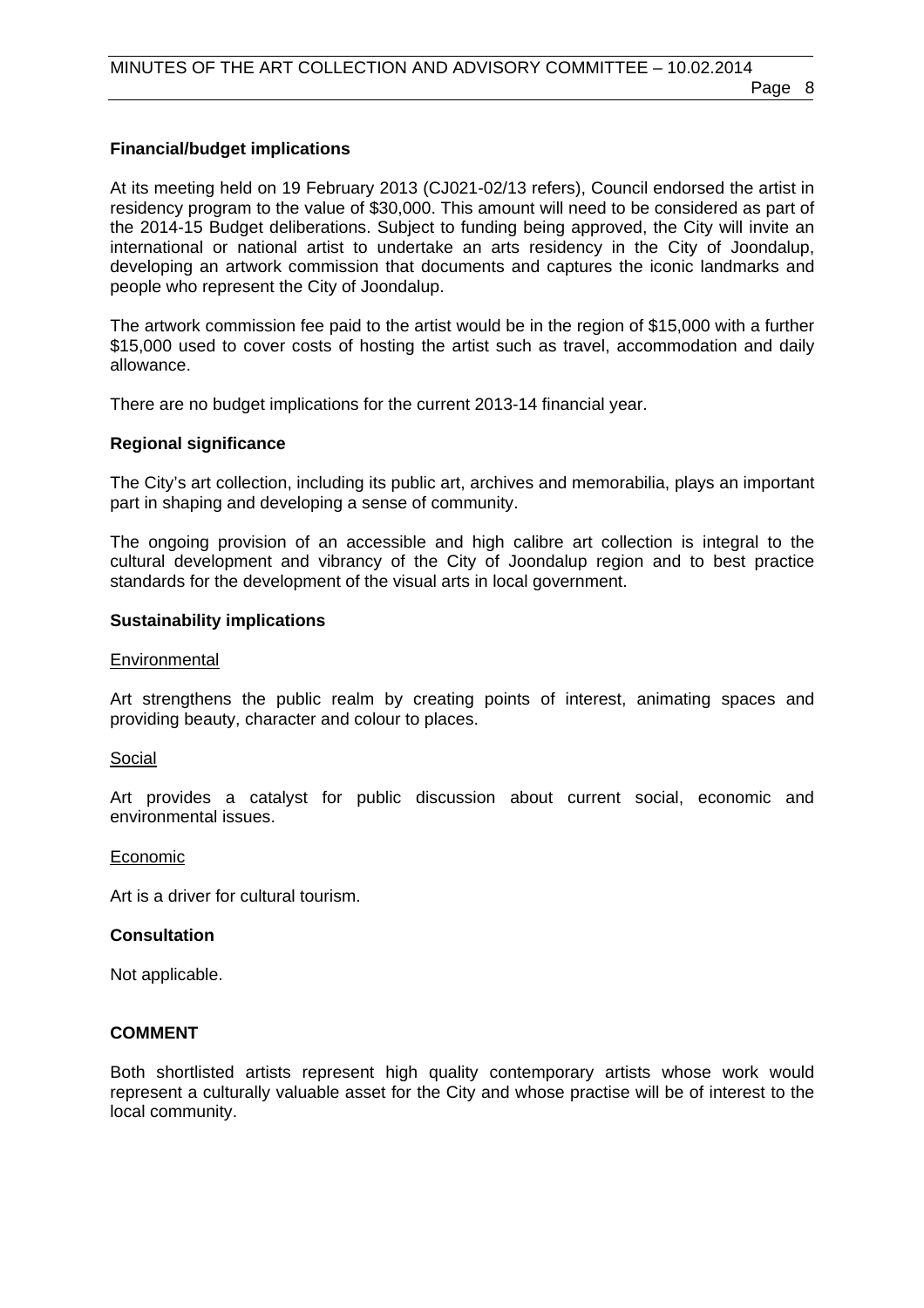Henrietta Stuart from the UK is the preferred artist because she will explore the coast and the landscape near Joondalup and create new landscape paintings that explore her interest in painting light and the effects of weather. If selected, it is likely that the artist will spend time exploring the Joondalup area (in particular flora, bushland and coastal areas) and produce works (including sketches and paintings) influenced by this. As part of the residency the City will set aside funds (within the existing budget allocation) to acquire one or more works by the artist of the area for the City's art collection.

While in Joondalup the artist will also be afforded opportunities to engage with community groups and collaborate with local artists and visual arts groups. Once the artist is appointed a more specific timetable will be determined that may facilitate further opportunities such as judging the Community Art Exhibition or Community Invitation Art Award, or mounting an exhibition of work at the blend(er) Gallery.

#### **VOTING REQUIREMENTS**

Simple Majority.

#### **OFFICER'S RECOMMENDATION**

That Council subject to an amount of \$30,000 being included in the 2014-15 Budget APPOINTS artist Henrietta Stuart from London, UK to complete the City of Joondalup arts residency, to liaise with the community and develop artwork that documents the landmarks and people who represent the City, with a contract value not to exceed \$30,000.

**MOVED Cr Fishwick, SECONDED Cr Hollywood that the item relating to International Artist Residency be REFERRED BACK to the Chief Executive Officer for further investigation, with a view to including a number of Australian artists and increasing the number of shortlisted applicants for consideration by the Art Collection and Advisory Committee.** 

#### **The Motion was Put and CARRIED (6/0)**

**In favour of the Motion:** Crs Gobbert, Chester, Fishwick, Hollywood and Thomas and Mr Tidy.

*Appendix 1 refers* 

*[To access this attachment on electronic document, click here: Attach1ARTagn100214.pdf](http://www.joondalup.wa.gov.au/files/committees/ACAC/2014/Attach1ARTagn100214.pdf)*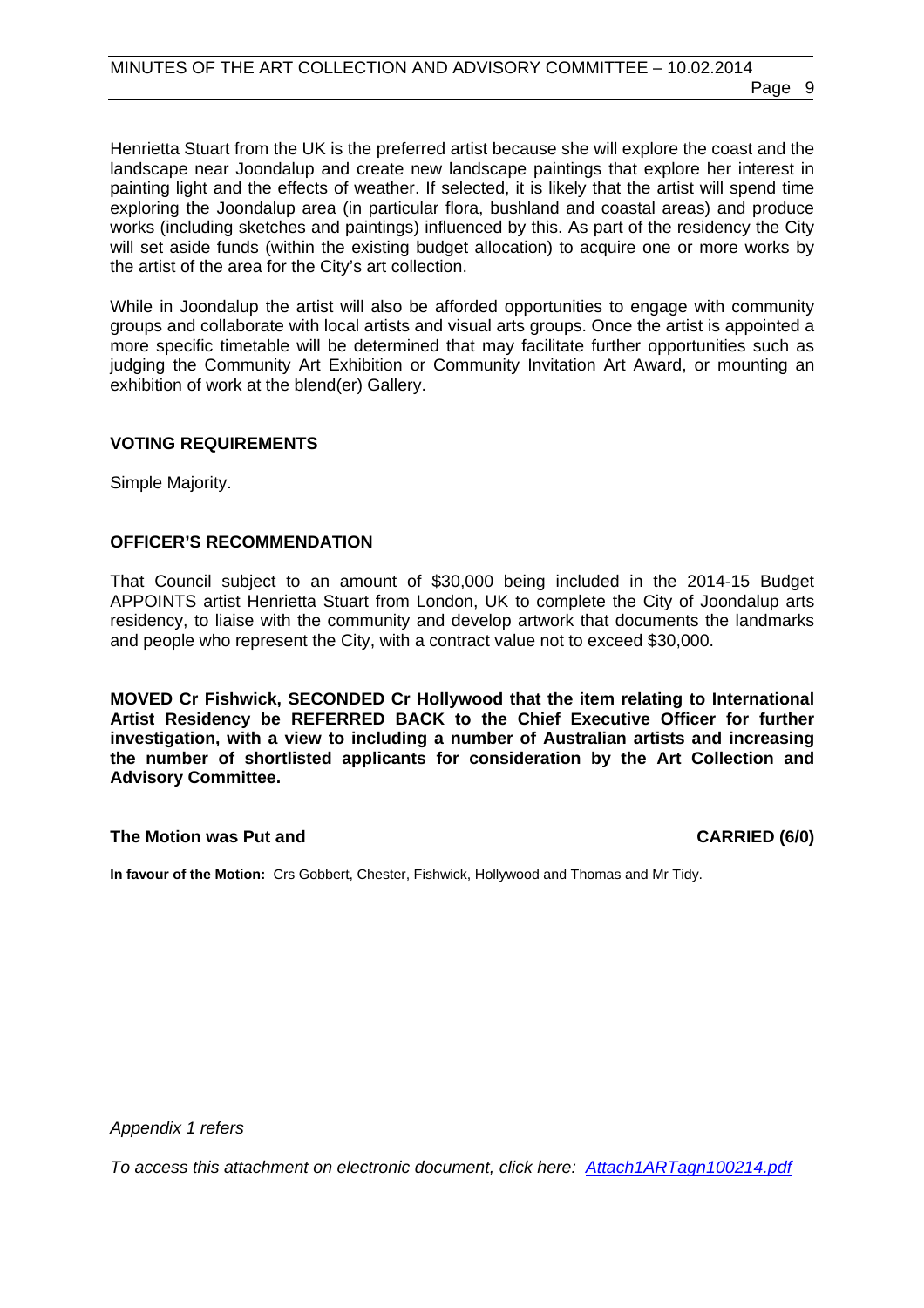# <span id="page-9-0"></span>**ITEM 2 PUBLIC ARTWORK COMMISSION FOR JOONDALUP CITY CENTRE WATER FEATURE SCULPTURE**

| <b>WARD</b>                           | <b>North</b>                                                                                                                                                                                     |
|---------------------------------------|--------------------------------------------------------------------------------------------------------------------------------------------------------------------------------------------------|
| <b>RESPONSIBLE</b><br><b>DIRECTOR</b> | Mr Mike Tidy<br><b>Corporate Services</b>                                                                                                                                                        |
| <b>FILE NUMBER</b>                    | 103481, 103301, 35613, 101515                                                                                                                                                                    |
| <b>ATTACHMENT</b>                     | Expressions of Interest received<br>Attachment 1                                                                                                                                                 |
| <b>AUTHORITY / DISCRETION</b>         | Executive - The substantial direction setting and oversight<br>role of Council, such as adopting plans and reports,<br>accepting tenders, directing operations, setting and<br>amending budgets. |

#### **PURPOSE**

For Council to consider approving four shortlisted artists to design a detailed concept for the Central Walk water feature sculpture public artwork commission.

#### **EXECUTIVE SUMMARY**

This report outlines the expressions of interest (EOI) received from West Australian artists for the public art commission, a water feature sculpture in Central Walk, Joondalup.

The 10 artists who responded to the EOI process are listed (Attachment 1 refers) with further detail provided on recommended options for a shortlist of four artists to design a detailed concept proposal for consideration by Council for a preferred design in June 2014 (as per the project timeline).

The recommended artists are: Geoffrey Drake-Brockman, Simon Gilby, The Smith Sculptors and Joshua Webb.

This report further provides an update on:

- confirmation by relevant emergency services that they do not object to the proposed development
- the budget for completion of the project.

*It is therefore recommended that Council:* 

- *1 AGREES that the accumulated 2011-12 and 2012-13 Budget funds of \$100,000 be combined with the 2013-14 Budget funds to provide for a single \$150,000 project;*
- *2 LISTS an amount of \$150,000 being carried forward to the 2014-15 Budget to complete the Central Walk water feature sculpture public artwork commission;*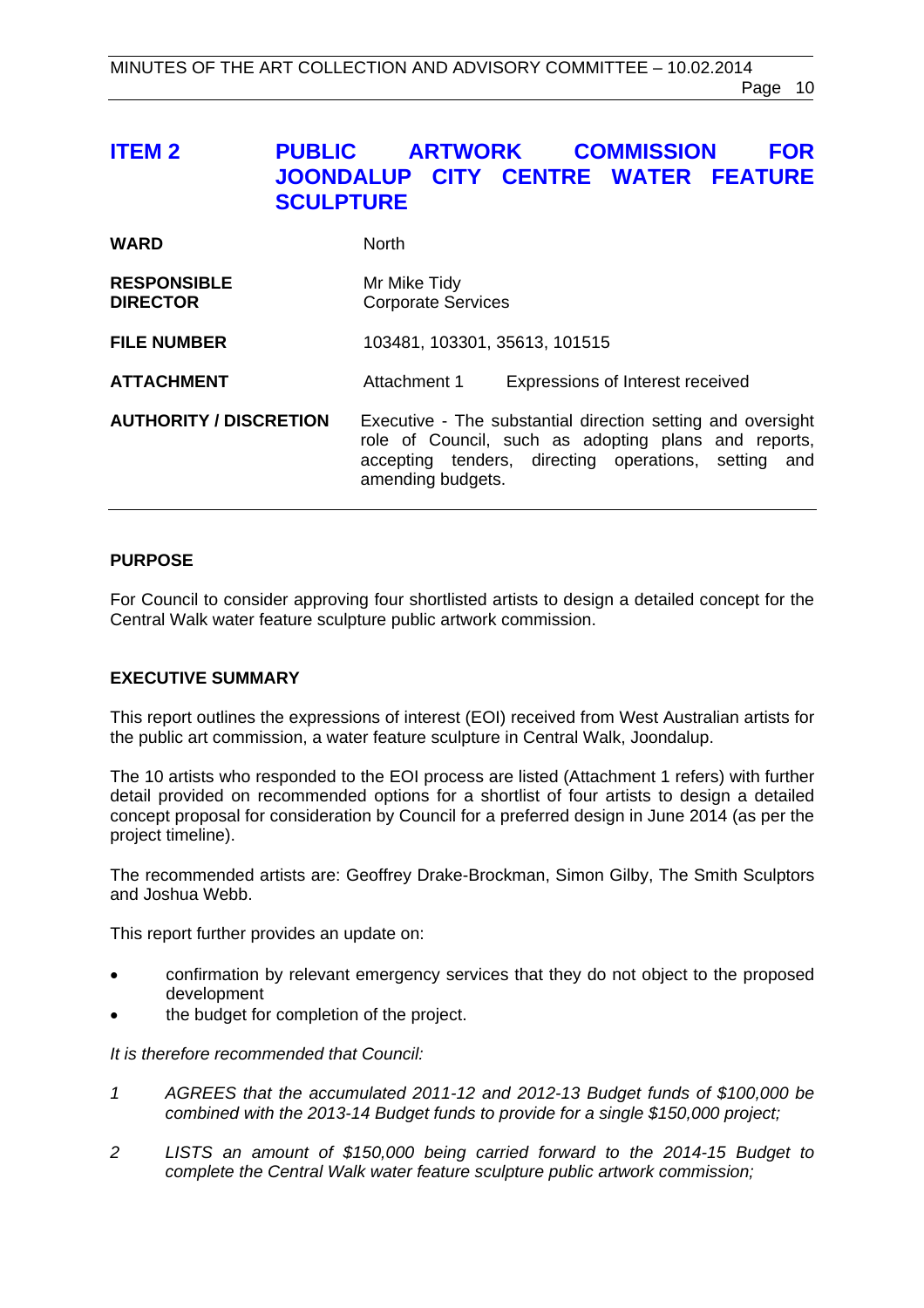*3 AGREES Geoffrey Drake-Brockman, Simon Gilby, The Smith Sculptors and Joshua Webb be shortlisted to design a detailed concept for the Central Walk water feature sculpture public artwork commission for the Joondalup City Centre, Joondalup with a combined value not to exceed \$150,000 including installation costs.* 

#### **BACKGROUND**

The City of Joondalup's current public art collection includes 35 works of public art, including mosaics, murals, sculptures, street bollards, architectural details and street furniture. Works are situated throughout the region, however, the majority are located in and around the Joondalup City Centre area.

The most recent City public art project was undertaken in 2011, when artist Kate McMillan was commissioned to create a work of public art at Seacrest Park Community Sporting Facility.

The 2011-12 budget allowed an amount of \$50,000 to commission public art. This amount remained unspent and was carried forward to 2012-13. In addition, a further \$50,000 was allocated for 2012-13 for the same project (CJ250-11/12 refers). A further \$50,000 was allocated in the 2013-14 financial year. As all funds remain unspent, it is suggested that all allocations be combined in one \$150,000 project in the 2014-15 financial year.

At its meeting held on 25 June 2013 (CJ108-06/13 refers), Council resolved the following:

*"That Council:* 

- *1 NOTES that the intersection of Central Walk is crown land controlled by the Department of Regional Development and Lands and any development will be subject to their approval of an appropriate development application and building permit;*
- *2 SUPPORTS the installation of a water feature sculpture at the intersection of Central Walk as detailed in Report CJ108-06/13 subject to confirmation by relevant emergency services that they do not object to the proposed development;*
- *3 REQUESTS the Chief Executive Officer to call expressions of interest from suitable artists for the design, construction and installation of a water feature sculpture at the preferred location."*

#### **DETAILS**

Public art refers to works of art in any media that have been planned and executed with the specific intention of being sited or staged in the physical public domain, usually outside and accessible to all. It signifies a particular working practice, often with implications of site specificity, community involvement or collaboration.

In recent years, public art has expanded in scope and application – both into more challenging areas of art form and across a much broader range of what might be called our 'public realm'. Cultural interventions of this kind have often been realised in response to creatively engaging a community's sense of 'place' or 'wellbeing'.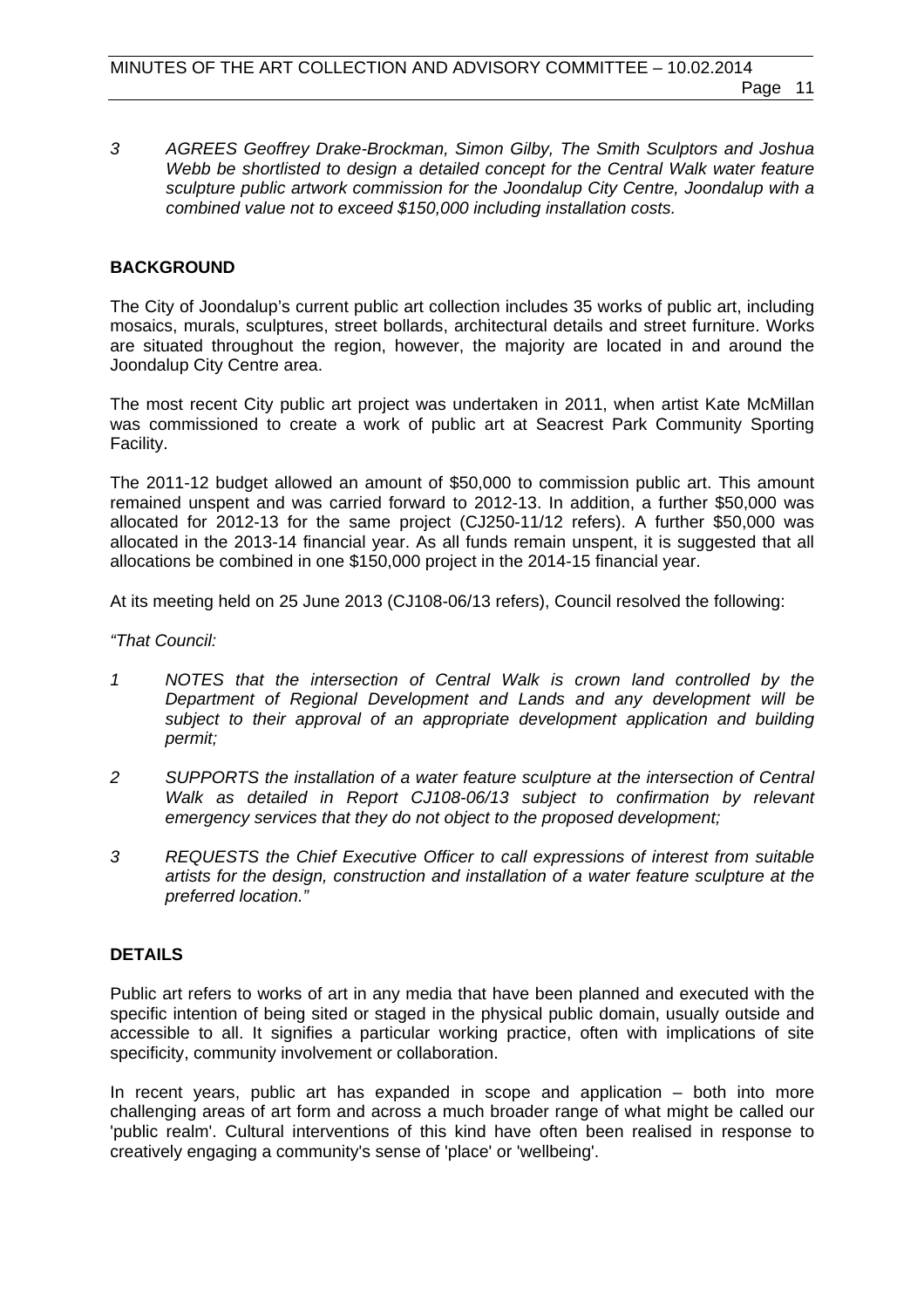Such commissions can still result in physical, permanent artworks and sculptures. However, they are beginning to include other much more process-driven and action-research based artistic practices. As such, these do not always rely on the production of a physical or permanent artwork. This expanded scope of public art can embrace many diverse practices and art forms. The range of this type of artwork's potential is endless and ever-changing.

Monuments, memorials and civic statuary are perhaps the oldest and most obvious forms of officially sanctioned public art. Increasingly, most aspects of the built environment are seen as legitimate candidates for consideration as, or the location for, public art, including street furniture, lighting and graffiti. Public art is not confined to physical objects; dance, procession, street theatre and even poetry have proponents that specialise in public art.

When considering a public art proposal within the City of Joondalup, the objectives should be to:

- promote the City as a cultural destination
- meet accessibility and public safety requirements
- be relevant and appropriate to the context of its site and the City of Joondalup
- contribute to community amenity and the creation of a sense of place
- articulate and celebrate the community and its diversity
- create and enhance cultural tourism experiences
- animate and enrich public spaces and contribute to urban regeneration
- facilitate community cultural development
- contribute to identification of the City of Joondalup
- be designed to a high level
- possess aesthetic standards suitable for permanent display
- support the integration of contemporary art and daily life
- fit within the budget of \$150,000.

#### Project Timeline

| <b>Event</b>                                   | <b>Target date</b>     | <b>Progress</b> |
|------------------------------------------------|------------------------|-----------------|
| <b>EOI Call-Out August</b>                     | August - December 2013 | Complete        |
| Artist short-listing                           | January 2014           | Complete        |
| Short-listed artist presents design<br>concept | April 2014             |                 |
| Selection of artist                            | June 2014              |                 |
| Design Concept stage                           | August 2014            |                 |
| Design Approved                                | December 2014          |                 |
| Commission stage - Contract                    | January 2014           |                 |
| Final Design approved                          | April 2014             |                 |
| <b>Artwork Created</b>                         | January 2015           |                 |
| Commencement of installation                   | <b>March 2015</b>      |                 |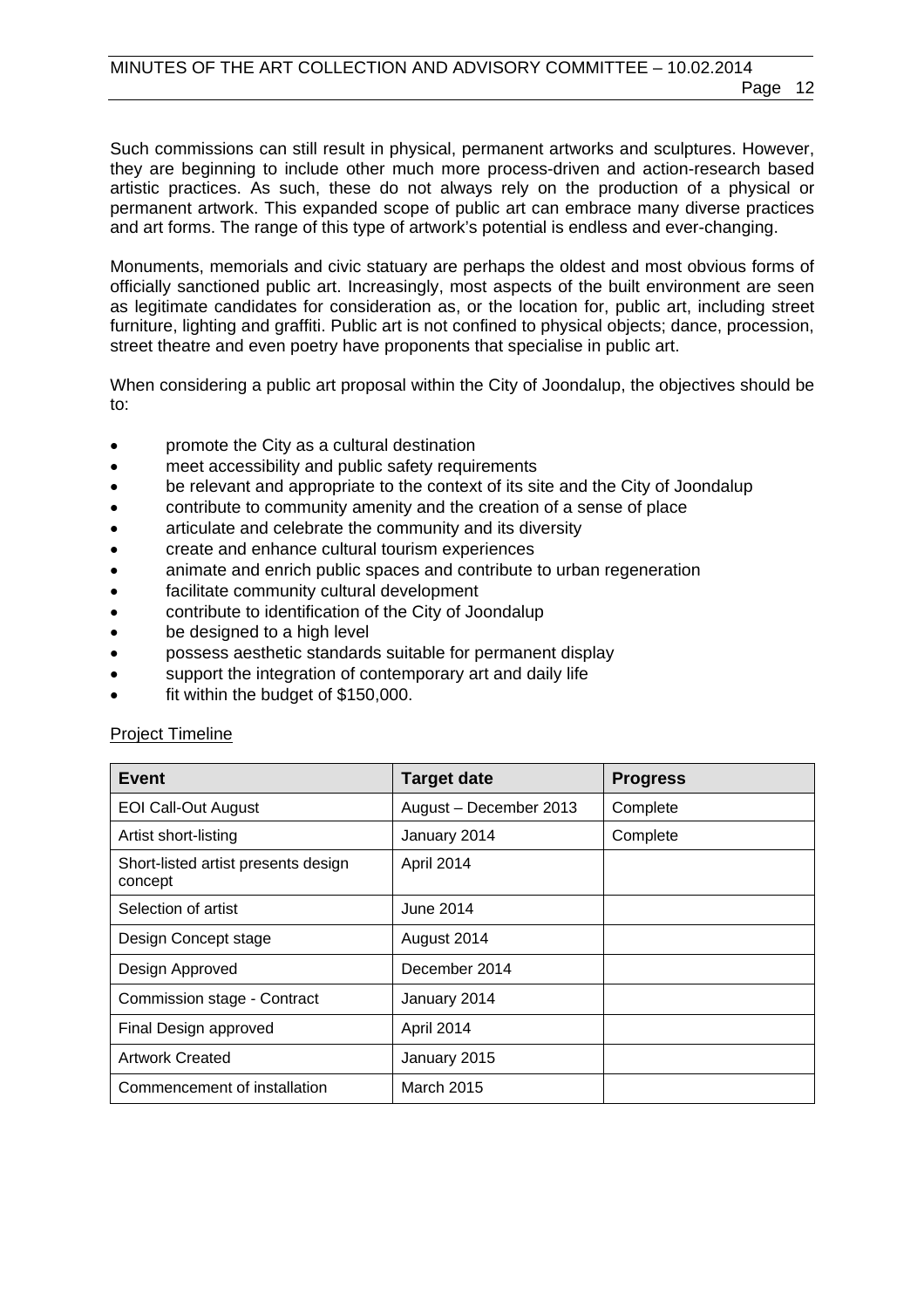# **Issues and options considered**

Council has nominated Central Walk as the preferred location when commissioning an artist for the public artwork.

The site is situated on Crown Land. Initial discussions with the Department of Regional Development and Lands (DRDL) has indicated that the DRDL will assess, and if appropriate, sign-off on Development Applications and Building Permits to allow for planning and construction to be undertaken on Crown Land. However, DRDL has indicated that it does not need to be involved in the design stage of these types of projects.

Following an inspection, a representative of the Joondalup Fire Station has confirmed the water feature would not present an access issue for emergency vehicles as long as access is still possible from both the north and south ends of Central Walk.

However, it was requested that the bollards at the entrances to Central Walk be made removable to allow easier access to turn into Central Walk for emergency access vehicles.

A call for expressions of interest (EOI) was made in October 2013, and closed on 18 December 2013. The EOI was made through targeted invitations, by advertising in arts media and through the City's website.

The EOI was very successful, attracting 10 applications from high calibre professional West Australian artists, all with experience in public art commissions.

Four artists have been shortlisted to design a detailed concept proposal for consideration by Council as to a preferred design in June 2014 (as per the project timeline).This shortlist reflects their standing as professional artists, experience with public art and their initial ideas for the Central Walk site.

## Geoffrey Drake-Brockman

Drake-Brockman is a leader in contemporary arts specialising in interactive robotic works and large scale metal fabrication. He has been exhibiting nationally and internationally since 1986 and has completed numerous public commissions. Recent works include the 'Totem' sculpture at the Perth Arena and 'Spiral' at the new Western Australian Police Headquarters in Roe Street, Northbridge.

# Simon Gilby

Gilby creates sculptural works that examine what it means to be human and reinventing the human body. Gilby has exhibited extensively at a national level and has received numerous public art commissions. Recent works include a commission for the City of Perth in Florence Hummerston Park and 'Pneuma'; a recently installed suspended work for the WorkZone building in the Perth CBD.

# The Smith Sculptors

Smith Sculptors are a professional team of sculptors with over 40 years experience, specialising in designing and producing large sculptures nationally and internationally. Well known works include the Gumnut Fountain sculpture series in Kalamunda, the HMAS Sydney Memorial in Geraldton, and the Kangaroos on the Terrace series on St Georges Terrace Perth.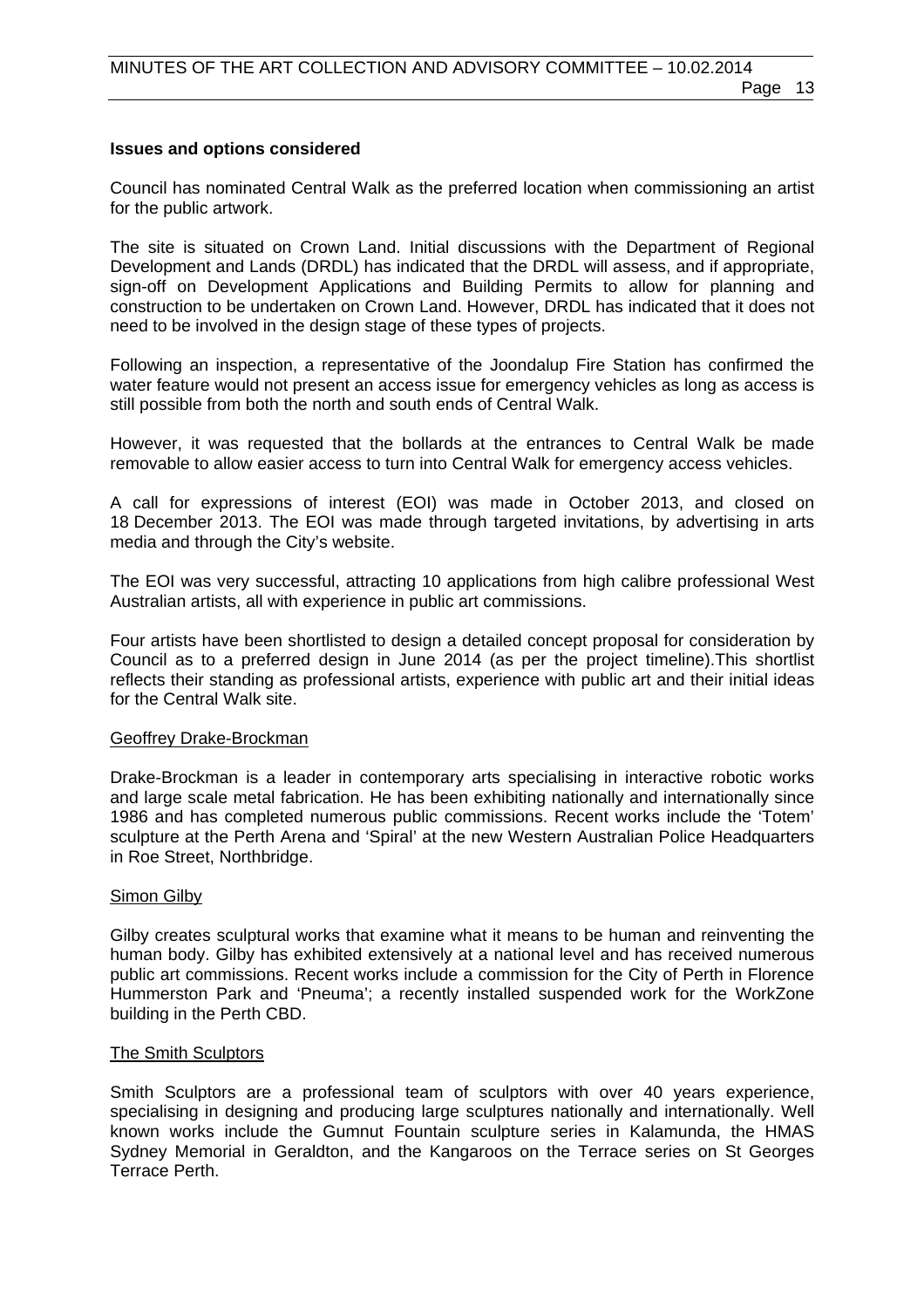#### Joshua Webb

Webb is a visual artist and designer involved in a diverse range of projects and has exhibited nationally and internationally. A recent work called 'Carbon Sun' is installed in Albert Facey House, Perth.

#### **Legislation / Strategic Community Plan / policy implications**

| Legislation                     | As the construction and installation of the public art will be<br>undertaken by the City, it would therefore be regarded as a<br>'public work' and no planning approval would be required.<br>Section 6(3) of the Planning and Development Act 2005<br>requires the responsible authority to be consulted with at the<br>time the public work is being formulated.<br>The structure would be classified as a class 10b structure<br>within the Building Code of Australia and would require a<br>building permit as required by the Building Act 2011. The<br>structure may also require a Structural Engineer Certificate. |
|---------------------------------|-----------------------------------------------------------------------------------------------------------------------------------------------------------------------------------------------------------------------------------------------------------------------------------------------------------------------------------------------------------------------------------------------------------------------------------------------------------------------------------------------------------------------------------------------------------------------------------------------------------------------------|
| <b>Strategic Community Plan</b> |                                                                                                                                                                                                                                                                                                                                                                                                                                                                                                                                                                                                                             |
| <b>Key theme</b>                | Community Wellbeing.                                                                                                                                                                                                                                                                                                                                                                                                                                                                                                                                                                                                        |
| <b>Objective</b>                | Cultural development.                                                                                                                                                                                                                                                                                                                                                                                                                                                                                                                                                                                                       |
| <b>Strategic initiative</b>     | Invest in publicly accessible visual art that will present a<br>culturally-enriched environment.                                                                                                                                                                                                                                                                                                                                                                                                                                                                                                                            |
|                                 | Promote local opportunities for arts development.                                                                                                                                                                                                                                                                                                                                                                                                                                                                                                                                                                           |
| <b>Policy</b>                   | The City's Art and Memorabilia Collections Policy.                                                                                                                                                                                                                                                                                                                                                                                                                                                                                                                                                                          |

The current version of the policy states:

*"The City will support Western Australian art and artists through an art acquisition program. The City will adopt a multi-criteria approach to its art collection, acquisitions and awards. This approach will ensure that the collection, acquisitions and awards include contemporary art and art demonstrating local content and context."* 

#### **Risk management considerations**

All works considered would need to meet stringent public safety criteria.

#### **Financial/budget implications**

The 2011-12 budget included an amount of \$50,000 to commission public art. This amount remained unspent and was carried forward to 2012-13. In addition, a further \$50,000 was allocated for 2012-13 for the same project. A further \$50,000 was allocated in the 2013-14 financial year. As all funds remain unspent, it is suggested that all allocations be combined in one \$150,000 project in the 2014-15 financial year.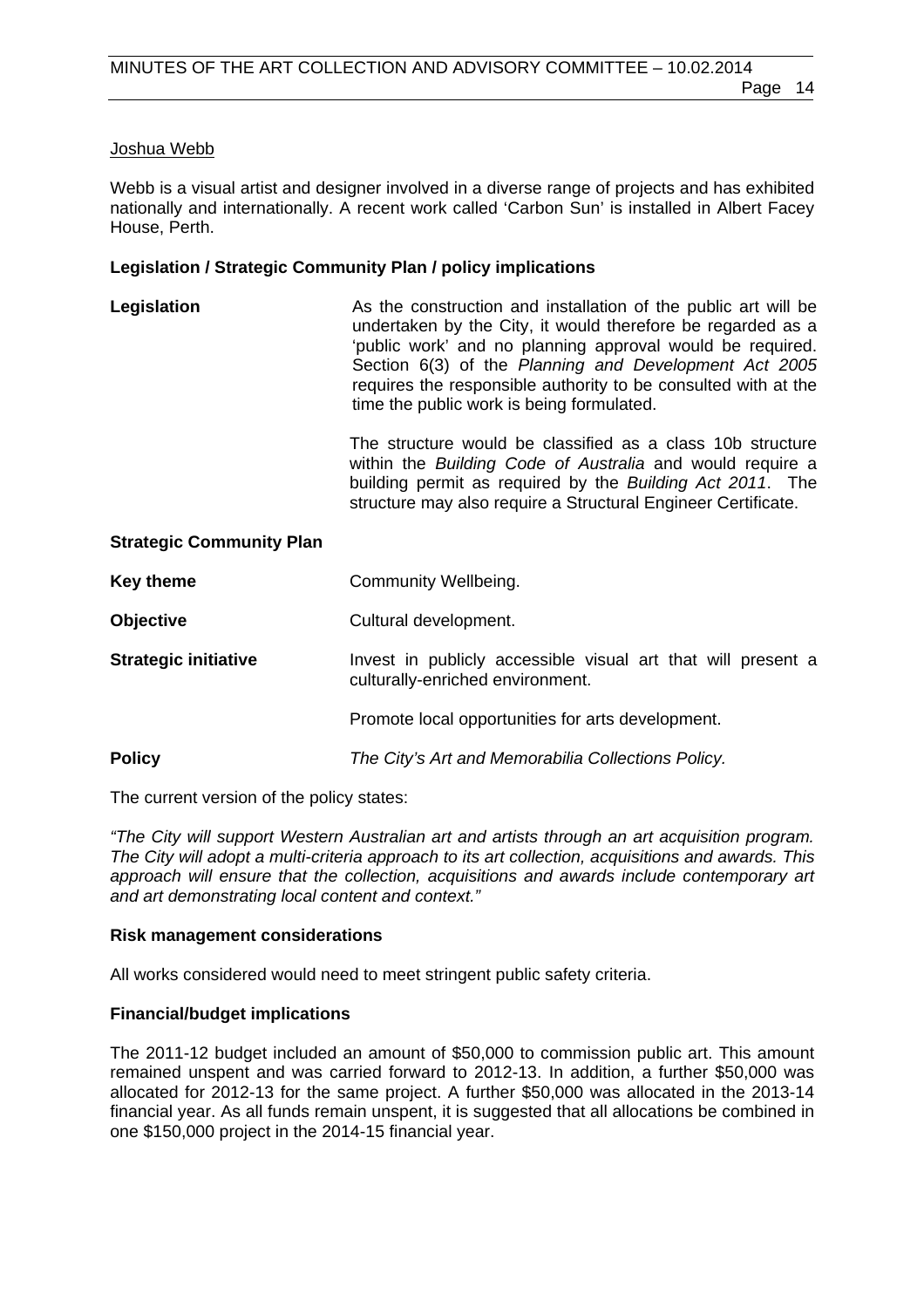#### **Regional significance**

The City's art collection, including its public art, archives and memorabilia, plays an important part in shaping and developing a sense of community.

The ongoing provision of an accessible and high calibre art collection is integral to the cultural development and vibrancy of the City of Joondalup region and to best practice standards for the development of the visual arts in local government.

#### **Sustainability implications**

#### **Environmental**

The installation of public artworks has positive social sustainability implications. Public artworks physically enrich a locality and strengthen the public realm by creating points of interest, animating spaces and providing beauty, character and colour to places.

#### Social

A new public artwork will provide a catalyst for public discussion about current social, economic and environmental issues.

#### Economic

A new public artwork will increase the value of the City's cultural resources.

#### **Consultation**

Given the scope of the public artwork commission, it is recommended that no community consultation take place.

#### **COMMENT**

The artists recommended for this project in the shortlist represent a diverse range of practices that could encourage the general public to re-examine their expectations and definitions of art through dialogue about the role of art in public spaces.

The detailed concept responses with proposed designs will be presented to the Art Collection and Advisory Committee in June 2014 for consideration and it will be proposed that one artist be selected by Council to create the final design for the water feature.

#### **VOTING REQUIREMENTS**

Simple Majority.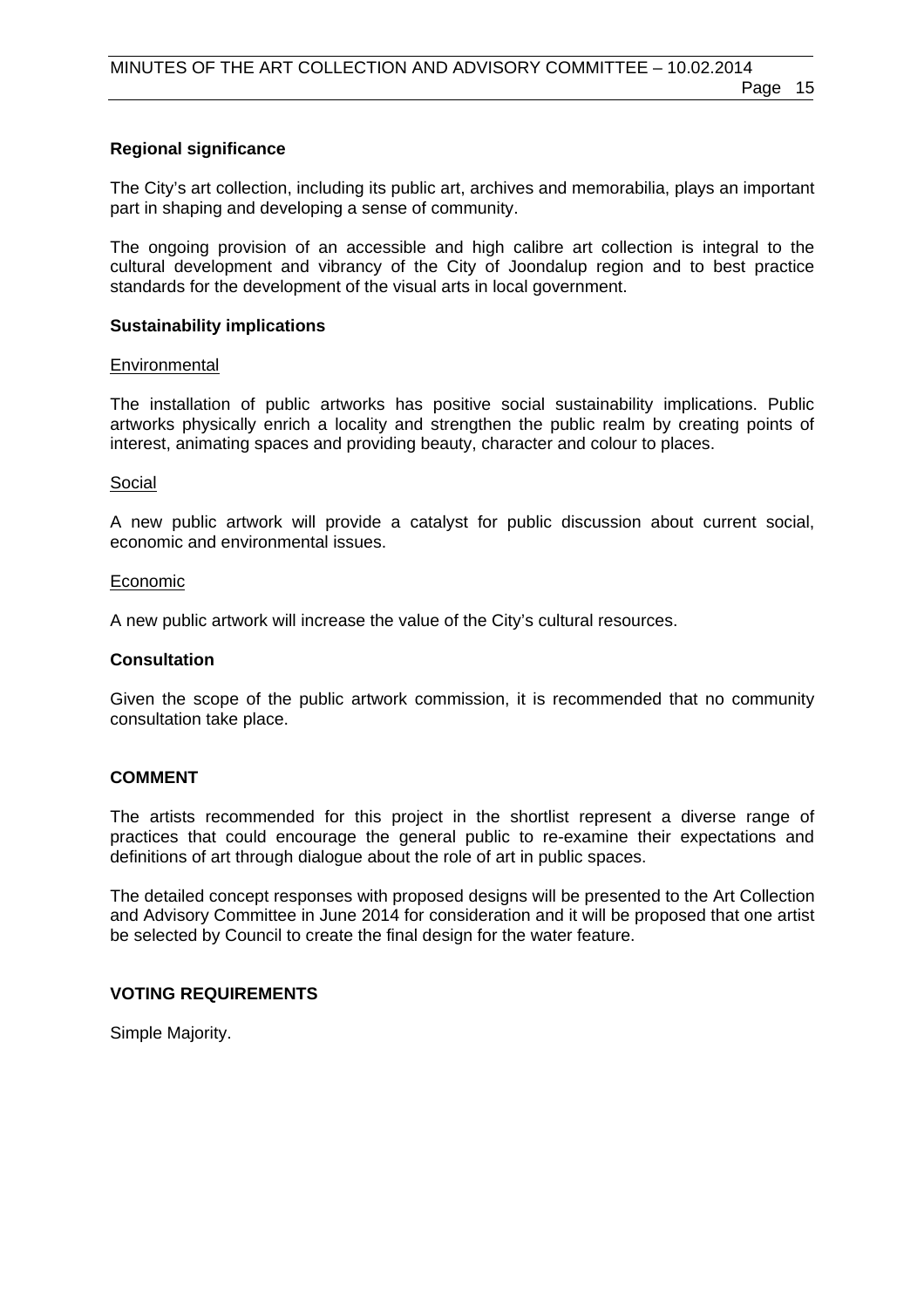#### **OFFICER'S RECOMMENDATION**

That Council:

- 1 AGREES that the accumulated 2011-12 and 2012-13 Budget funds of \$100,000 be combined with the 2013-14 Budget funds to provide for a single \$150,000 project;
- 2 LISTS an amount of \$150,000 being carried forward to the 2014-15 Budget to complete the Central Walk water feature sculpture public artwork commission;
- 3 AGREES Geoffrey Drake-Brockman, Simon Gilby, The Smith Sculptors and Joshua Webb be shortlisted to design a detailed concept for the Central Walk water feature sculpture public artwork commission for the Joondalup City Centre with a combined value not to exceed \$150,000 including installation costs.

#### **MOVED Cr Fishwick, SECONDED Cr Chester that Council:**

- **1 AGREES that the accumulated 2011-12 and 2012-13 Budget funds of \$100,000 be combined with the 2013-14 Budget funds to provide for a single \$150,000 project;**
- **2 LISTS an amount of \$150,000 being carried forward to the 2014-15 draft Budget to complete the Central Walk water feature sculpture public artwork commission;**
- **3 AGREES Geoffrey Drake-Brockman, Simon Gilby, The Smith Sculptors and Joshua Webb be shortlisted to design a detailed concept for the Central Walk water feature sculpture public artwork commission for the Joondalup City Centre with a combined value not to exceed \$150,000 including installation costs.**

#### The Motion was Put and **CARRIED** (6/0)

**In favour of the Motion:** Crs Gobbert, Chester, Fishwick, Hollywood and Thomas and Mr Tidy.

*Appendix 2 refers* 

*[To access this attachment on electronic document, click here: Attach2ARTagn100214.pdf](http://www.joondalup.wa.gov.au/files/committees/ACAC/2014/Attach2ARTagn100214.pdf)*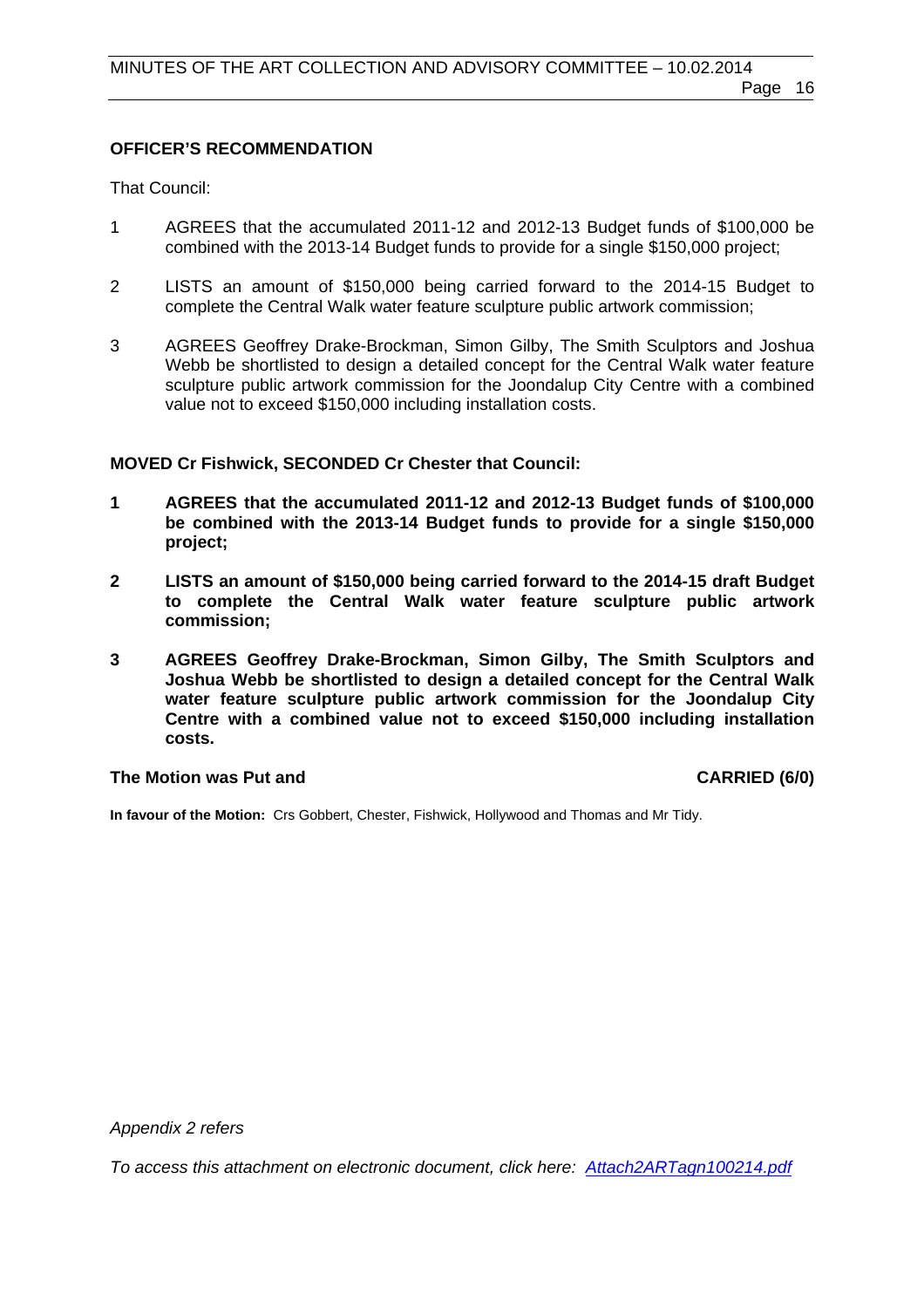# <span id="page-16-0"></span>**ITEM 3 REVIEW OF FIRST COMMUNITY INVITATION ART AWARD**

| <b>WARD</b>                           | All                                                                                                                                                                                              |
|---------------------------------------|--------------------------------------------------------------------------------------------------------------------------------------------------------------------------------------------------|
| <b>RESPONSIBLE</b><br><b>DIRECTOR</b> | Mr Mike Tidy<br><b>Corporate Services</b>                                                                                                                                                        |
| <b>FILE NUMBER</b>                    | 101779, 101515                                                                                                                                                                                   |
| <b>ATTACHMENT</b>                     | Nil                                                                                                                                                                                              |
| <b>AUTHORITY / DISCRETION</b>         | Executive - The substantial direction setting and oversight<br>role of Council, such as adopting plans and reports,<br>accepting tenders, directing operations, setting and<br>amending budgets. |

#### **PURPOSE**

For Council to consider options for the further development of the City of Joondalup's Community Invitation Art Award (CIAA) from 2014 onwards.

#### **EXECUTIVE SUMMARY**

In 2013 the Community Invitation Art Award (CIAA) replaced the Invitation Art Award (IAA) that had been running since 1998.

In addition to the name change the CIAA introduced a new format whereby a smaller number of artists were invited to produce a series of three works rather than a larger number of artists producing one work and eligibility to the CIAA was restricted to City of Joondalup residents or members of the Joondalup Community Arts Association (JCAA).

The CIAA continued with the IAA practice of selecting artists by an external selection committee and making awards by an external judging panel. As with the IAA, the CIAA does not stipulate a particular medium, is un-themed and the winning work is acquired for the City's art collection.

In its first year as the CIAA, expressions of interest (EOI) from artists wanting to participate fell from 97 (IAA 2012) to 27. Feedback indicated this was due mainly to the change in name.

As a result of this, changes made to the IAA have been reviewed and options for the future of the CIAA are presented in this report for consideration by Council.

*It is therefore recommended that Council APPROVES the continuation of the Community Invitation Art Award with the following changes from 2014 onwards:* 

*1 retaining the name 'Community Invitation Art Award' for the 2014 and 2015 exhibitions and agree to review the name following those exhibitions;*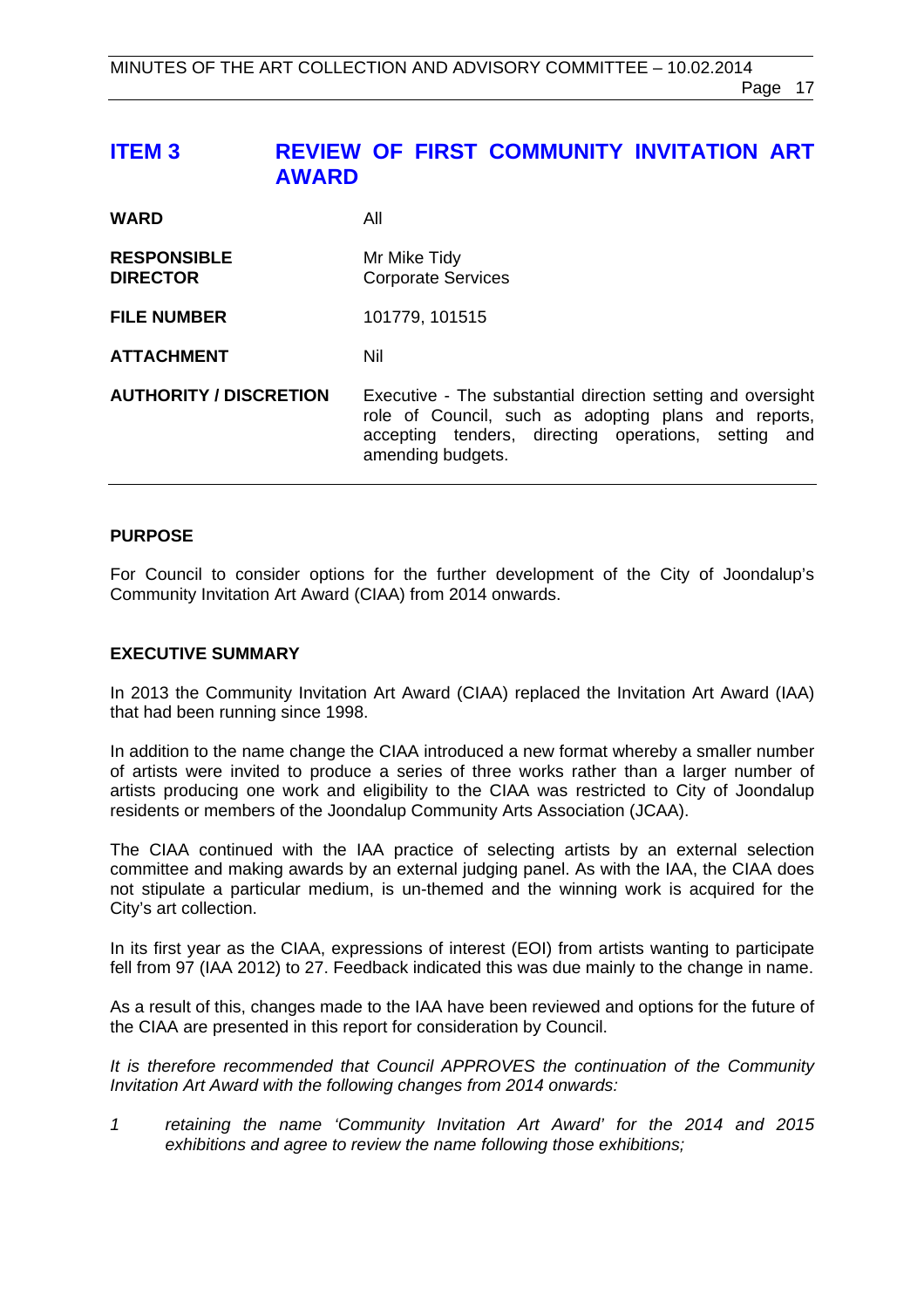- *2 a fee of \$500 payable to artists selected to participate in the 'Community Invitation Art Award';*
- *3 a public program of outreach events to be run in conjunction with professional artists, the Joondalup Community Arts Association and blend(er) Gallery.*

#### **BACKGROUND**

The City of Joondalup IAA was an acquisitive art award and exhibition held for 15 years at the 'Great Space', Lakeside Joondalup Shopping City. In 2013 the IAA was renamed the CIAA.

In addition to the name change the CIAA introduced a new format whereby a smaller number of artists were invited to produce a series of three works rather than a larger number of artists producing one work and eligibility to the CIAA was restricted to City of Joondalup residents or members of the JCAA.

Furthermore, the IAA's acquisitive cash prize of \$15,000 that had been awarded each year to one winning artist was changed to an acquisitive cash prize of \$7,000 awarded to the winning artist with further prizes of \$2,000 awarded to other participating artists across four categories (total prize pool remained \$15,000).

In 2013, the CIAA categories were:

| <b>Acquisitive Award</b>    | \$7,000 |
|-----------------------------|---------|
| <b>Overall Runner-Up</b>    | \$2,000 |
| <b>Award for Excellence</b> | \$2,000 |
| Celebrating Joondalup Award | \$2,000 |
| <b>Popular Choice Award</b> | \$2,000 |

The CIAA continued with the IAA practice of selecting artists by an external selection committee and making awards by an external judging panel. As with the IAA, the CIAA does not stipulate a particular medium, is un-themed and the winning work is acquired for the City's art collection.

At its meeting held on held on 20 November 2012 (CJ249-11/12 refers), it was resolved:

*"That Council AMENDS the Invitation Art Award to better reflect the aspiration of the local art community to include the following elements commencing in 2013:* 

- *1 The Invitation Art Award be RENAMED the Community Invitation Art Award;*
- *2 eligibility to the Community Invitation Art Award be restricted to the City of Joondalup residents or a member of the Joondalup Community Art Association;*
- *3 selection of the artists be by an external selection committee and awarded by an external judging panel;*
- *4 an artistic direction be implemented to focus on exhibiting multiple work by fewer artists;*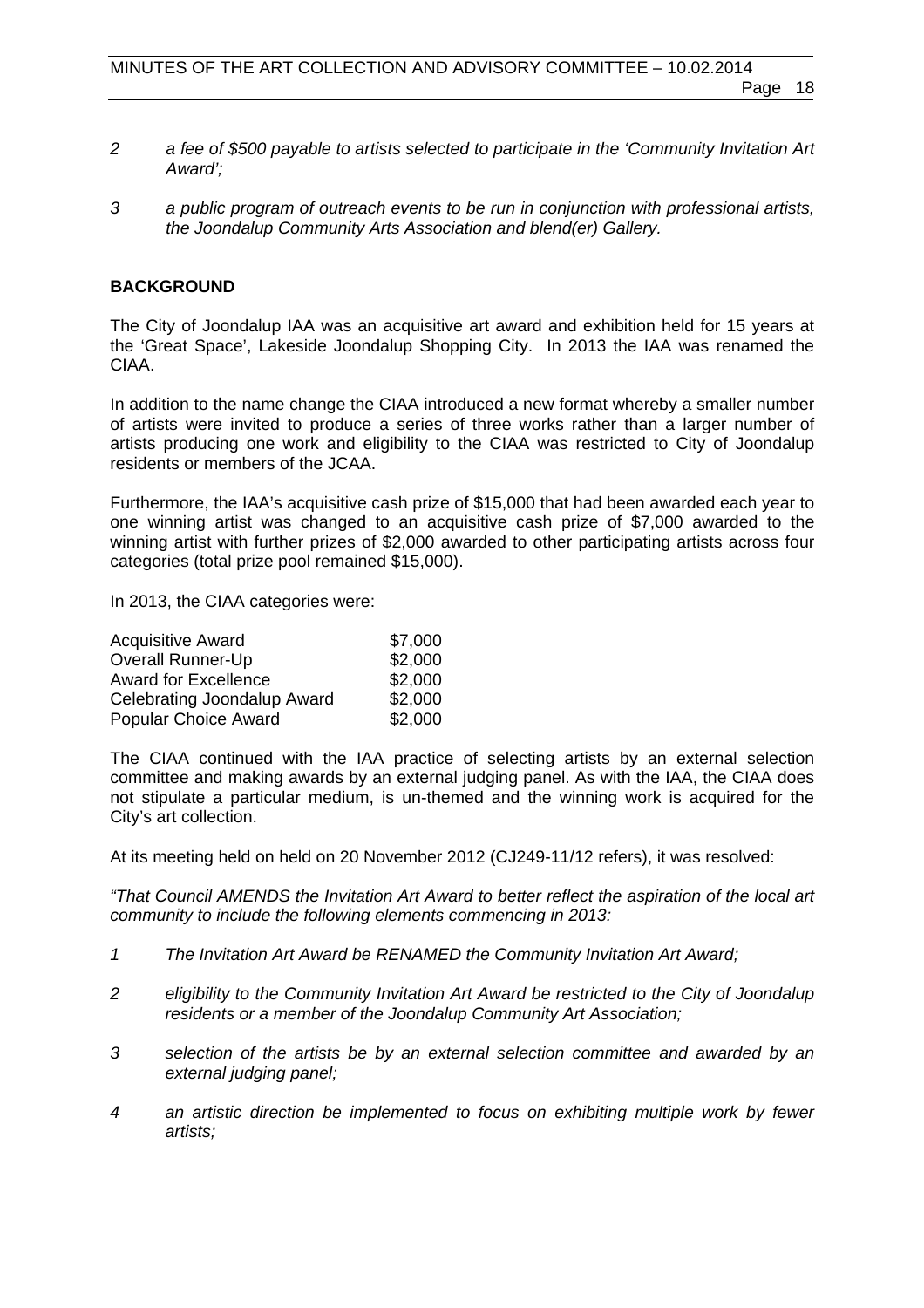- *5 a possible alternative venue for the Community Invitation Art Award be investigated and reported back to the Art Collection and Advisory Committee;*
- *6 a further report be submitted to the Art Collection and Advisory Committee outlining the terms, conditions, award categories and potential community education program for the Community Invitation Art Award."*

At its meeting held on held on 19 February 2013 (CJ020-02/13 refers), it was resolved (in part):

*"That Council:* 

*8 DEFERS the implementation of a Community Education Program as part of the Invitation Art Award until a review of the Invitation Art Award occurs in 2013."* 

In its first year as the CIAA, expressions of interest from artists wanting to participate fell from 97 (IAA 2012) to 27. From these only eight artists were shortlisted by the selection panel to participate and this resulted in 24 works exhibited versus between 32 and 39 in previous years.

The call for EOI's for the CIAA followed the same format as the IAA, however fewer responses were received as indicated in the table below:

| Year        | <b>Number of EOI's</b><br><b>Received</b> | <b>Number of Artists</b> | <b>Number of</b><br><b>Artworks</b> |
|-------------|-------------------------------------------|--------------------------|-------------------------------------|
| 2009 - IAA  | 122                                       | 36                       | 36                                  |
| 2010 - IAA  | 122                                       | 35                       | 35                                  |
| 2011 - IAA  | 114                                       | 39                       | 39                                  |
| 2012 - IAA  | 97                                        | 32                       | 32                                  |
| 2013 - CIAA | 27                                        | 8                        | 24                                  |

Prior to 2013 each artist exhibiting was required to produce one piece of art, however in 2013 each artist was required to produce three pieces.

#### **DETAILS**

As a result of the drop in EOI's, changes made to the former IAA in 2013 have been reviewed and options for the future of the CIAA are presented.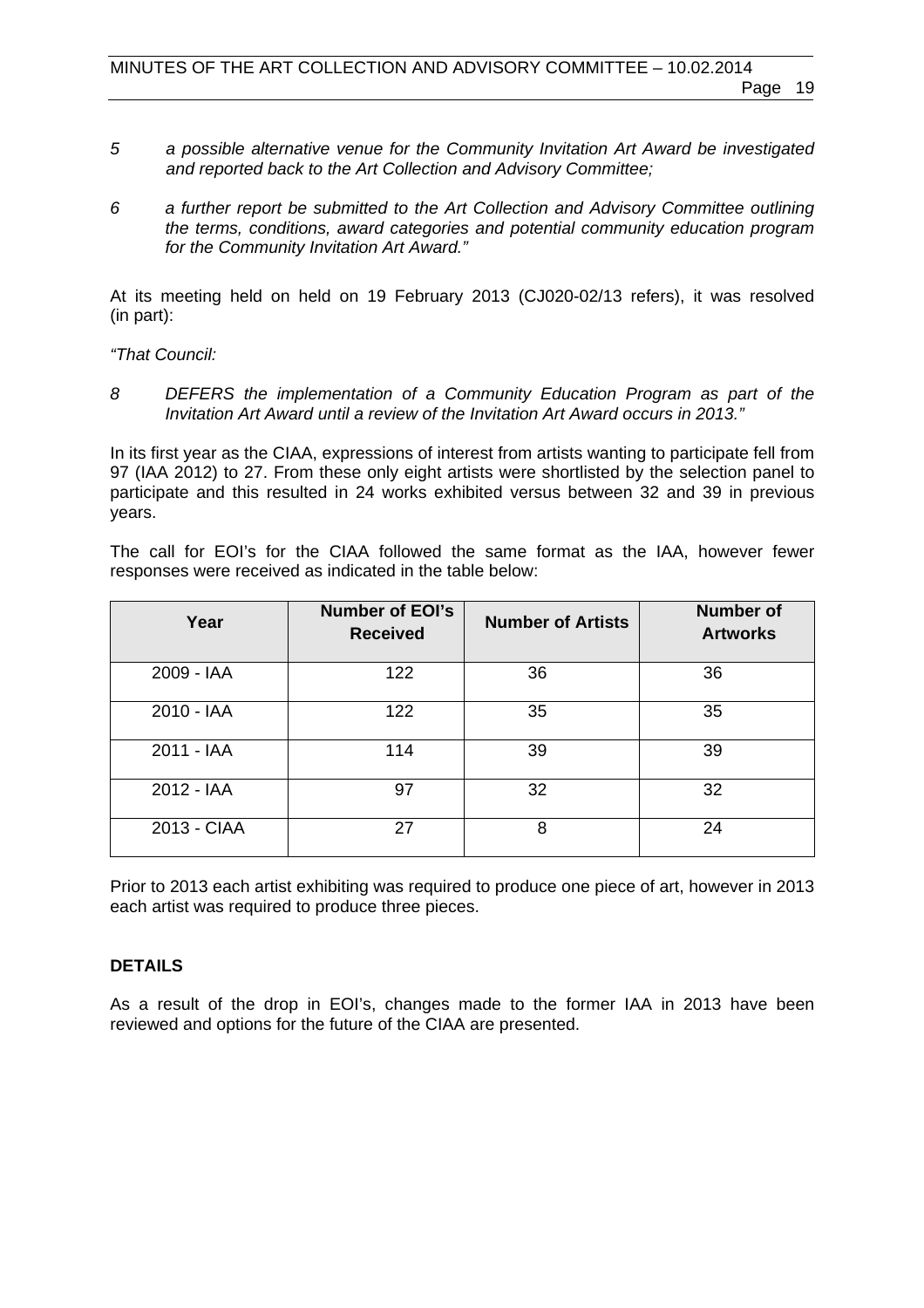#### **Issues and options considered**

#### Change in name

The introduction of the word 'community' into the award title CIAA led to some misunderstanding of the objective of the award within the local Joondalup arts community and the wider Western Australian visual arts industry.

With the change in title there is less of a distinction between the City's two key annual art exhibitions, the Community Art Exhibition (CAE) intended to attract artists (primarily non-professional) from within the City of Joondalup or who are members of local visual arts associations and the CIAA intended to attract professional contemporary artists from within the City of Joondalup or professional artists from outside the City of Joondalup but who are members of the JCAA.

By introducing the word 'community', non-professional and community artists have provided informal feedback that they believed they would be more likely to be shortlisted for the CIAA and this was not the case. One professional artist working actively within the Joondalup arts community was shortlisted for the first CIAA.

The change in name also gave the impression to the wider Western Australian arts sector that only Joondalup residents were eligible to take part in the CIAA. A small number of professional artists currently reside in the City of Joondalup and to ensure adequate entry numbers and of suitable quality it is essential that the CIAA attracts artists from the wider Western Australian visual arts community to participate (as members of the JCAA).

In order to increase the numbers of EOI's received for the 2014 CIAA, it is recommended the objectives of the CIAA and Community Art Exhibition are explained with targeted advertising in local and regional arts industry media and that an opportunity is taken to introduce a new name for the award that reflects its position as a contemporary art award.

Given that the change in name has only been operating for one exhibition it is proposed to retain it and review after the next few CIAA exhibitions. This will allow the proposed targeted campaign to be implemented and ascertain if that has had an impact on the number of artists participating.

#### Change in format

Overall the change in format has been successful and the majority of feedback was positive, particularly from artists, the selection and judging panels and members of the public.

Some advantages in inviting fewer artists to create a body of work include:

- the exhibition had a cohesive visual appeal
- audiences were given a better perspective of artists' individual practices
- it allowed artists to develop new directions and explore and pursue ideas.

However, the judging panel recommended that a fee should be paid to selected artists to reflect the additional work and materials invested to create three artworks (as opposed to one).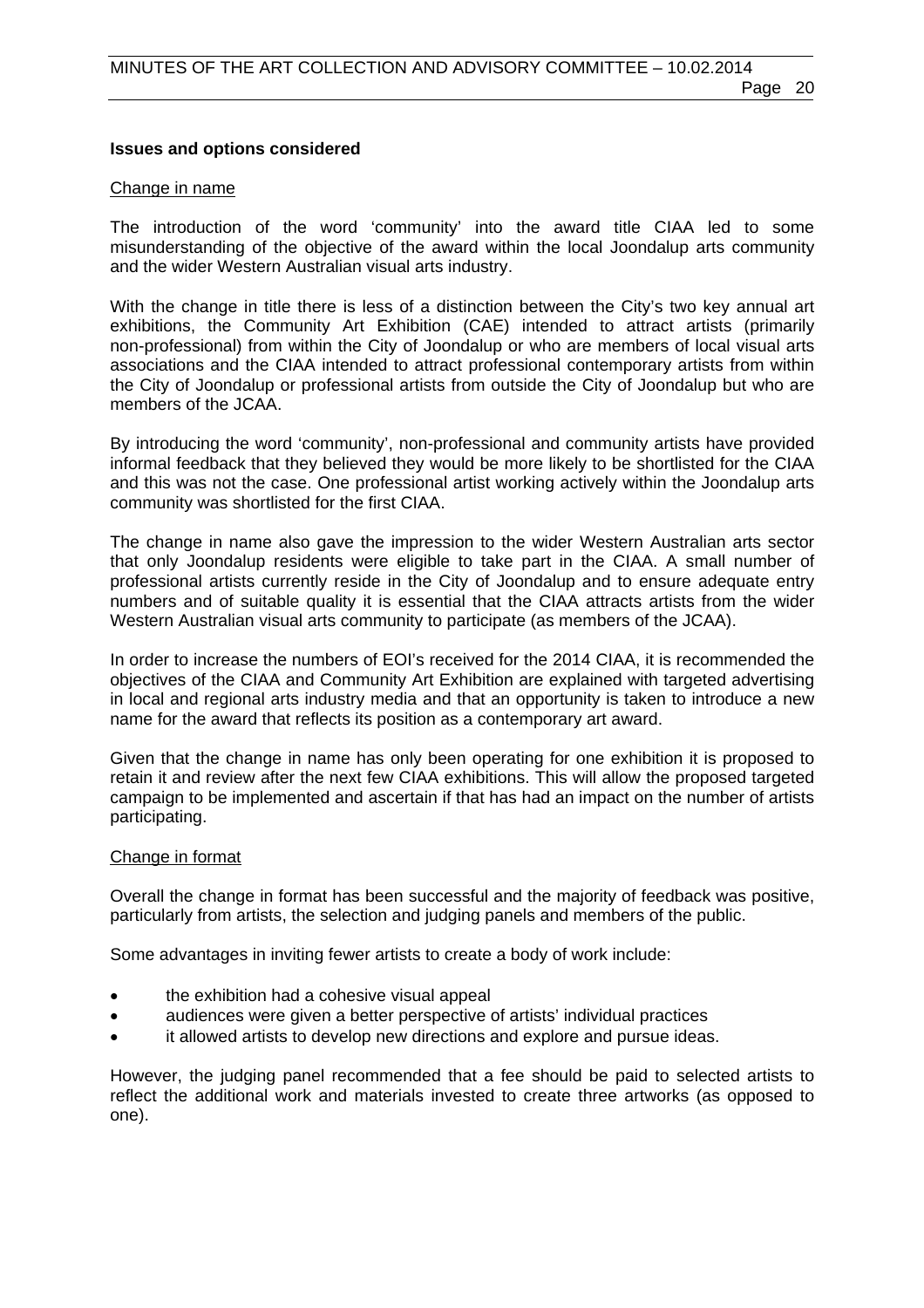# Change in structure of awards

Overall there was positive feedback from artists relating to the size and distribution of awards.

The issue of prizes and total prize pool is therefore more to do with how the City wishes to position itself relative to other awards in WA.

# Eligibility restriction

Of the eight artists selected to exhibit, six were deemed non-resident within the City of Joondalup and became members of the JCAA. The overall impact on the JCAA was minimal with blend(er) Gallery staff reporting little to no engagement by artists with the gallery as a result of the 2013 CIAA.

One way to address the issue of engagement by professional artists with the JCAA would be to develop an annual program of outreach events open to the public to be run in conjunction with professional artists, the JCAA and blend(er) Gallery.

The provision of public programs to accompany an exhibition is standard in the visual arts sector and is an important and effective way to engage the local community.

The development of an annual public program structure will provide a framework of events the community can take part in, and will assist with the promotion of the award through media opportunities, exposure to the public and increased audience numbers.

A public program run in conjunction with blend(er) Gallery will draw new audiences to the gallery and provide JCAA with access to professional artists and networking opportunities.

It is recommended that a series of artist talks led by the Curator and Visual Arts Officer take place at both blend(er) Gallery and a weekly Curator's tour and talk takes place at the exhibition space and for special interest groups such as schools, tertiary institutions and JCAA members.

# OPTION 1: Continue CIAA without changes

This option would see the City continue with the CIAA without changes in the hope that EOI's received will rise in future years as the event is repeated and finds a greater level of understanding within the professional and non-professional arts communities.

# OPTION 2: Continue CIAA with changes

This option would see the City continue with the CIAA but approving the key changes detailed below that would serve to develop the content, structure and delivery of the award in light of evaluation of the 2013 event:

- Retain the name CIAA, however review the title in coming years.
- Pay shortlisted artists (the ideal number of shortlisted artists being 11-12) a fee of \$500 as a contribution to the cost of materials required in the creation of three works.
- Develop an annual public program of outreach events to be run in conjunction with professional artists, the JCAA and blend(er) Gallery.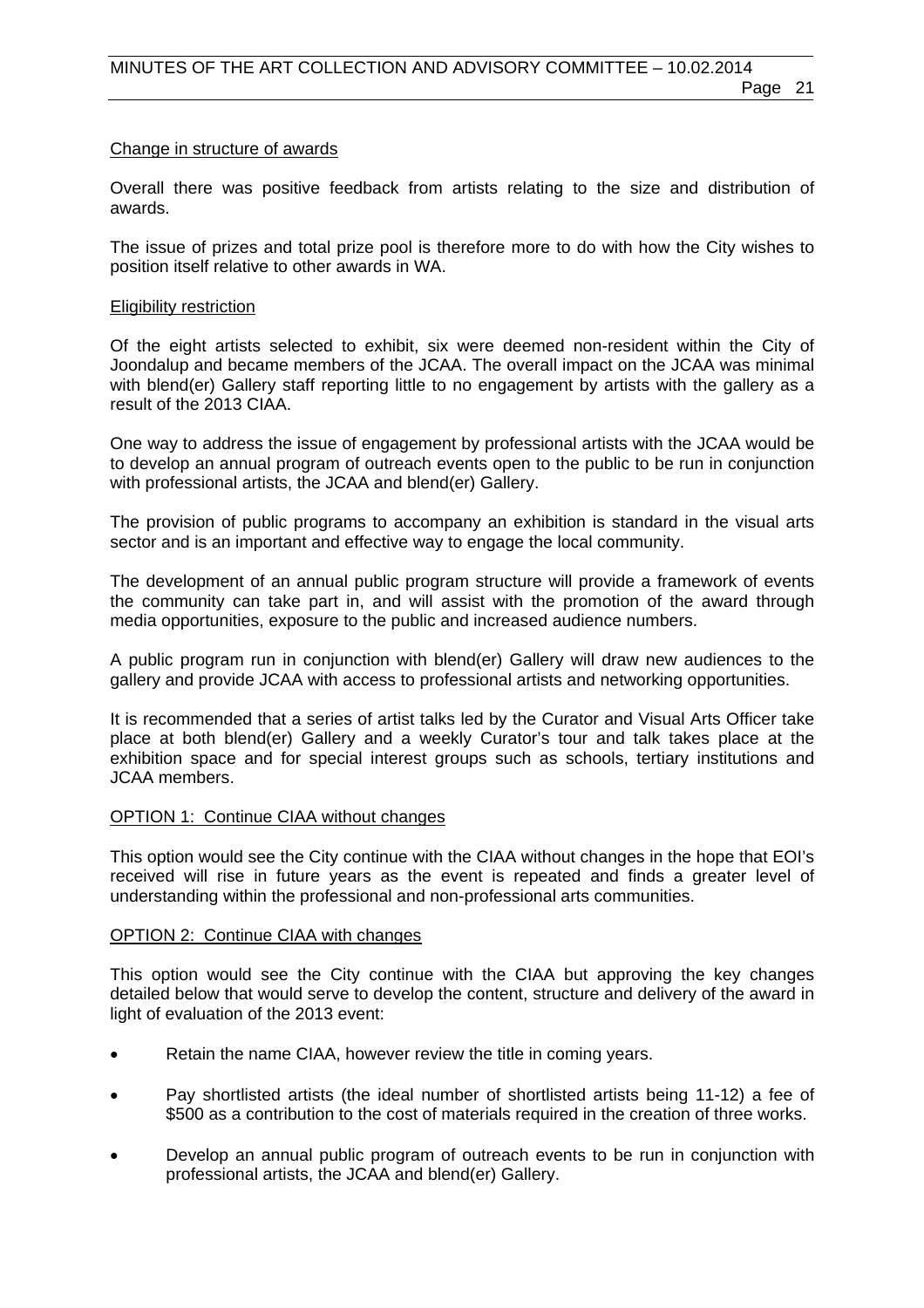#### OPTION 3: Discontinue CIAA

Discontinue CIAA

This option would mean the CIAA is discontinued and acquisitions for the art collection would be sourced entirely through other means.

If this option is selected, it is recommended that a further report be submitted to Council in order to re-assess the City of Joondalup's approach to art and collections for the Joondalup community.

Discontinue CIAA and replace with an Annual Invitation Exhibition Program.

The Invitation Exhibition Program would be committed to supporting new visual art through an annual program of exhibitions, projects and commissions spread throughout the year rather than one large event per year as is currently the case with the CIAA.

The Invitation Exhibition Program would allow for the production, research, presentation and distribution of contemporary art and culture with a specific focus on new visual art and contemporary arts practice. The primary aim being to foster, support and debate new artwork and practices in a way that is of mutual benefit to artists and audiences.

The Invitation Exhibition Program would support on average 10 artists a year to make new work and would make this work accessible through a range of exhibitions, events and opportunities to participate in making and learning. The Invitation Exhibition Program would operate primarily in the blend(er) Gallery facility and assist in delivering a full year program for all residents of the City of Joondalup.

The aim of the Invitation Exhibition Program would be to include opportunities for all visual artists to work with the City of Joondalup to foster, support, and debate new work and practices in a way that is of mutual benefit to artists and audiences. The Invitation Exhibition Program would not represent artists although it would produce a yearly guide of opportunities for new artists in Western Australia and act as a development service for regional artists.

#### **Legislation / Strategic Community Plan / policy implications**

| Legislation                     | Not applicable.                                                                                               |  |
|---------------------------------|---------------------------------------------------------------------------------------------------------------|--|
| <b>Strategic Community Plan</b> |                                                                                                               |  |
| <b>Key theme</b>                | Community wellbeing.                                                                                          |  |
| <b>Objective</b>                | <b>Cultural Development.</b>                                                                                  |  |
| <b>Strategic initiative</b>     | Invest in publicly accessible visual art that will present<br>$\bullet$<br>a culturally-enriched environment. |  |
|                                 | Promote local opportunities for arts development.<br>$\bullet$                                                |  |
| <b>Policy</b>                   | The City's Art and Memorabilia Collections Policy.                                                            |  |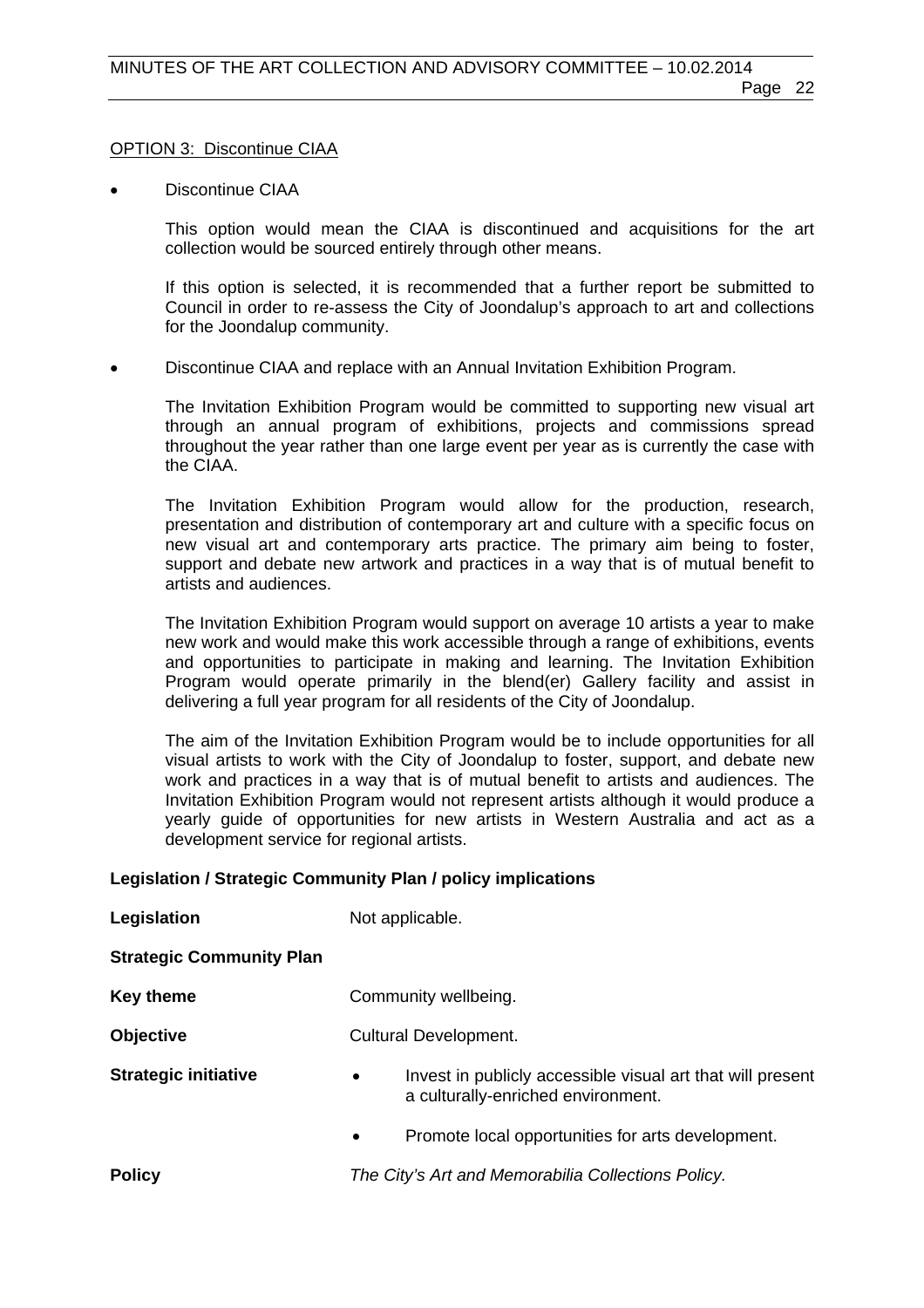#### **Risk management considerations**

Hosting exhibitions in a non-gallery specific spaces ( such as shopping centres) attracts a large volume of traffic, although the majority are not visiting the exhibition as a point of destination. This results in lack of understanding in the etiquette for attending and viewing exhibitions and has previously resulted in artworks being inappropriately handled and damaged, or indeed stolen.

As a result, professional artists have raised concerns at the risks faced in participating at future events at the City of Joondalup.

Measures will be put in place for the 2014 CIAA to mitigate the risks outlined including reviewing the layout and placement of works being exhibited, gallery attendant briefings on risk management considerations and organising an onsite review of the exhibition layout by a Safety and Risk Management Advisor.

#### **Financial/budget implications**

| Account no.               | 1.442.A4404.Various.4006               |
|---------------------------|----------------------------------------|
| <b>Budget Item</b>        | <b>Community Invitation Art Award.</b> |
| <b>Budget amount</b>      | \$47,161                               |
| Amount spent to date      | \$30,638                               |
| <b>Proposed cost</b>      | Not applicable.                        |
| <b>Balance</b>            | $$16,523$ *                            |
| <b>Annual maintenance</b> | Not applicable.                        |

\*Once-off savings in overtime, security, hire of equipment, external contractors and insurance were achieved in 2013 to deliver the normal program in part due to the lower number of exhibits.

All amounts quoted in this report are exclusive of GST.

#### **Regional significance**

The creation of a high standard of professional art creates a cultural asset for the entire northern region. It promotes the City of Joondalup as an instigator of contemporary art and culturally invigorates the City through engaging the local community.

#### **Sustainability implications**

#### **Environmental**

Art strengthens the public realm by creating points of interest, animating spaces and providing beauty, character and colour to places.

#### Social

Art provides a catalyst for public discussion about current social, economic and environmental issues.

#### Economic

Art is a driver of cultural tourism.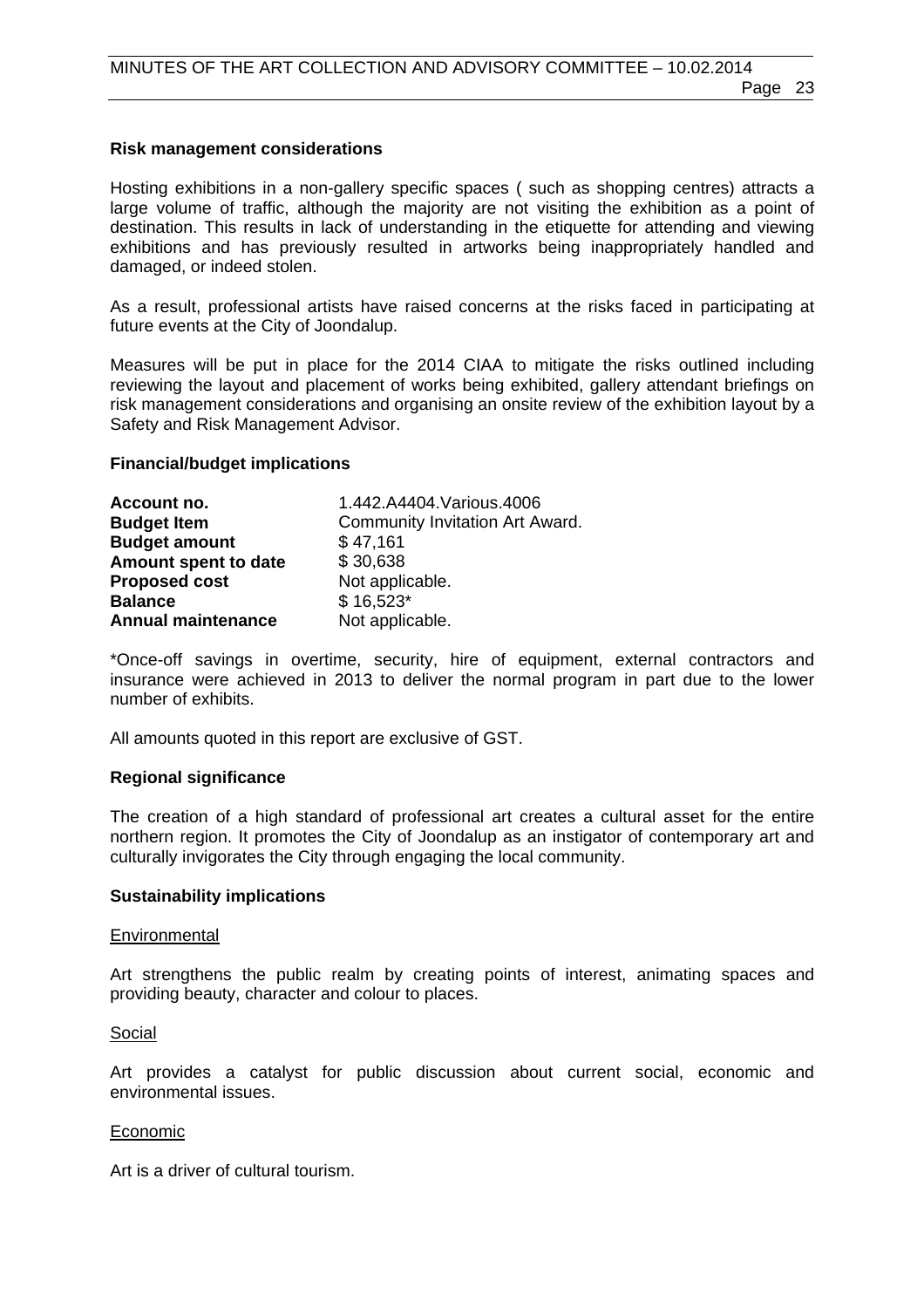#### **Consultation**

In developing this recommendation, consultation was undertaken with a number of stakeholders throughout the City including Cultural Services, Lakeside Joondalup Shopping City Centre Management, Community Safety, and Joondalup Community Art Association (JCAA) representatives. Feedback and correspondence from the community was also reviewed.

#### **COMMENT**

The Community Invitation Art Award enriches the cultural life of the City of Joondalup and provides an opportunity for the Joondalup community to engage with high quality contemporary visual art. The CIAA also facilitates development of the City of Joondalup art collection. The event promotes the City of Joondalup as a supporter of the arts. Changing the name to the Joondalup Contemporary Art Prize reflects the City's values and clearly explains the objective of the award.

#### **VOTING REQUIREMENTS**

Simple Majority.

#### **OFFICER'S RECOMMENDATION**

That Council APPROVES the continuation of the Community Invitation Art Award with the following changes from 2014 onwards:

- 1 retaining the name 'Community Invitation Art Award' for the 2014 and 2015 exhibitions and agree to review the name following those exhibitions;
- 2 a fee of \$500 payable to artists selected to participate in the 'Community Invitation Art Award';
- 3 a public program of outreach events to be run in conjunction with professional artists, the Joondalup Community Arts Association and blend(er) Gallery.

It was requested that each Part of the Motion be voted upon separately.

#### **MOVED Cr Fishwick, SECONDED Cr Thomas that Council APPROVES the continuation of the Community Invitation Art Award with the following changes from 2014 onwards:**

**1 retaining the name 'Community Invitation Art Award' for the 2014 and 2015 exhibitions and agree to review the name following those exhibitions.** 

#### The Motion was Put and **CARRIED** (4/2)

**In favour of the Motion:** Crs Gobbert, Fishwick and Thomas and Mr Tidy. **Against the Motion**: Crs Chester and Hollywood.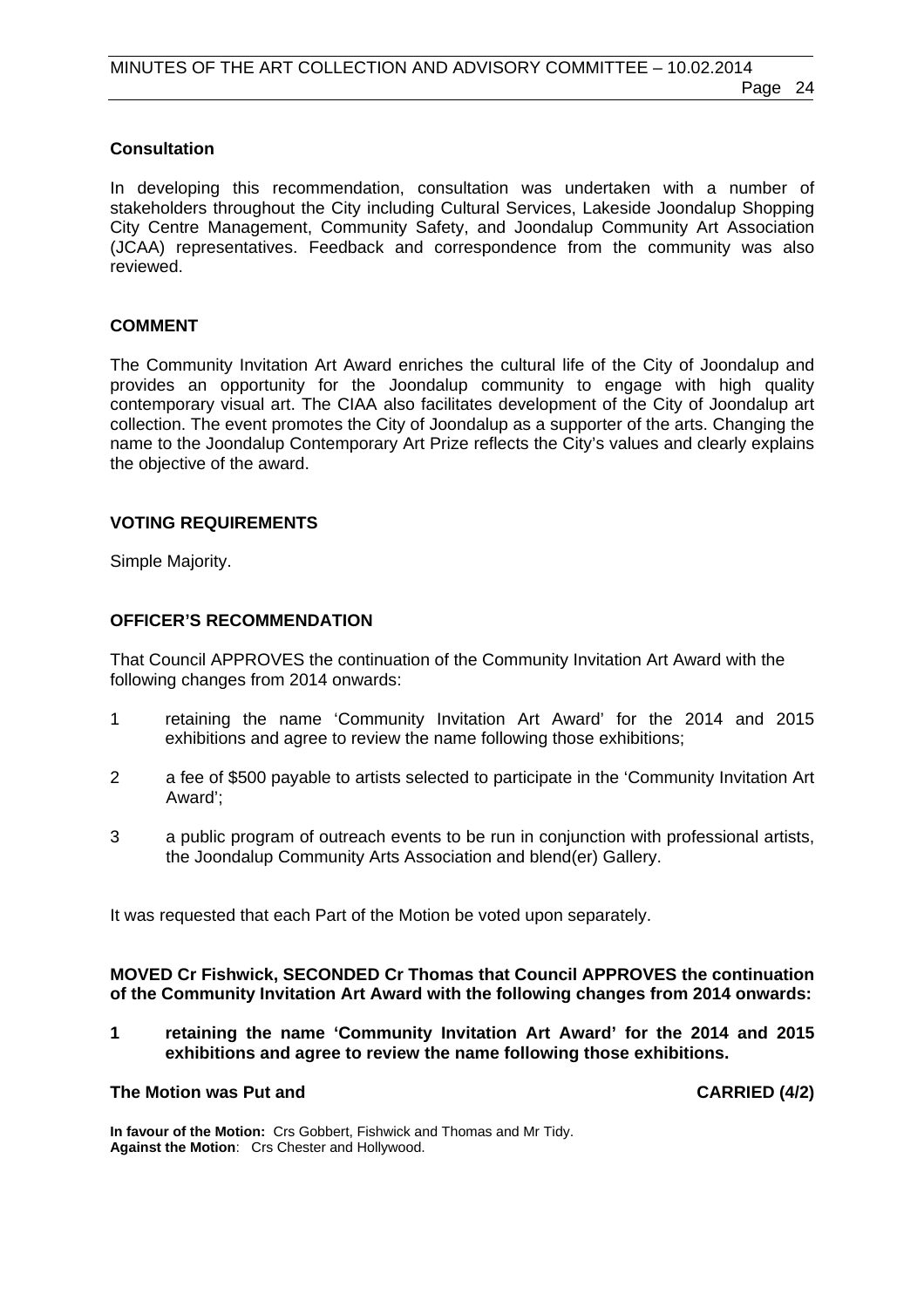**MOVED Cr Fishwick, SECONDED Cr Thomas that Council APPROVES the continuation of the Community Invitation Art Award with the following changes from 2014 onwards:** 

**2 a fee of \$500 payable to artists selected to participate in the 'Community Invitation Art Award', with up to a maximum of 15 artists being invited to participate;** 

#### The Motion was Put and **CARRIED** (6/0)

**In favour of the Motion:** Crs Gobbert, Chester, Fishwick, Hollywood and Thomas and Mr Tidy.

**MOVED Cr Fishwick, SECONDED Cr Thomas that Council APPROVES the continuation of the Community Invitation Art Award with the following changes from 2014 onwards:** 

**3 a public program of outreach events to be run in conjunction with professional artists, the Joondalup Community Arts Association and blend(er) Gallery.** 

#### The Motion was Put and **CARRIED** (6/0)

**In favour of the Motion:** Crs Gobbert, Chester, Fishwick, Hollywood and Thomas and Mr Tidy.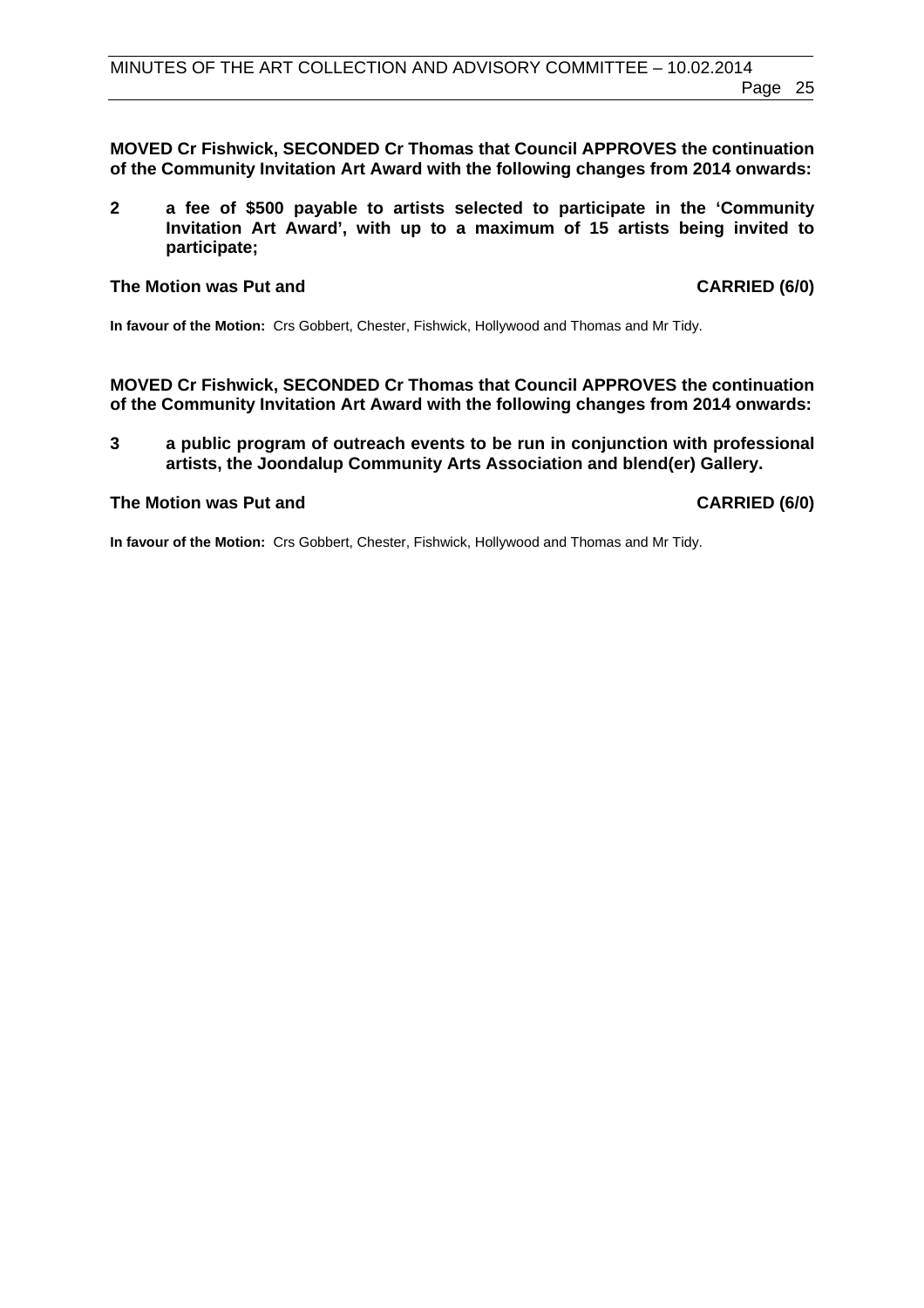# <span id="page-25-0"></span> **ITEM 4 ALTERNATIVE VENUES FOR THE COMMUNITY INVITATION ART AWARD AND THE COMMUNITY ART EXHIBITION**

| <b>WARD</b>                           | All                                                                                                                                                                                              |
|---------------------------------------|--------------------------------------------------------------------------------------------------------------------------------------------------------------------------------------------------|
| <b>RESPONSIBLE</b><br><b>DIRECTOR</b> | Mr Mike Tidy<br><b>Corporate Services</b>                                                                                                                                                        |
| <b>FILE NUMBER</b>                    | 102846, 35613                                                                                                                                                                                    |
| <b>ATTACHMENT</b>                     | Nil                                                                                                                                                                                              |
| <b>AUTHORITY / DISCRETION</b>         | Executive - The substantial direction setting and oversight<br>role of Council, such as adopting plans and reports,<br>accepting tenders, directing operations, setting and<br>amending budgets. |

#### **PURPOSE**

To provide Council with details of possible alternative venues for the Community Invitation Art Award (CIAA) and Community Art Exhibition (CAE).

#### **EXECUTIVE SUMMARY**

The City of Joondalup CIAA is an acquisitive art award and exhibition that has been held either as the CIAA or Invitation Art Award (IAA) at the 'Great Space', Lakeside Joondalup Shopping City since 1998. The award is acknowledged by the Western Australian visual arts sector as a prestigious contemporary visual art prize for professional artists.

The City of Joondalup CAE is a non-acquisitive art award and exhibition open to all residents and members of local visual arts associations.

Lakeside Joondalup Shopping City provides a large, well-maintained space to install largescale exhibitions and attracts large numbers of visitors. However, exhibiting contemporary art in a non-traditional space creates challenges in maintaining professional industry standards for both exhibitions.

For this reason, research was undertaken into alternative venues within the City that might host the CIAA or CAE. These included a range of community facilities and private venues including surf clubs, libraries, other shopping centres, galleries and community centres. Other options considered included using temporary structures such as an outdoor pavilion or marquee and using a mobile exhibition system such as an art bus.

At this stage there are no alternative venues that provide enough of an incentive to relocate the CIAA or CAE.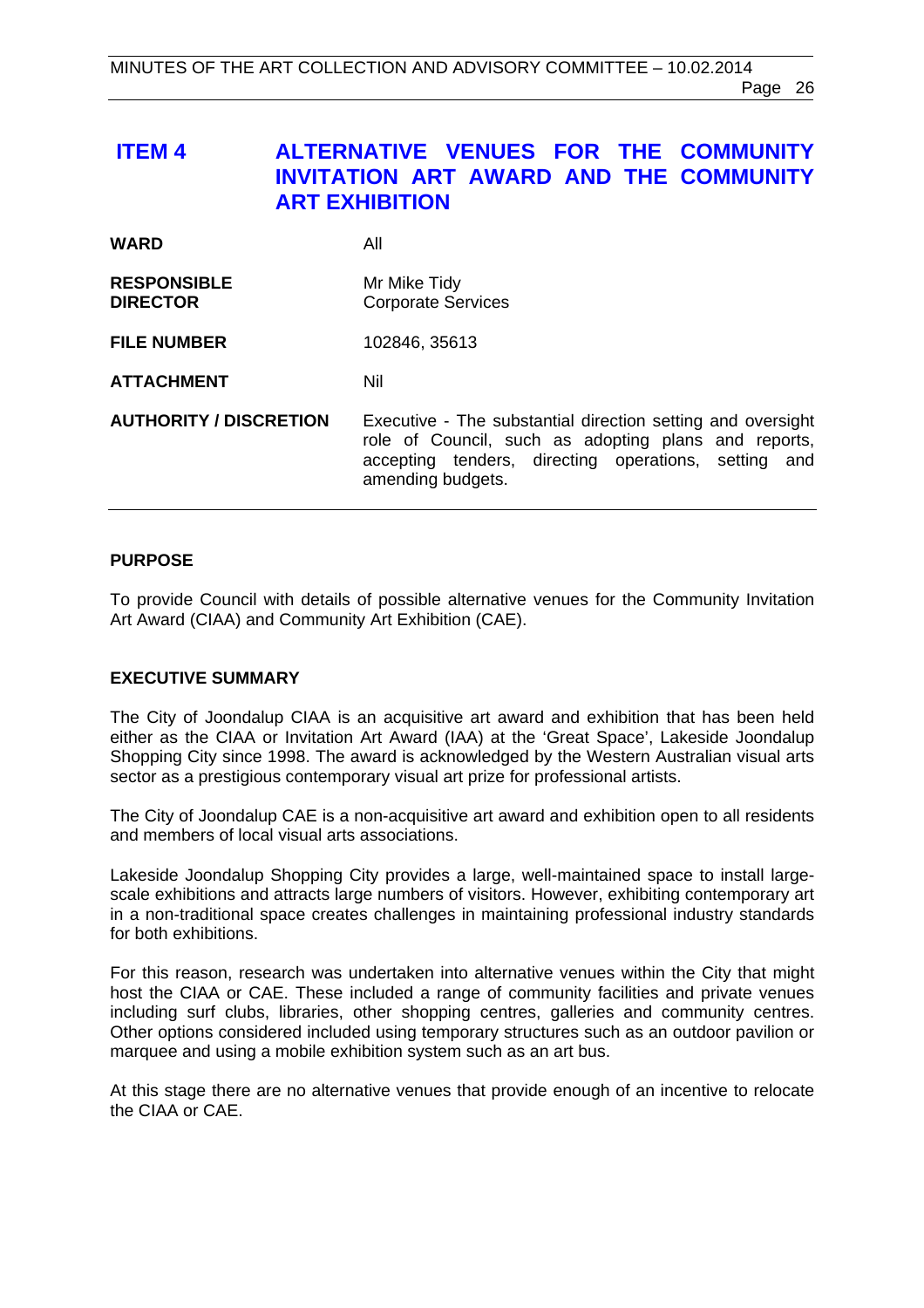*It is therefore recommended that Council AGREES that the Community Invitation Art Award and Community Art Exhibition continue to be held at Lakeside Joondalup Shopping City until a new purpose built cultural facility is constructed.* 

#### **BACKGROUND**

The City of Joondalup Community Invitation Art Award (CIAA) is an acquisitive art award and exhibition that has been held either as the CIAA or Invitation Art Award (IAA) at the 'Great Space', Lakeside Joondalup Shopping City (Lakeside) since 1998.

The CIAA aims to recognise the practice of prominent professional Western Australian artists and to provide the Joondalup Community with an opportunity to engage with contemporary visual art. It offers an acquisitive cash prize of \$7,000 and a total prize pool of \$15,000 across five award categories. The winning artwork is acquired and becomes part of the City's art collection.

The City of Joondalup Community Art Exhibition (CAE) is a non-acquisitive art award and exhibition open to all residents and members of local visual arts associations. Partly in response to the increasing numbers of local artists wishing to exhibit, the 2013 CAE introduced size (maximum 50x50cm) and price (maximum \$1,000) restrictions. These changes resulted in an improvement to the exhibition layout at Lakeside.

Lakeside provides a large, well-maintained space to install large-scale exhibitions and attracts large numbers of visitors. However exhibiting contemporary art in a non-traditional space creates challenges in maintaining professional industry standards for exhibitions. For example, temporary infrastructure, heavy foot traffic, limited control over the public's access to the artworks and unmanageable environmental aspects (especially sound and light levels).

At its meeting held on 20 November 2012 (CJ249-11/12 refers), Council resolved in part:

*"That Council AMENDS the Invitation Art Award to better reflect the aspiration of the local art community to include the following elements commencing in 2013:* 

*5 a possible alternative venue for the Community Invitation Art Award be investigated and reported back to the Art Collection and Advisory Committee;"* 

At its meeting held on held on 20 November 2012 (CJ247-11/12 refers), Council resolved in part:

*"That Council REQUESTS further reports on:* 

*3.2 Possible alternative venue for the Community Art Exhibition from 2014 Onward."* 

#### **DETAILS**

As an outcome of the Council meeting held on 20 November 2012 (CJ247-11/12 refers), the existing exhibition space at Lakeside Joondalup Shopping City was assessed and alternative venues considered.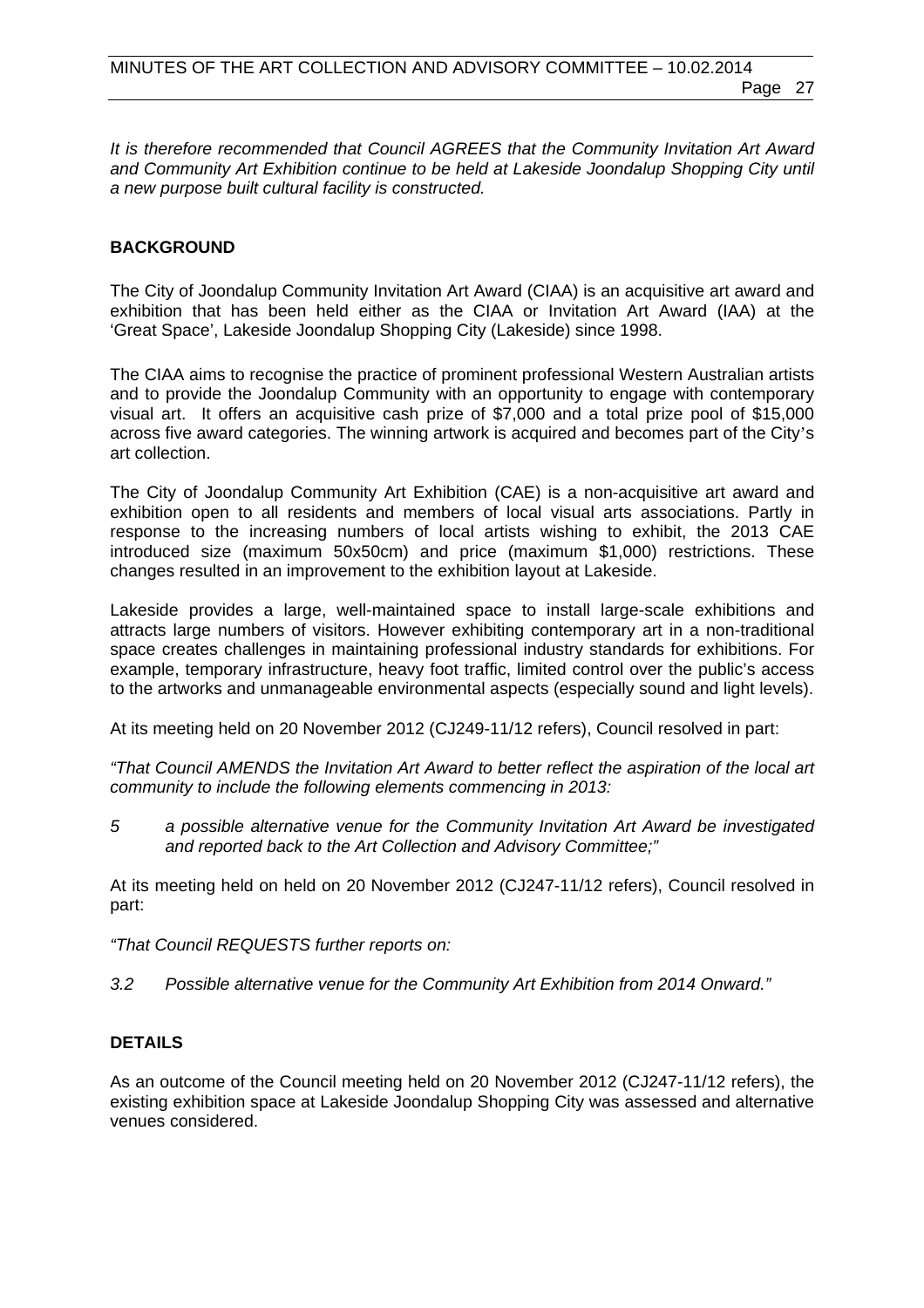#### **Issues and options considered**

#### Issues with existing location

#### *Contradictory atmosphere*

Lakeside Joondalup Shopping City is a public space where the majority of visitors are consumers carrying out shopping and daily activities. Many members of the public with no intention of viewing the exhibition have to pass through the space and find it disruptive. Some express dissatisfaction with the exhibition being situated in a public thoroughfare. In addition the commercial environment of the shopping centre consists of small pop-up shops, banners and signage that sit alongside the exhibition and are visually distracting for viewers of the artworks.

#### *Lighting and noise*

The bright natural light in Lakeside makes it extremely difficult to light artworks professionally. As a result there have been instances where artists feel their works are compromised by the environment. Also, artworks with sound components are affected by the general noise levels within the shopping centre. Additional installation requirements and special equipment are often required.

#### *Installation and de-installation of the exhibition*

Safety regulations require the exhibition infrastructure to be installed and uninstalled during hours when the shopping centre is closed to the public, adding overtime and additional security costs to the budget. The limited install and de-install period results in the overall installation process being rushed and less attention is given to the participating artist's requirements, potentially causing problems with technical aspects of the work, condition reporting by staff and creating a higher level of risk of damage to works.

#### *Security of artworks and risk management*

The role of gallery attendants having to ensure the security of works in such an open space compromises the opportunity for visitors to discuss the exhibition and works with attendants. Artworks are regularly damaged through carelessness by shoppers pushing trolleys or unappreciative visitors. Lakeside provides a high risk environment and there have been instances of works being removed to prevent damage or because they have been damaged.

#### *Display facilities*

As the shopping centre is not a purpose-built display space, infrastructure needs to be hired and installed adding to the expense of the exhibition.

#### Advantages of existing location

#### *High exposure*

Lakeside Joondalup Shopping City is a publicly accessible venue and this means that the exhibition is seen by thousands of shoppers who would most likely not otherwise visit an art gallery. This means that the artists' work is exposed to a much wider audience than would be the case in more traditional exhibition spaces.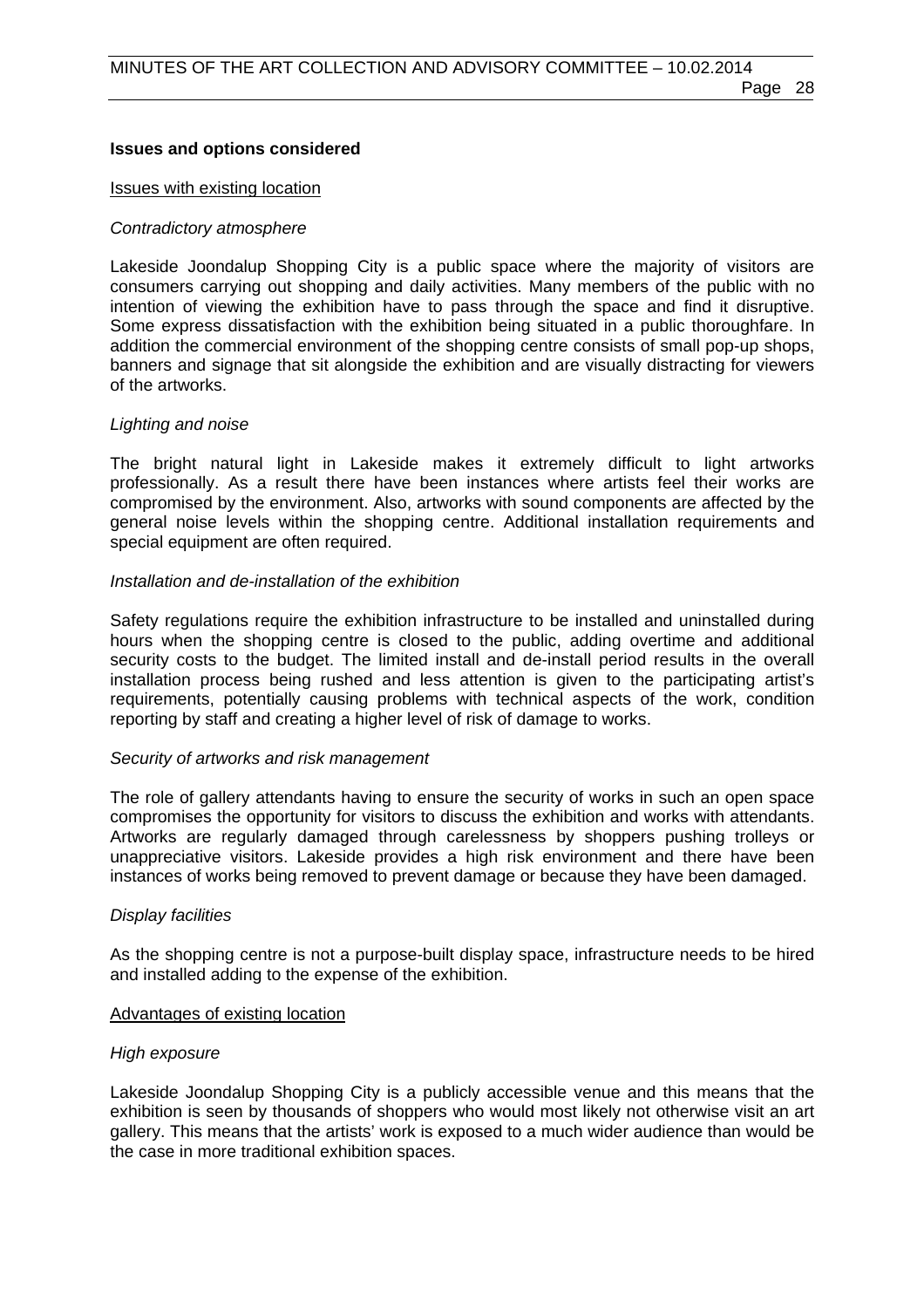#### *Cost*

Lakeside Joondalup Shopping City currently provides the City with a no-cost venue in which to exhibit contemporary art.

#### *Space*

Lakeside Joondalup Shopping City provides a large, well maintained space with services such as cleaning, security and risk assessment provided.

#### Alternative locations

Research into potential alternative venues for the CIAA and CAE was conducted and a range of community facilities and private venues within the City were considered. These included surf clubs, libraries, other shopping centres, galleries and community centres.

| <b>Location</b>                     | <b>Key advantages</b>                                                                                                                                                                                                                                                                                                                                                   | <b>Disadvantages</b>                                                                                                                                                                                                                                                                                                                                                     |
|-------------------------------------|-------------------------------------------------------------------------------------------------------------------------------------------------------------------------------------------------------------------------------------------------------------------------------------------------------------------------------------------------------------------------|--------------------------------------------------------------------------------------------------------------------------------------------------------------------------------------------------------------------------------------------------------------------------------------------------------------------------------------------------------------------------|
| blend(er) Gallery                   | Traditional gallery<br>$\bullet$<br>space<br>provides<br>security,<br>infrastructure,<br>processes,<br>staff, gallery lighting and an<br>environment<br>conducive<br>to<br>contemporary art                                                                                                                                                                             | Display space available is too<br>$\bullet$<br>small                                                                                                                                                                                                                                                                                                                     |
| <b>Surf Clubs</b>                   | Semi-secure environment for<br>$\bullet$<br>artworks<br>Limited<br>exposure<br>to<br>$\bullet$<br>art<br>for<br>the<br>contemporary<br>community                                                                                                                                                                                                                        | Display space available is too<br>$\bullet$<br>small<br>Display infrastructure required<br>$\bullet$<br>Contradictory atmosphere<br>$\bullet$<br>Lighting not suitable<br>$\bullet$<br>Access to the space and<br>$\bullet$<br>works would be complicated<br>by surf club activities and<br>opening hours                                                                |
| Whitfords<br><b>Shopping Centre</b> | High foot traffic and exposure<br>$\bullet$<br>to contemporary art for the<br>community<br>Creation of a culturally rich<br>$\bullet$<br>environment for the general<br>community in a public space<br>Large, well maintained and<br>$\bullet$<br>serviced space<br>City of Joondalup and Centre<br>$\bullet$<br>Management<br>share<br>risk<br>management and security | Display infrastructure required<br>$\bullet$<br>Contradictory atmosphere<br>$\bullet$<br>Lighting uncontrollable<br>$\bullet$<br>Sound levels are high<br>$\bullet$<br>Installation and de-installation<br>$\bullet$<br>complicated<br>process<br>by<br>opening<br>hours and centre<br>regulations<br>High risk environment for the<br>$\bullet$<br>security of artworks |
| Libraries                           | Medium<br>foot<br>traffic<br>and<br>$\bullet$<br>exposure to contemporary art<br>for the community                                                                                                                                                                                                                                                                      | Display spaces available are<br>$\bullet$<br>too small                                                                                                                                                                                                                                                                                                                   |
| <b>Fleur Freame</b><br>Pavilion     | exhibition<br>Well<br>maintained<br>$\bullet$<br>space<br>Secure<br>environment<br>for<br>$\bullet$<br>artworks                                                                                                                                                                                                                                                         | Display infrastructure required<br>$\bullet$<br>Low foot traffic<br>$\bullet$<br>Access to the space<br>and<br>$\bullet$<br>works would be complicated<br>by community activities and<br>existing facility bookings                                                                                                                                                      |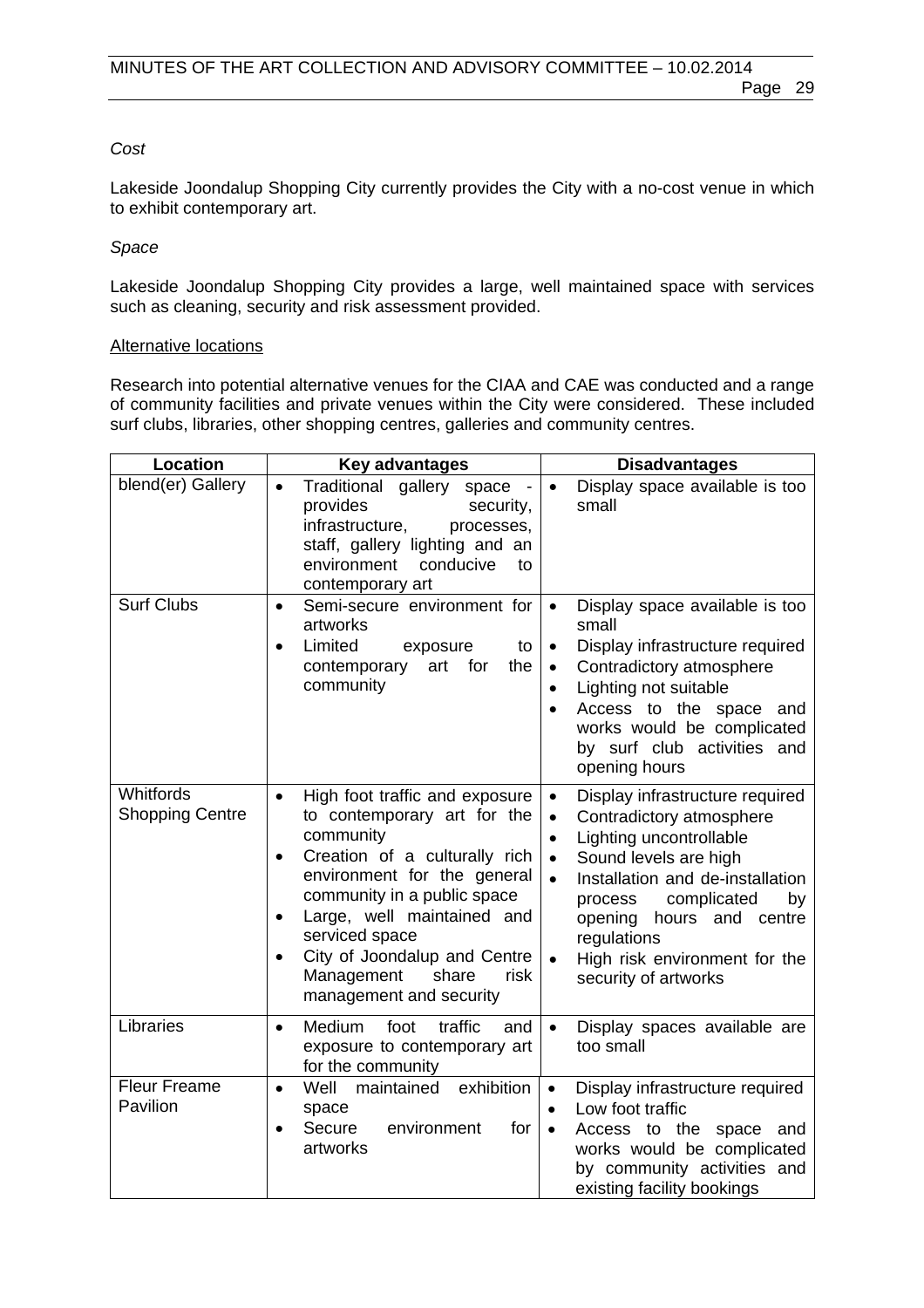| <b>Location</b>                                                                                                            | Key advantages                                                                                                                                                                                                                                        | <b>Disadvantages</b>                                                                                                                                                                                                                                                                                                                                                     |
|----------------------------------------------------------------------------------------------------------------------------|-------------------------------------------------------------------------------------------------------------------------------------------------------------------------------------------------------------------------------------------------------|--------------------------------------------------------------------------------------------------------------------------------------------------------------------------------------------------------------------------------------------------------------------------------------------------------------------------------------------------------------------------|
| Joondalup Resort<br>- Lakeview<br><b>Ballroom</b>                                                                          | well<br>maintained<br>Large,<br>$\bullet$<br>exhibition space<br>environment<br>Secure<br>for<br>$\bullet$<br>artworks                                                                                                                                | Low foot traffic<br>Limited public access<br>$\bullet$<br>Display infrastructure required<br>$\bullet$<br>and/or installation of artworks<br>would require restoration of<br>walls<br>Lighting is not suitable<br>Access to the space<br>and<br>exhibition<br>would<br>be<br>complicated<br>by<br>Resort<br>bookings and opening hours.<br>Increased cost for venue hire |
| Temporary<br>structures (for<br>example,<br>temporary outdoor<br>pavilion or mobile<br>exhibition system<br>such as a bus) | Purpose-built<br>spaces<br>or<br>$\bullet$<br>temporary spaces that may<br>be adapted for purpose<br>Transportable<br>different<br>to<br>$\bullet$<br>locations within the City<br>architectural<br>have<br>May<br>$\bullet$<br>significance/interest | Cost prohibitive<br>$\bullet$                                                                                                                                                                                                                                                                                                                                            |

At this stage there are no alternative venues that provide enough of an incentive to relocate the CIAA or CAE.

It is recommended the CIAA and CAE remain located at Lakeside Joondalup Shopping City until a new purpose built cultural facility is constructed.

#### **Legislation / Strategic Community Plan / policy implications**

**Legislation** Not applicable. **Strategic Community Plan Key theme Community Wellbeing. Objective Cultural development. Strategic initiative •** Invest in publicly accessible visual art that will present a culturally-enriched environment. Promote local opportunities for arts development. **Policy** *The City's Art and Memorabilia Collections Policy.* 

#### **Risk management considerations**

Hosting exhibitions in a non-gallery specific space (shopping centre) attracts a large volume of traffic, although the majority are not visiting the exhibition as a point of destination. This results in lack of understanding in the etiquette for attending and viewing exhibitions and has previously resulted in artworks being inappropriately handled and damaged, or even stolen.

As a result, professional artists have raised concerns at the risks faced in participating at future events at the City of Joondalup.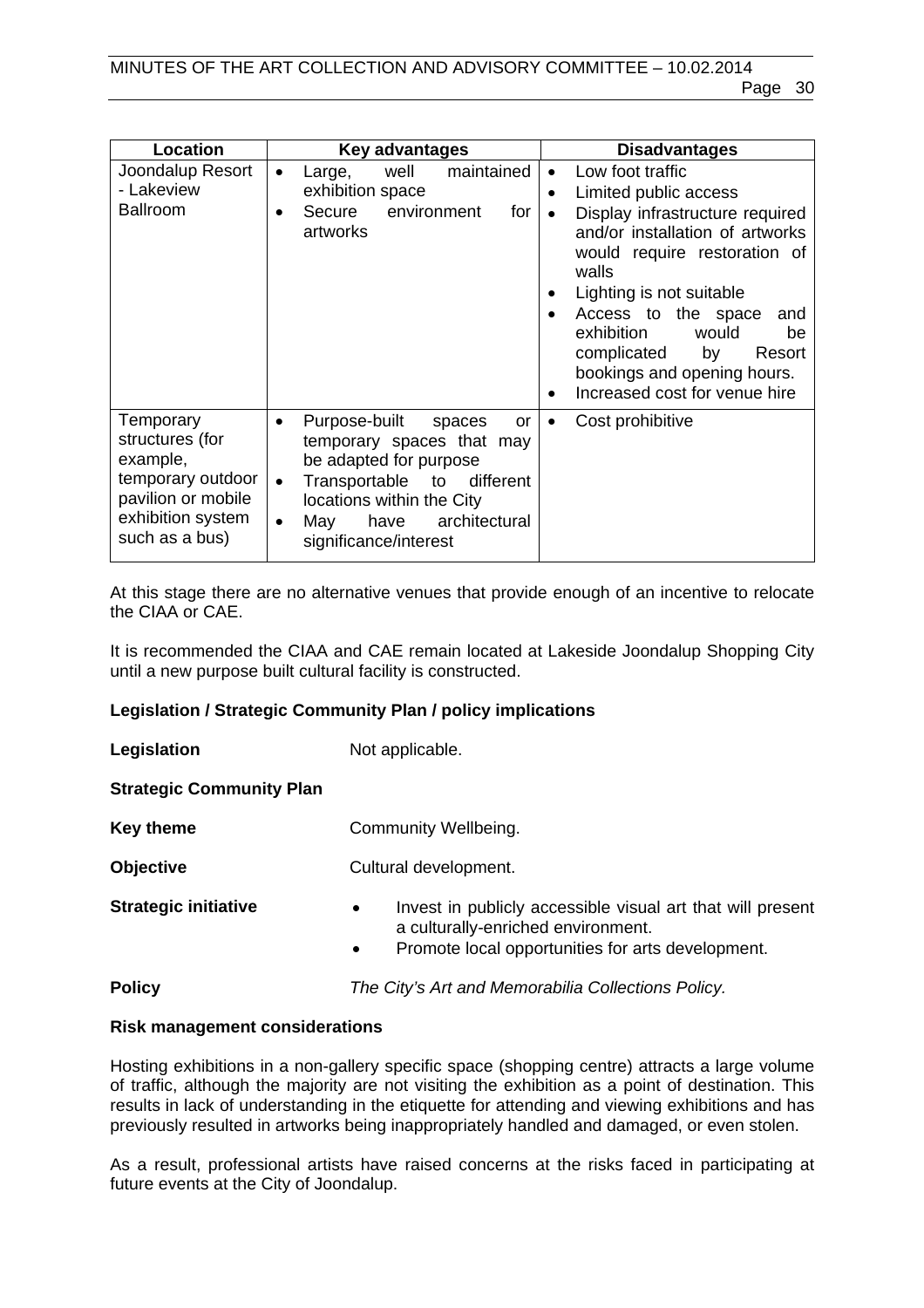Measures will be put in place for the 2014 CAE and CIAA to mitigate the risks outlined including reviewing the layout and placement of works being exhibited, gallery attendant briefings on risk management considerations and organising an onsite review of the exhibition layout by a Safety and Risk Management Advisor.

#### **Financial/budget implications**

| Account no.               | 1.442.A4404.Various.4006        |
|---------------------------|---------------------------------|
| <b>Budget Item</b>        | Community Invitation Art Award. |
| <b>Budget amount</b>      | \$47,161                        |
| Amount spent to date      | \$30,638                        |
| <b>Proposed cost</b>      | Not applicable.                 |
| <b>Balance</b>            | $$16,523*$                      |
| <b>Annual maintenance</b> | Not applicable.                 |

\*Once-off savings in overtime, security, hire of equipment, external contractors and insurance were achieved in 2013 to deliver the normal program in part due to the lower number of exhibits.

| Account no.               | 1.442.A4404.Various.4003  |
|---------------------------|---------------------------|
| <b>Budget Item</b>        | Community Art Exhibition. |
| <b>Budget amount</b>      | \$38,167                  |
| Amount spent to date      | \$1,936                   |
| <b>Proposed cost</b>      | Not applicable.           |
| <b>Balance</b>            | $$36,231*$                |
| <b>Annual maintenance</b> | Not applicable.           |

\*2014 event yet to be delivered.

All amounts quoted in this report are exclusive of GST.

#### **Regional significance**

The CIAA promotes the City as a leader in supporting the arts sector both locally, statewide and nationally. It also benefits the cultural development and vibrancy of the City of Joondalup region.

The CAE promotes the City as a supporter of local arts and invigorates the cultural life of the City through engaging the local community.

#### **Sustainability implications**

#### **Environmental**

The CIAA and CAE provide a culturally rich environment for the general public to engage with contemporary art.

#### Social

The CIAA and CAE provide a catalyst for public discussion about contemporary art that often comments on current social, economic and environment issues and play an important part in shaping and developing a sense of community by providing accessible and high calibre art events.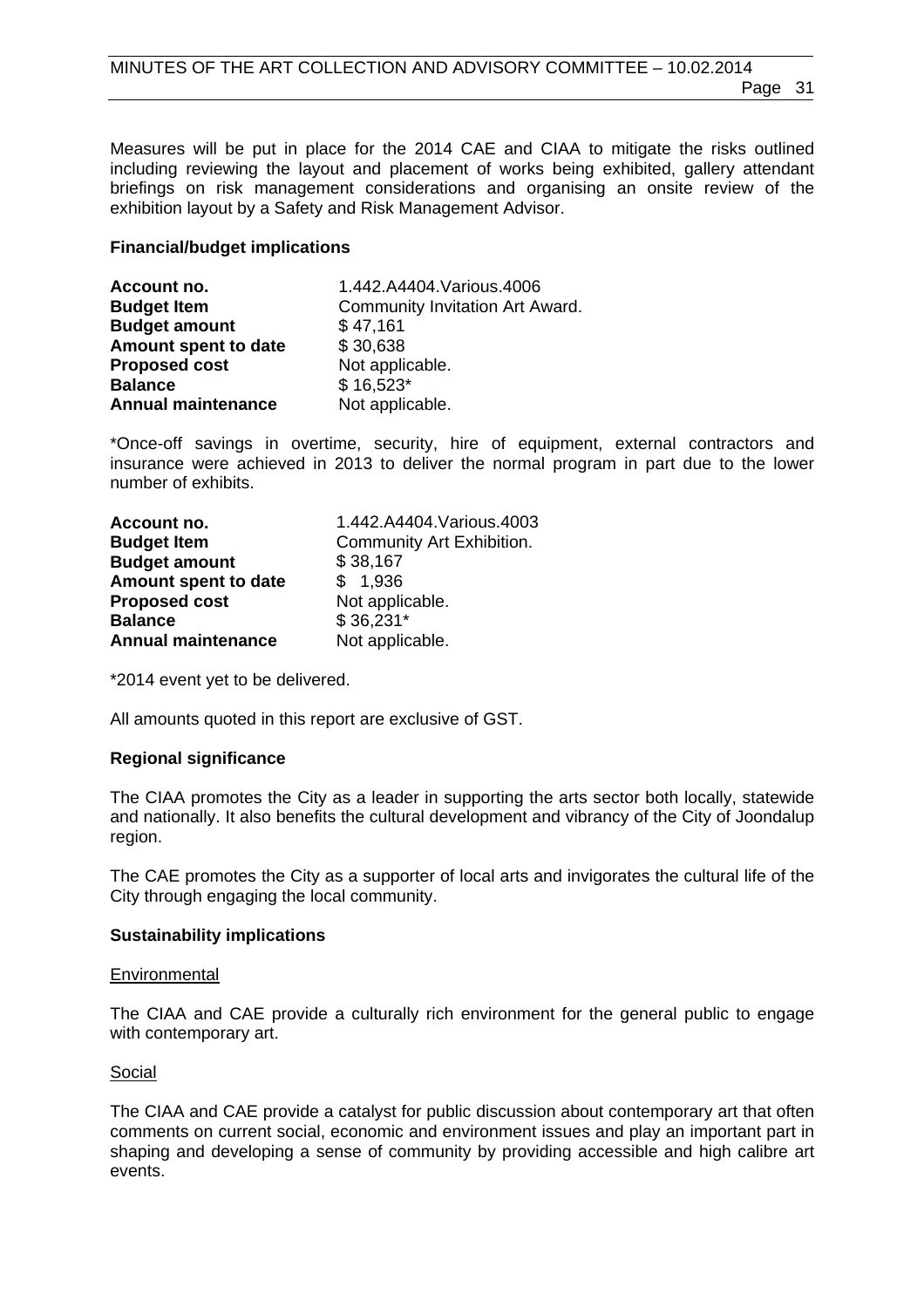#### Economic

The CIAA and CAE enhance the relevance of the City's cultural position for the local community and increase the value of the City's cultural resources.

#### **Consultation**

Not applicable.

#### **COMMENT**

Despite the existing issues identified with hosting the CIAA and the CAE at Lakeside Joondalup Shopping City, the events continue to run successfully and to meet the strategic objectives. At this stage there are no alternative venues offering benefits that provide enough of an incentive to relocate the CIAA or CAE.

#### **VOTING REQUIREMENTS**

Simple Majority.

**MOVED Cr Chester, SECONDED Cr Fishwick that Council AGREES that the Community Invitation Art Award and Community Art Exhibition continue to be held at Lakeside Joondalup Shopping City until a new purpose built cultural facility is constructed.** 

#### The Motion was Put and **CARRIED** (6/0)

**In favour of the Motion:** Crs Gobbert, Chester, Fishwick, Hollywood and Thomas and Mr Tidy.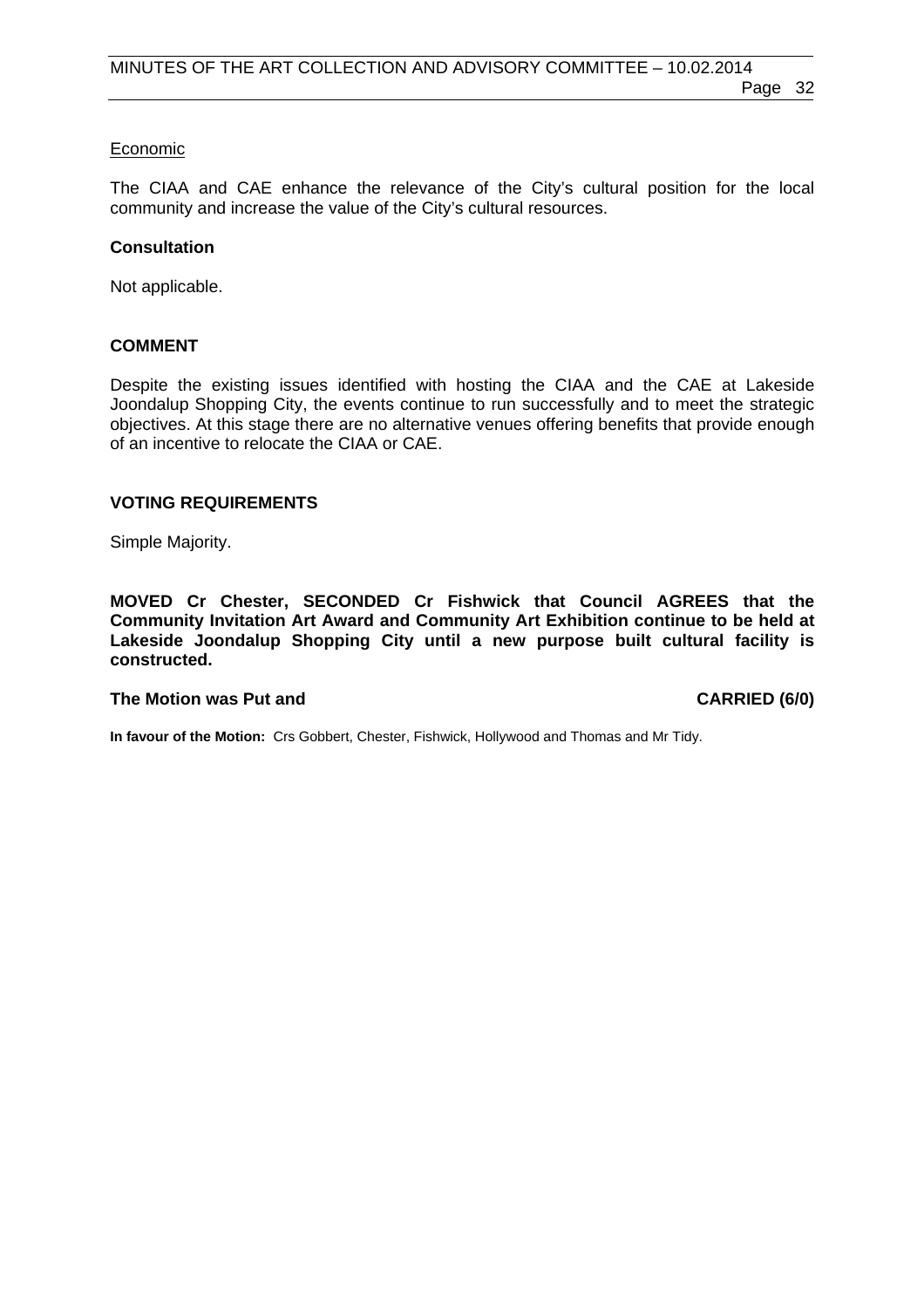# <span id="page-32-0"></span>**ITEM 5 OUTLINE OF COMMUNITY INVITATION ART AWARD TERMS, CONDITIONS, AWARD CATEGORIES AND POTENTIAL COMMUNITY EDUCATION PROGRAM**

| <b>WARD</b>                           | All                                                                                                                                                                                              |
|---------------------------------------|--------------------------------------------------------------------------------------------------------------------------------------------------------------------------------------------------|
| <b>RESPONSIBLE</b><br><b>DIRECTOR</b> | Mr Mike Tidy<br><b>Corporate Services</b>                                                                                                                                                        |
| <b>FILE NUMBER</b>                    | 102846, 101515                                                                                                                                                                                   |
| <b>ATTACHMENT</b>                     | Attachment 1 Terms and Conditions                                                                                                                                                                |
| <b>AUTHORITY / DISCRETION</b>         | Executive - The substantial direction setting and oversight<br>role of Council, such as adopting plans and reports,<br>accepting tenders, directing operations, setting and<br>amending budgets. |

#### **PURPOSE**

To provide Council with an outline of the Community Invitation Art Award (CIAA) Terms and Conditions, award categories and potential community education program.

#### **EXECUTIVE SUMMARY**

The City of Joondalup CIAA is an annual acquisitive art award and exhibition that has been held either as the CIAA or Invitation Art Award (IAA) at the 'Great Space', Lakeside Joondalup Shopping City (Lakeside) since 1998.

The CIAA aims to recognise the practice of prominent professional Western Australian artists and to provide the Joondalup community with an opportunity to engage with contemporary visual art. It offers an acquisitive cash prize of \$7,000 and a total prize pool of \$15,000 across five award categories. The winning artwork is acquired and becomes part of the City's art collection.

This report outlines the Terms and Conditions of Entry and the Award Categories as of 2013.

It further outlines ideas for a potential community education program to develop an annual program of outreach events open to the public to be run in conjunction with professional artists, the Joondalup Community Arts Association (JCAA) and blend(er) Gallery.

*It is therefore recommended that Council:* 

- *1 NOTES the Terms and Conditions of Entry and the Award Categories as of 2013 as shown on Attachment 1 to this Report;*
- *2 ENDORSES ideas for a potential community education program.*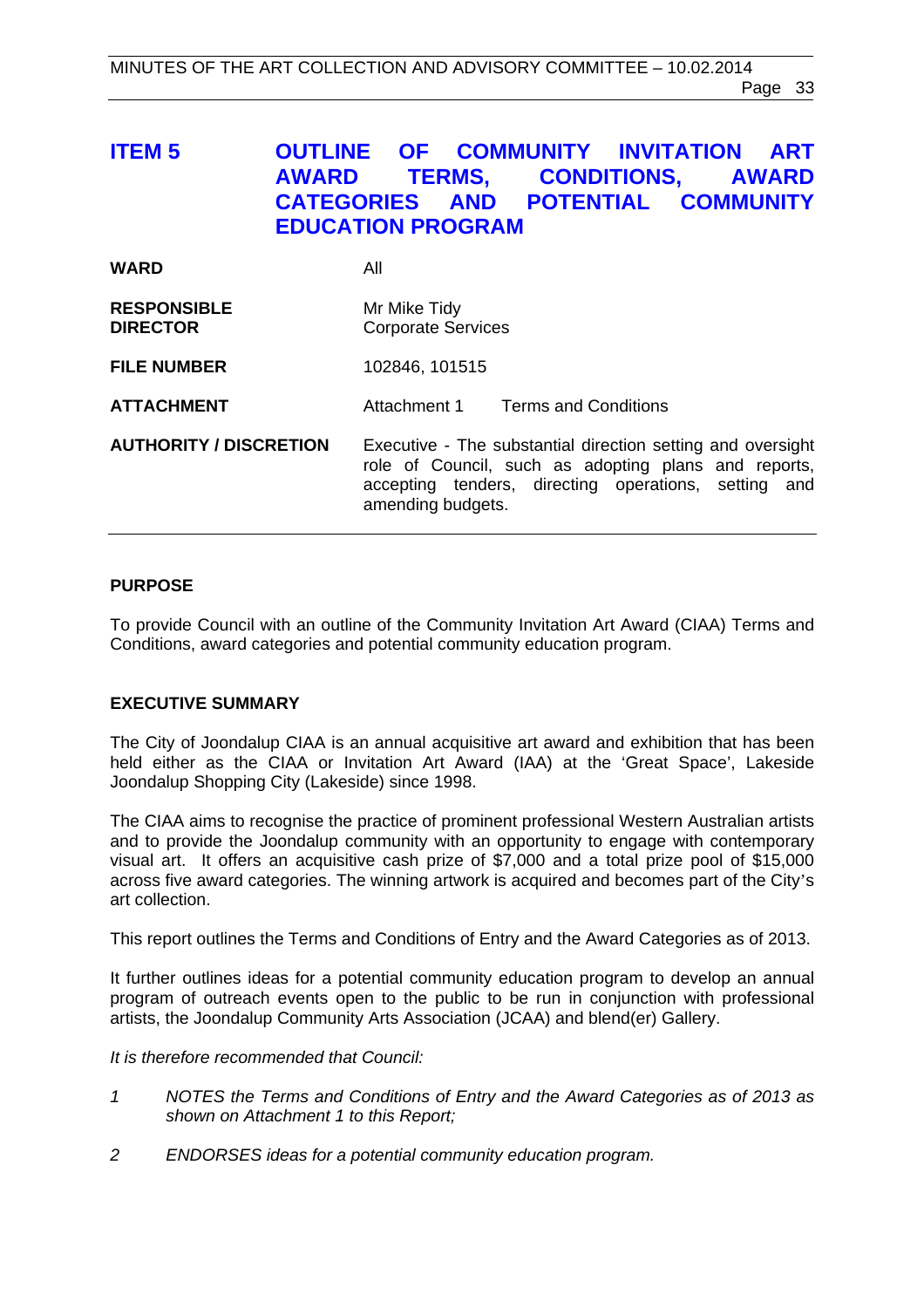#### **BACKGROUND**

The City of Joondalup Community Invitation Art Award (CIAA) is an annual acquisitive art award and exhibition that has been held either as the CIAA or Invitation Art Award (IAA) at the 'Great Space', Lakeside Joondalup Shopping City (Lakeside) since 1998.

The CIAA aims to recognise the practice of prominent professional Western Australian artists and to provide the Joondalup Community with an opportunity to engage with contemporary visual art. The winning artwork is acquired and becomes part of the City's art collection.

At its meeting held on held on 20 November 2012 (CJ249-11/12 refers), Council resolved in part:

*"That Council AMENDS the Invitation Art Award to better reflect the aspiration of the local art community to include the following elements commencing in 2013:* 

*6 a further report be submitted to the Art Collection and Advisory Committee outlining the terms, conditions, award categories and potential community education program for the Community Invitation Art Award."*

As a result of Council's amendments, the Terms and Conditions (Attachment 1 refers) and Award Categories were altered in 2013.

The CIAA Award Categories in 2013 were:

- \$7,000 Acquisitive award
- \$2,000 Overall Runner-up award
- \$2,000 Award for Excellence
- \$2,000 Celebrating Joondalup award
- \$2,000 Popular choice award.

The CIAA provides both the Joondalup and wider community with the opportunity to engage with contemporary art, and provides a culturally rich environment in which to explore and learn. However there is currently no dedicated provision for a public community education program that facilitates an opportunity to engage with audiences on the subject of contemporary art.

#### **DETAILS**

#### **Issues and options considered**

Terms and Conditions of Entry

Attachment 1 refers to the 2013 Terms and Conditions of Entry.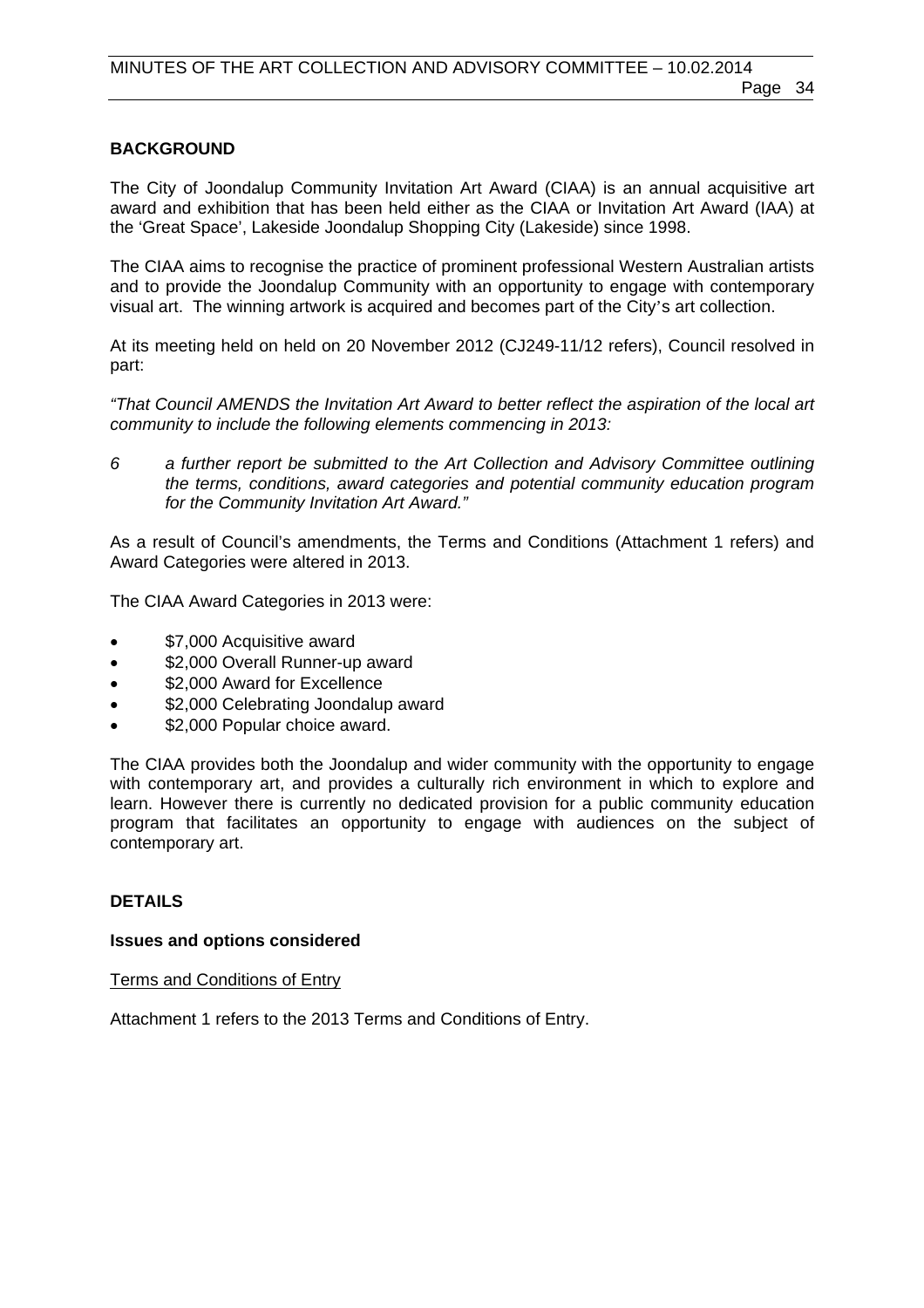#### **Award Categories**

The CIAA Award Categories in 2013 were:

- **\*** \$7,000 Acquisitive award
- \$2,000 Overall Runner-up award
- **\$2,000 Award for Excellence**
- \$2,000 Celebrating Joondalup award
- \$2,000 Popular choice award.

By way of comparison, the following art prizes are offered in Western Australia in 2014:

| City / Award                                                                           | <b>First prize</b> | <b>Total prize pool</b> |
|----------------------------------------------------------------------------------------|--------------------|-------------------------|
| Nannup Festival of Art (open to community<br>and professional artists)                 | \$3,000            | \$6,000                 |
| Signature (Art Geo Busselton) (open to<br>selected community and professional artists) | \$6,000            | \$9,000                 |
| City of Stirling (open to community and<br>professional artists)                       | \$5,000            | \$11,000                |
| City of Melville (open to community and<br>professional artists)                       | \$1,500            | \$14,000                |
| <b>City of Joondalup</b>                                                               | \$7,000            | \$15,000                |
| (Open to professional artists)                                                         |                    |                         |
| City of Wanneroo (open to community and<br>professional artists)                       | \$7,500            | \$16,800                |
| Shire of Roebourne (open to professional<br>artists)                                   | <b>NA</b>          | \$19,500                |
| Bankwest Art Prize (open to professional<br>artists)                                   | \$30,000           | \$35,000                |
| City of Albany (open to professional artists)                                          | \$25,000           | \$32,500                |
| The Mandorla Art Award (open to<br>community and professional artists)                 | \$25,000           | \$42,000                |
| Hedland Art Award (open to<br>community and professional artists)                      | \$20,000           | \$60,000                |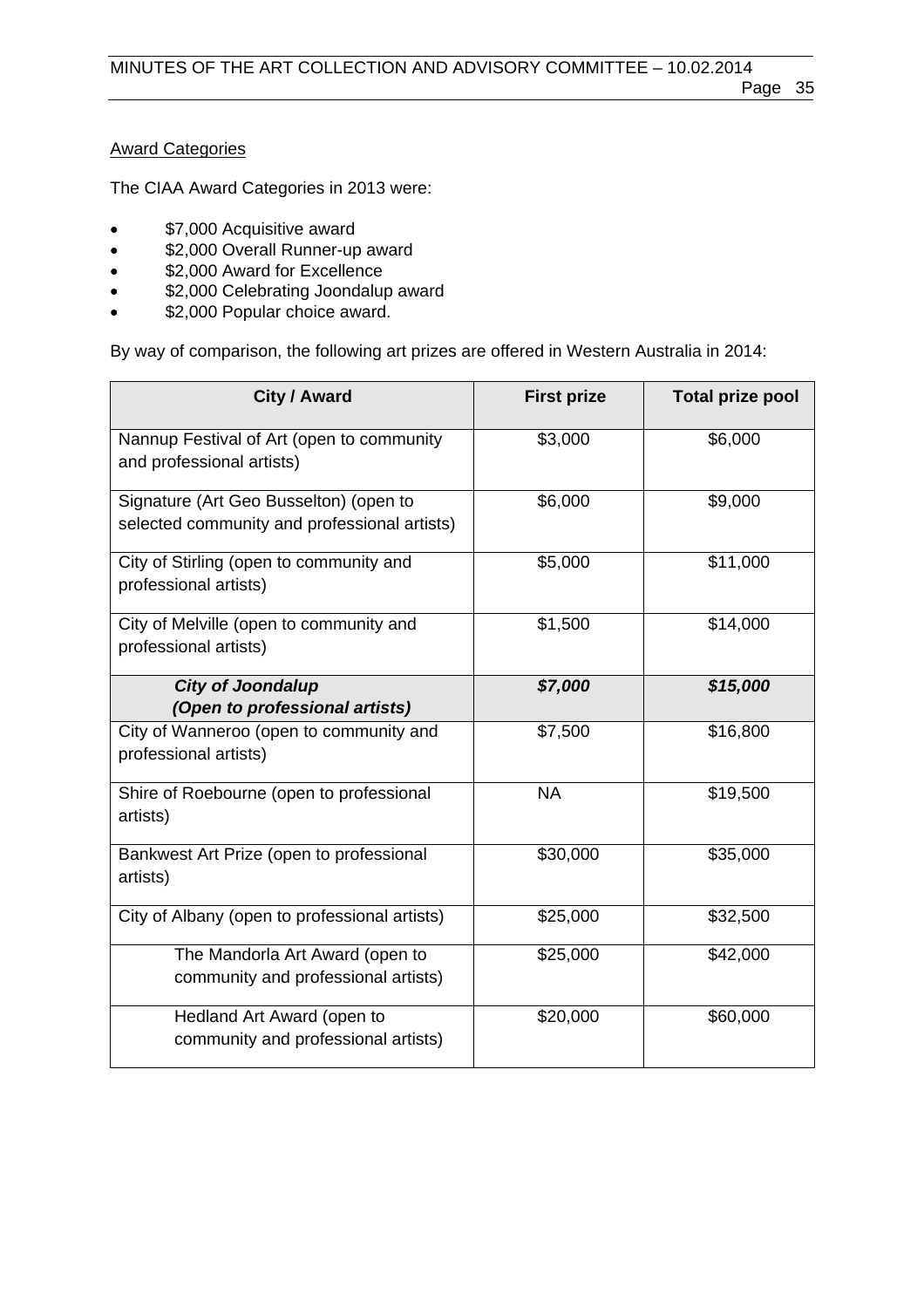#### Potential community education program

The provision of public programs to accompany an exhibition is standard in the visual arts sector and is an important and effective way to engage the local community.

The development of an annual public program of educational and outreach events would provide a framework of opportunity for the community to engage with contemporary visual art, and will assist with the promotion of the award through media opportunities, exposure to the public and increased audience numbers.

A public program run in conjunction with blend(er) Gallery would draw new audiences to the gallery and provide JCAA with access to professional artists and networking opportunities.

It is recommended that a series of artist talks led by City officers take place at the blend(er) Gallery and a weekly Curator's tour and talk takes place at the exhibition space and for special interest groups such as schools, tertiary institutions and JCAA members.

#### *Event 1 – Curator's tour at Lakeside*

- two tours per week
- bookings taken in advance
- 45 minutes duration
- free of cost for the general community
- tours can be booked for special interest groups with a minimum of ten people.

The Curator will lead audience members through the exhibition, explaining how the works were selected and relate the judges' comments. Key works will be discussed and the audience will learn about the technical aspects of making the work, the meanings of the work, and the artist's intentions.

The Curator can encourage debate from the audience to engage them in a dialogue about the artist and their work and about contemporary art.

*Event 2 - Artist Q & A at Lakeside* 

- one session per week
- bookings taken in advance
- 60 minutes duration
- free event.

Three artists will attend a casual Artist Q & A session with audience members, providing comfortable atmosphere and opportunity to speak to professionals about their career and practice.

#### *Event 3 - Artist Q & A at blend(er) Gallery*

- one evening
- bookings taken in advance
- 120 minutes duration
- free event.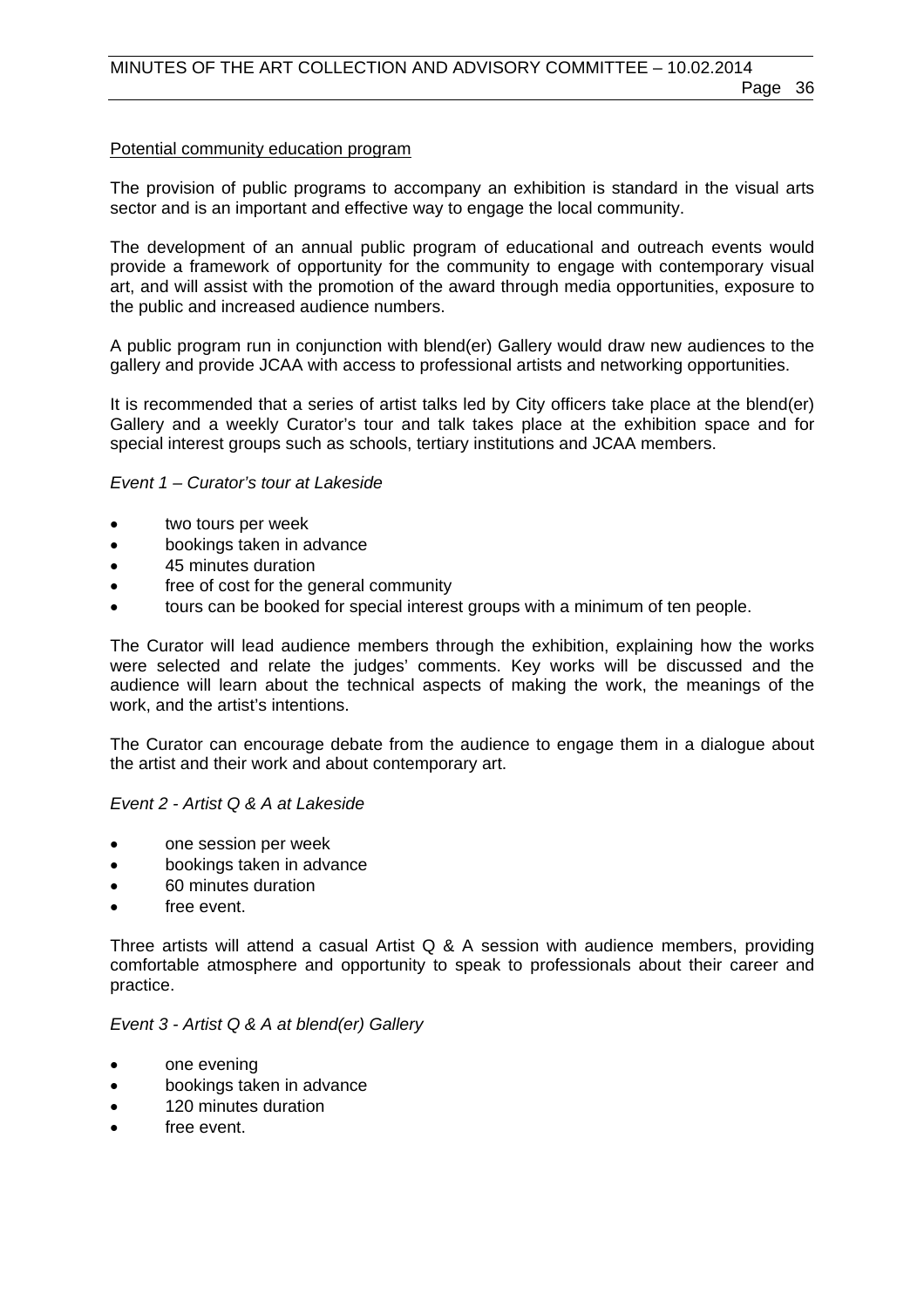Three artists will be the focus of an evening at blend(er) Gallery and will be asked to provide a 20 minute talk each, supported by projections or materials. The audience will be able to ask questions and at the end of the evening can mingle with the artists providing an opportunity to speak to the artists about their career and practice.

#### *Event 4 - What is Contemporary Art?*

- one evening
- bookings taken in advance
- 60 minutes duration
- free event.

A Curator-led discussion with three artists and three board members from the JCAA that explores the theme: 'What is Contemporary Art'. The Curator will provide examples of contemporary art through projections and the audience will be encouraged to take part in the dialogue. This event is designed to attract and involve JCAA members and stakeholders.

#### *Event 5 – Artist-led workshops at blend(er) Gallery*

- one session per week
- bookings taken in advance
- 60 minutes duration
- small cost to cover materials and to cover workshop hire fees
- refreshments provided.

Three artists (one per session) will lead workshop participants through a practical session working with the medium or materials in their area of expertise. The workshop will provide participants with practical experience and skills and the opportunity to engage with a professional artist.

#### **Legislation / Strategic Community Plan / policy implications**

| Legislation                     | Not applicable.                                    |
|---------------------------------|----------------------------------------------------|
| <b>Strategic Community Plan</b> |                                                    |
| <b>Key theme</b>                | Community Wellbeing.                               |
| <b>Objective</b>                | Cultural development.                              |
| <b>Strategic initiative</b>     | Promote local opportunities for arts development.  |
| <b>Policy</b>                   | The City's Art and Memorabilia Collections Policy. |

#### **Risk management considerations**

Not applicable.

#### **Financial/budget implications**

The total cost of the five events outlined would be \$4,540 including artist fees and incidental expenses.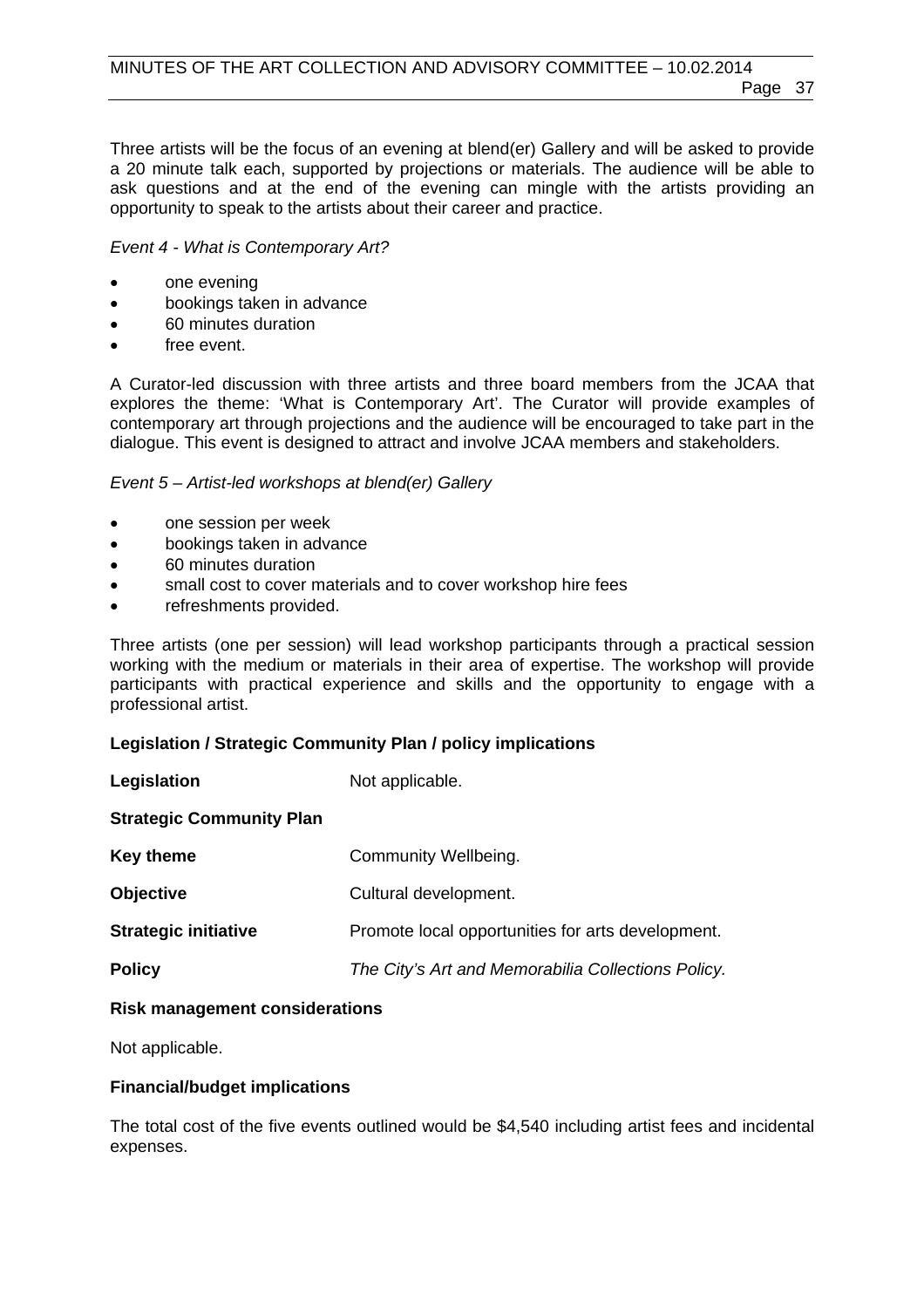#### **Regional significance**

The CIAA promotes Joondalup as a leader in supporting the arts sector both locally, statewide and nationally and benefits the cultural development and vibrancy of the City of Joondalup.

#### **Sustainability implications**

#### **Environmental**

Not applicable.

Social

The CIAA enhances the relevance of the City's cultural position for the local community and plays an important part in shaping and developing a sense of community. It also provides a catalyst for public discussion about contemporary art that often comments on current social, economic and environmental issues.

#### **Economic**

Not applicable.

#### **Consultation**

Not applicable.

#### **COMMENT**

The development of an annual public program of educational and outreach events would provide a framework of opportunity for the community to engage with contemporary visual art, an area of the arts that is much misunderstood.

#### **VOTING REQUIREMENTS**

Simple Majority.

#### **MOVED Cr Hollywood, SECONDED Cr Fishwick that Council:**

**1 NOTES the Terms and Conditions of Entry and the Award Categories as of 2013 as shown on Attachment 1 to this Report;** 

#### **2 ENDORSES the concept of a community education program.**

#### The Motion was Put and **CARRIED** (6/0)

**In favour of the Motion:** Crs Gobbert, Chester, Fishwick, Hollywood and Thomas and Mr Tidy.

*Appendix 3 refers* 

*[To access this attachment on electronic document, click here: Attach3ARTagn100214.pdf](http://www.joondalup.wa.gov.au/files/committees/ACAC/2014/Attach3ARTagn100214.pdf)*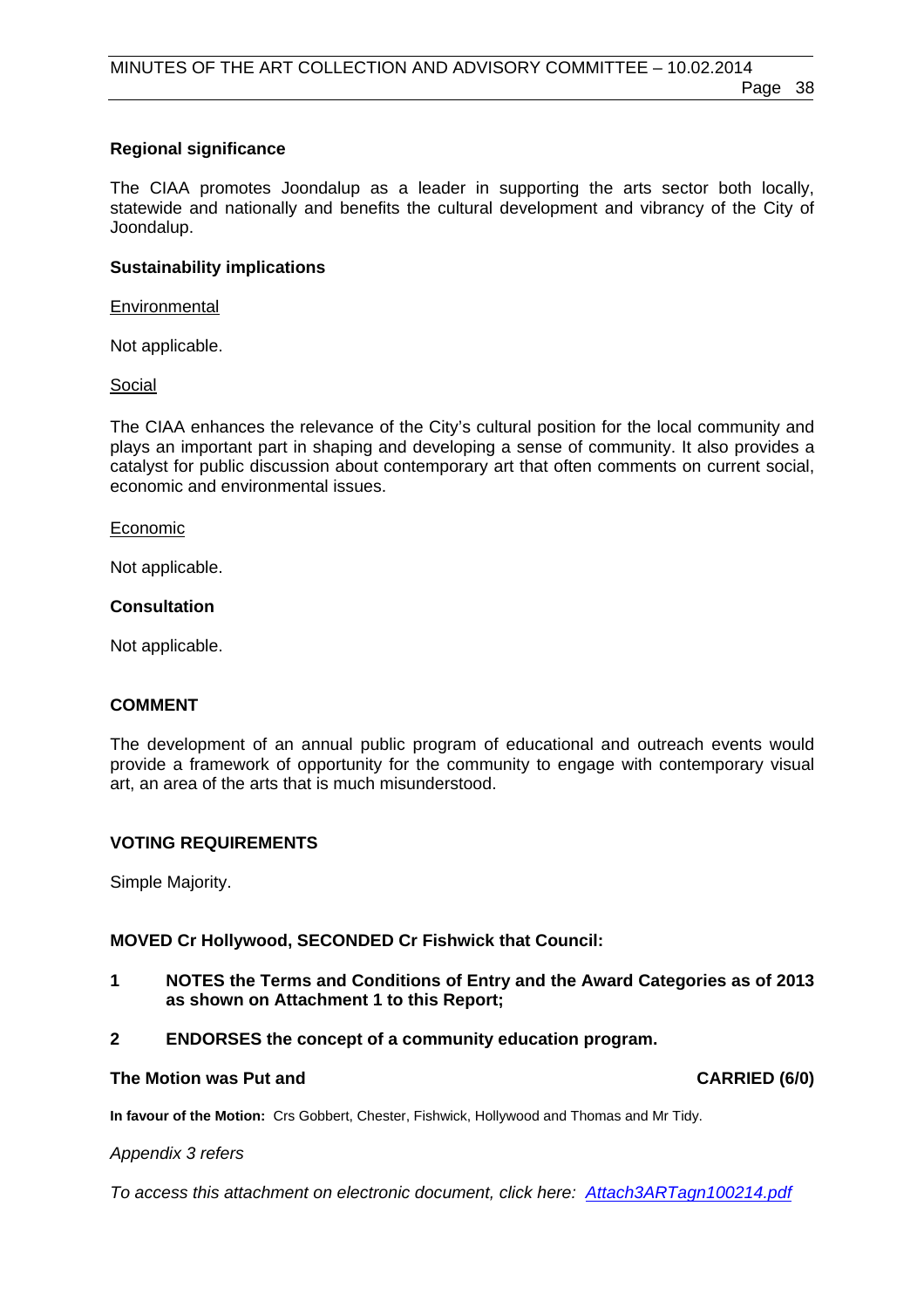# <span id="page-38-0"></span>**ITEM 6 REVIEW OF AWARD CATEGORIES FOR THE COMMUNITY ART EXHIBITION**

| <b>WARD</b>                           | All                                                                                                                                                                                              |
|---------------------------------------|--------------------------------------------------------------------------------------------------------------------------------------------------------------------------------------------------|
| <b>RESPONSIBLE</b><br><b>DIRECTOR</b> | Mr Mike Tidy<br><b>Corporate Services</b>                                                                                                                                                        |
| <b>FILE NUMBER</b>                    | 102846, 101515                                                                                                                                                                                   |
| <b>ATTACHMENT</b>                     | Nil                                                                                                                                                                                              |
| <b>AUTHORITY / DISCRETION</b>         | Executive - The substantial direction setting and oversight<br>role of Council, such as adopting plans and reports,<br>accepting tenders, directing operations, setting and<br>amending budgets. |

#### **PURPOSE**

To provide Council with a review of the Community Art Exhibition (CAE) award categories for 2014.

#### **EXECUTIVE SUMMARY**

The CAE is an annual non-acquisitive art award and exhibition open to City residents and members of local visual arts associations.

The 2013 award categories were:

- Most Outstanding Work (any medium) \$1,500
- Works on Paper \$1,000
- $\bullet$  Painting \$1,000
- Sculpture / Three Dimensional \$1,000
- Textiles \$1,000
- Photomedia \$1,000
- Celebrating Joondalup Award \$500
- Student Award Jacksons Voucher \$250
- Popular Choice Award \$500
- Artist in Focus Award \$500 and a solo exhibition at blend(er) Gallery.

This report recommends retaining the 2013 CAE award categories for the CAE in 2014.

#### **BACKGROUND**

The CAE is an annual non-acquisitive art award and exhibition open to City residents and members of local visual arts associations that has been running for 15 years. For a small entry fee, local artists have the opportunity to gain exposure for their art practice and participate in an annual community exhibition.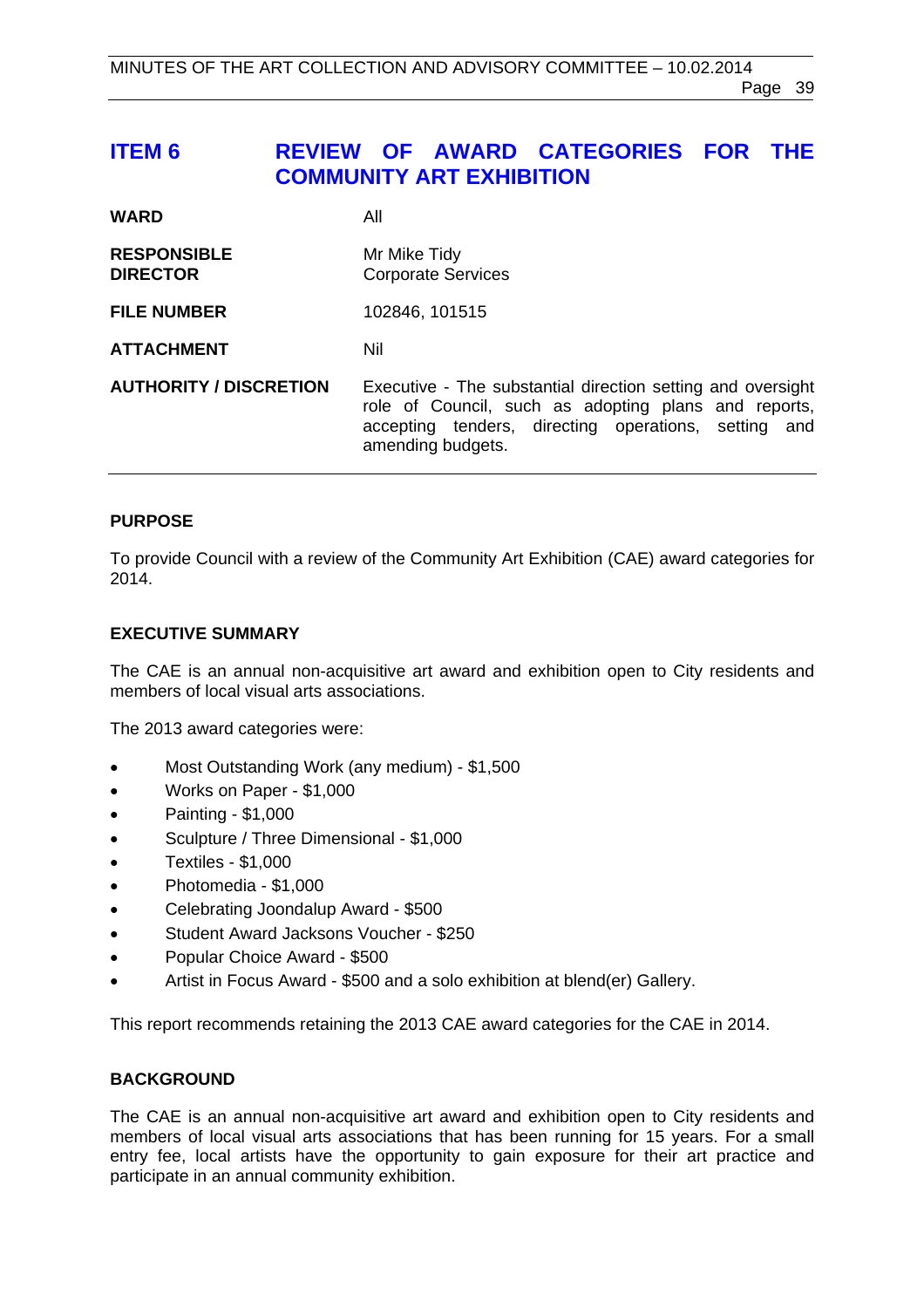The initiative has enjoyed an ongoing and strengthening partnership with Joondalup Community Art Association (JCAA) and the blend(er) Gallery in the development and delivery of the exhibition.

Partly in response to the increasing numbers of local artists wishing to exhibit, the 2013 CAE introduced size (maximum 50x50cm) and price (maximum \$1,000) restrictions.

At its meeting held on held on 20 November 2012 (CJ247-11/12 refers), Council resolved in part:

*"That Council REQUESTS:* 

*3.1 review of the Community Art Exhibition Award category."* 

#### **DETAILS**

The Community Art Exhibition offers a variety of non-acquisitive awards each year as follows:

| <b>Award Category</b>              | <b>Prize</b>                | <b>Effective from</b> |
|------------------------------------|-----------------------------|-----------------------|
| Most Outstanding Work (any medium) | \$1,500                     | 2011                  |
| Works on Paper                     | \$1,000                     | 2011                  |
| Painting                           | \$1,000                     | 2011                  |
| Sculpture / Three Dimensional      | \$1,000                     | 2011                  |
| <b>Textiles</b>                    | \$1,000                     | 2011                  |
| Photomedia                         | \$1,000                     | 2011                  |
| Celebrating Joondalup Award        | \$<br>500                   | 2009                  |
| <b>Student Award</b>               | 250 (Voucher)<br>\$         | 2003                  |
| <b>Popular Choice Award</b>        | 500<br>\$.                  | 2011                  |
| <b>Artist in Focus</b>             | \$500 and a solo exhibition | 2012                  |
|                                    | at blend(er) Gallery        |                       |
| <b>Total</b>                       | \$8,300                     |                       |

#### **Issues and options considered**

The current CAE award categories are reviewed annually by City officers to ascertain their relevance to local arts practice.

The award categories reflect standard industry and art award practice in awarding a prize for an outstanding work as well as prizes for different media. In addition the CAE offers a Celebrating Joondalup Award and an Artist in Focus Award.

The award prizes are at the lower end of total prize pools as outlined below however it must be taken into consideration that most other awards outlined are open to both community and professional artists and the prize pools reflect this.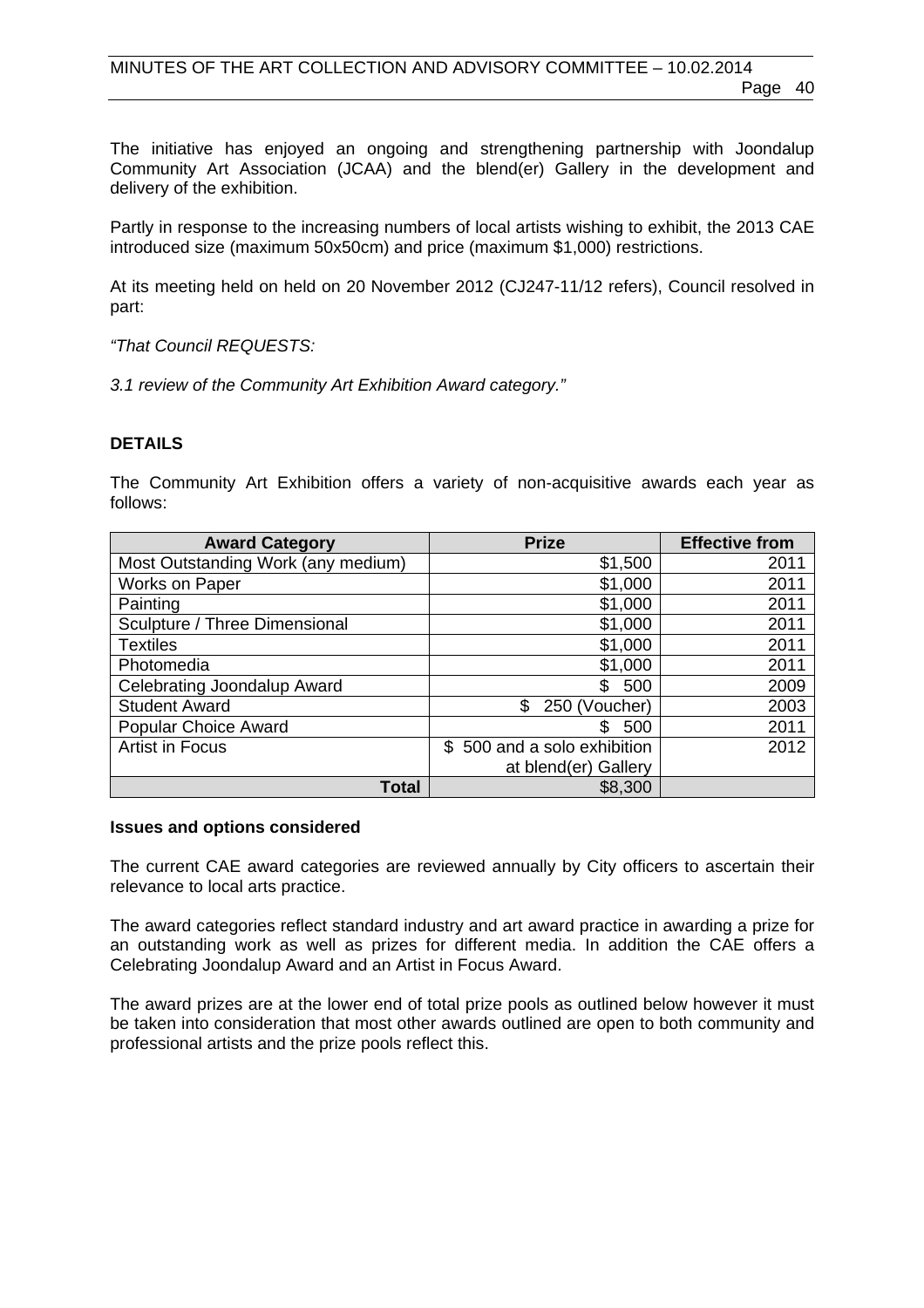| City / Award                                                                           | <b>First prize</b> | <b>Total prize</b><br>pool |
|----------------------------------------------------------------------------------------|--------------------|----------------------------|
| Nannup Festival of Art (open to community and<br>professional artists)                 | \$3,000            | \$6,000                    |
| City of Bayswater (open to community artists)                                          | \$5,000            | \$8,000                    |
| City of Joondalup (open to community artists)                                          | \$1,500            | \$8,300                    |
| Signature (Art Geo Busselton) (open to selected<br>community and professional artists) | \$6,000            | \$9,000                    |
| City of Stirling (open to community and<br>professional artists)                       | \$5,000            | \$11,000                   |
| City of Melville (open to community and<br>professional artists)                       | \$1,500            | \$14,000                   |
| City of Wanneroo (open to community and<br>professional artists)                       | \$7,500            | \$16,800                   |
| The Mandorla Art Award (open to community and<br>professional artists)                 | \$25,000           | \$42,000                   |
| Hedland Art Award (open to community and<br>professional artists)                      | \$20,000           | \$60,000                   |

The 2013 CAE award categories serve the needs of the exhibition, received positive feedback from artists and it is recommended that all major and category prizes remain the same in 2014.

#### **Legislation / Strategic Community Plan / policy implications**

| Legislation                     | Not applicable.                                    |
|---------------------------------|----------------------------------------------------|
| <b>Strategic Community Plan</b> |                                                    |
| <b>Key theme</b>                | Community Wellbeing.                               |
| <b>Objective</b>                | Cultural development.                              |
| <b>Strategic initiative</b>     | Promote local opportunities for arts development.  |
| <b>Policy</b>                   | The City's Art and Memorabilia Collections Policy. |
|                                 |                                                    |

#### **Risk management considerations**

Not applicable.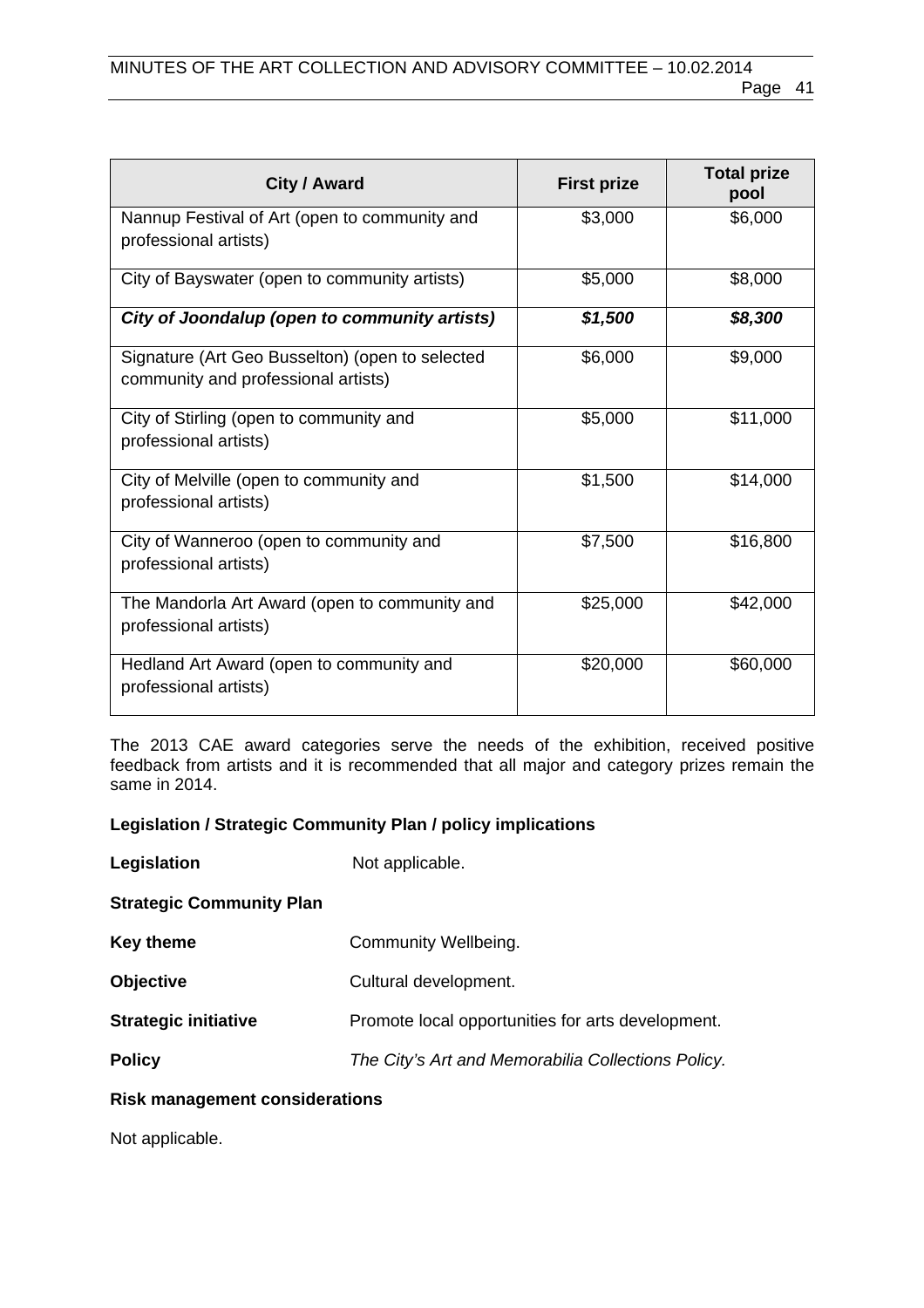#### **Financial/budget implications**

| Account no.               | 1.442.A4404.Various.4003  |
|---------------------------|---------------------------|
| <b>Budget Item</b>        | Community Art Exhibition. |
| <b>Budget amount</b>      | \$38,167                  |
| Amount spent to date      | \$1,936                   |
| <b>Proposed cost</b>      | Not applicable.           |
| <b>Balance</b>            | $$36,231*$                |
| <b>Annual maintenance</b> | Not applicable.           |

\*2014 event yet to be delivered.

#### **Regional significance**

The CAE promotes Joondalup as a leader in supporting the local arts community and benefits the cultural development and vibrancy of the City of Joondalup.

#### **Sustainability implications**

**Environmental** 

Not applicable.

#### Social

The CAE enhances the relevance of the City's cultural position for the local community, supports the local arts community and plays an important part in shaping and developing a general sense of community.

#### **Economic**

Not applicable.

#### **Consultation**

Not applicable.

#### **COMMENT**

The 2013 CAE Award Categories served the needs of the exhibition and it is recommended that all major and category prizes remain the same in 2014.

#### **VOTING REQUIREMENTS**

Simple Majority.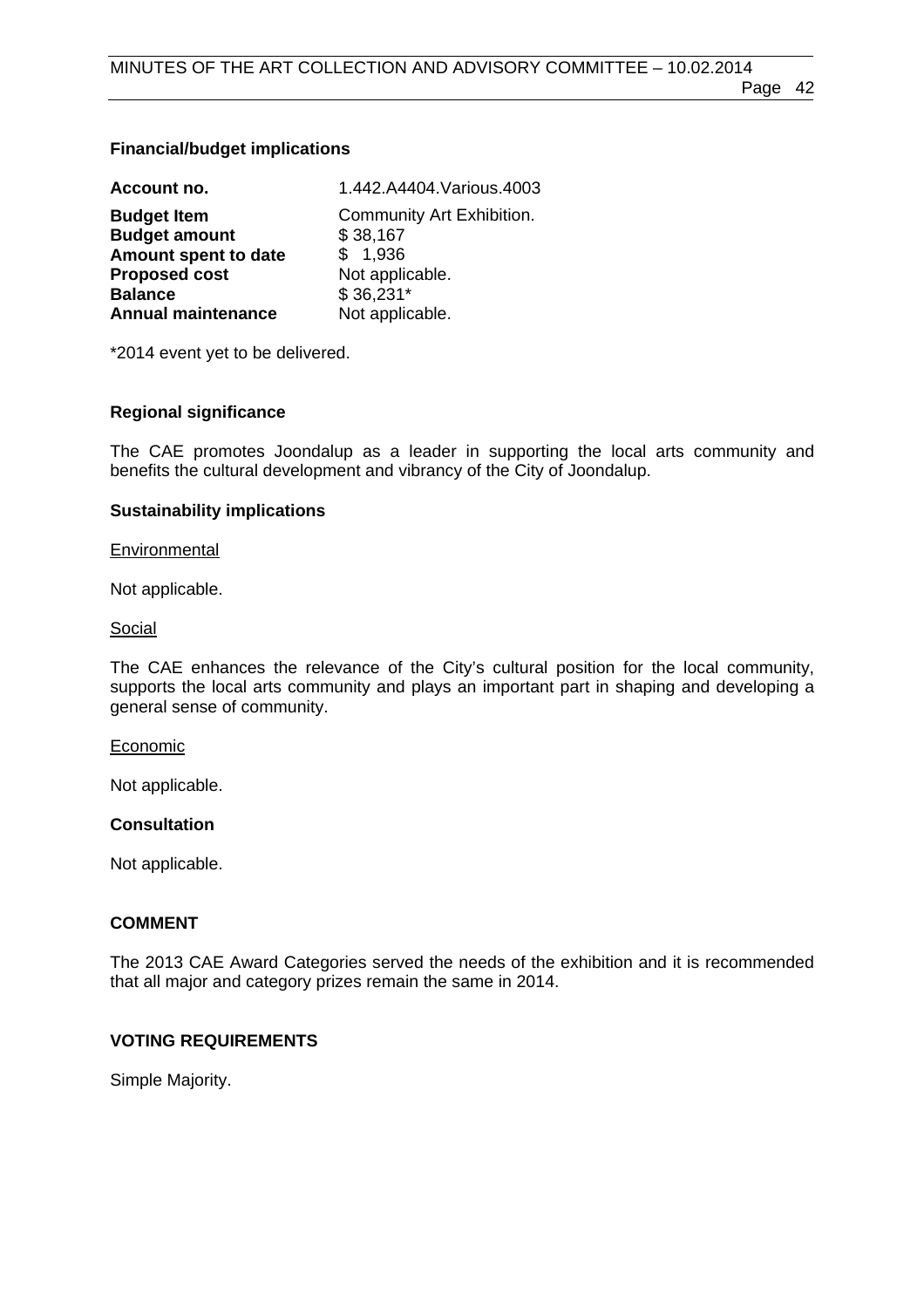#### **MOVED Cr Thomas, SECONDED Cr Chester that Council NOTES the 2013 Award Categories for the Community Art Exhibition in 2014.**

#### The Motion was Put and **CARRIED** (6/0)

**In favour of the Motion:** Crs Gobbert, Chester, Fishwick, Hollywood and Thomas and Mr Tidy.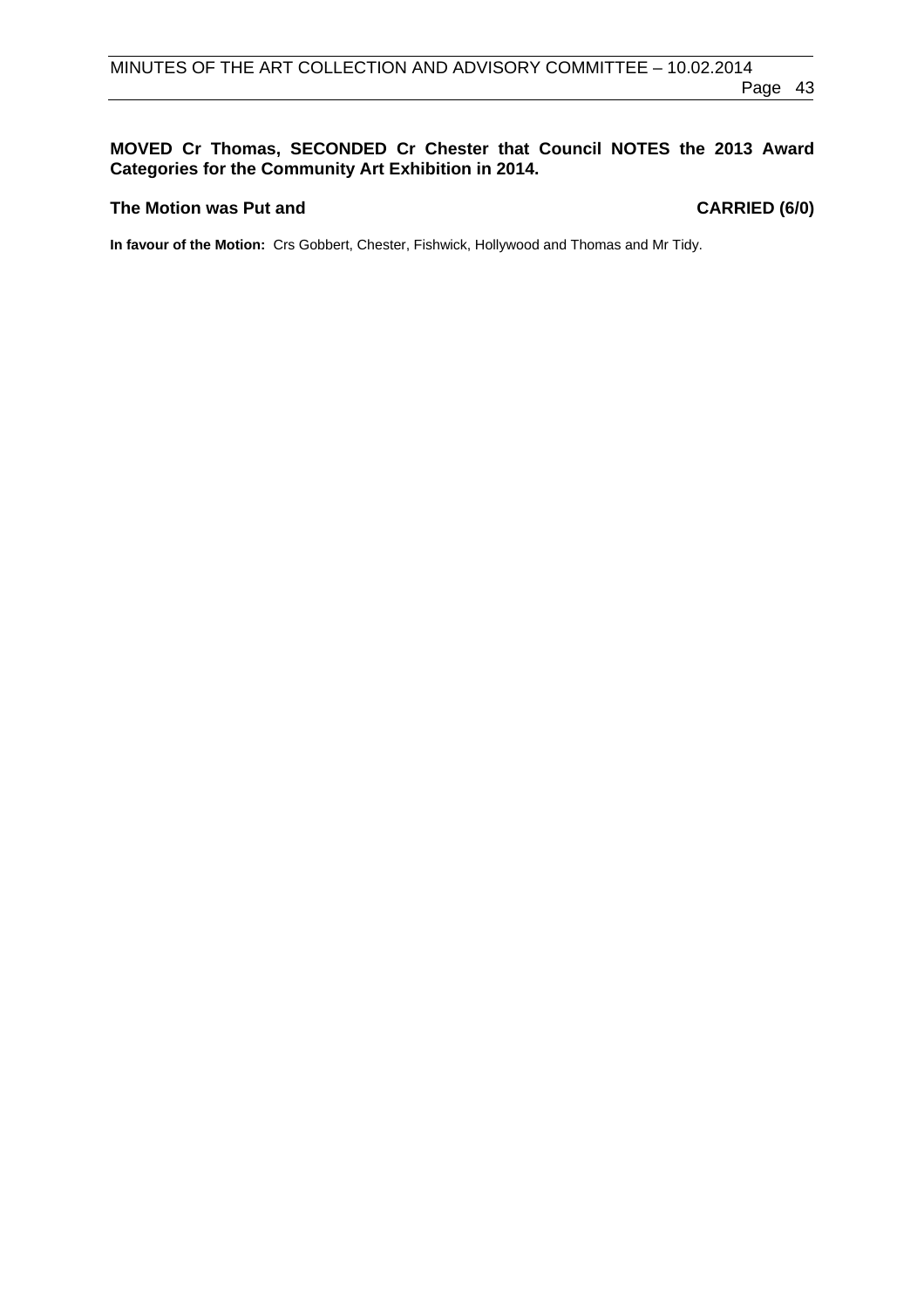# <span id="page-43-0"></span>**ITEM 7 PROPOSED VISUAL ARTS POLICY**

| <b>WARD</b>                           | All                                       |                                                                                                                                                                             |
|---------------------------------------|-------------------------------------------|-----------------------------------------------------------------------------------------------------------------------------------------------------------------------------|
| <b>RESPONSIBLE</b><br><b>DIRECTOR</b> | Mr Mike Tidy<br><b>Corporate Services</b> |                                                                                                                                                                             |
| <b>FILE NUMBER</b>                    | 101291, 101515                            |                                                                                                                                                                             |
| <b>ATTACHMENTS</b>                    | Attachment 1                              | Existing City's Art and Memorabilia<br><b>Collections Policy</b>                                                                                                            |
|                                       | Attachment 2                              | Existing Art and Memorabilia Collection<br>Management Plan                                                                                                                  |
|                                       | Attachment 3                              | <b>Proposed Visual Arts Policy</b>                                                                                                                                          |
|                                       | Attachment 4                              | Revised Art Collection Management<br>Plan                                                                                                                                   |
| <b>AUTHORITY / DISCRETION</b>         | amending budgets.                         | Executive - The substantial direction setting and oversight<br>role of Council, such as adopting plans and reports,<br>accepting tenders, directing operations, setting and |

#### **PURPOSE**

For the Art Collection and Advisory Committee (ACAC) to consider revoking *"The City's Art and Memorabilia Collections Policy"* and to create a new *Visual Arts Policy* with the aim of:

- reflecting new directions established under the Strategic Community Plan 2012-2022 *'Joondalup 2022*'
- referencing a commissioning program for new artworks
- amending references to the current Invitation Art Award
- realigning the policy with the new standardised policy template.

#### **EXECUTIVE SUMMARY**

At its meeting held on 19 April 2011 (CJ064-04/11 refers), Council resolved to establish a commissioning program for visual art that depicts iconic landmarks within the City of Joondalup. A further resolution also requested the preparation of a report for the Policy Committee to amend *The City's Art and Memorabilia Collections Policy* by incorporating a process for the new commissioning program.

The report was subsequently delayed to facilitate a more comprehensive review through the Policy Manual review process and to reflect any outcomes resulting from the adoption of the new *Strategic Community Plan 2012-2022 'Joondalup 2022'.*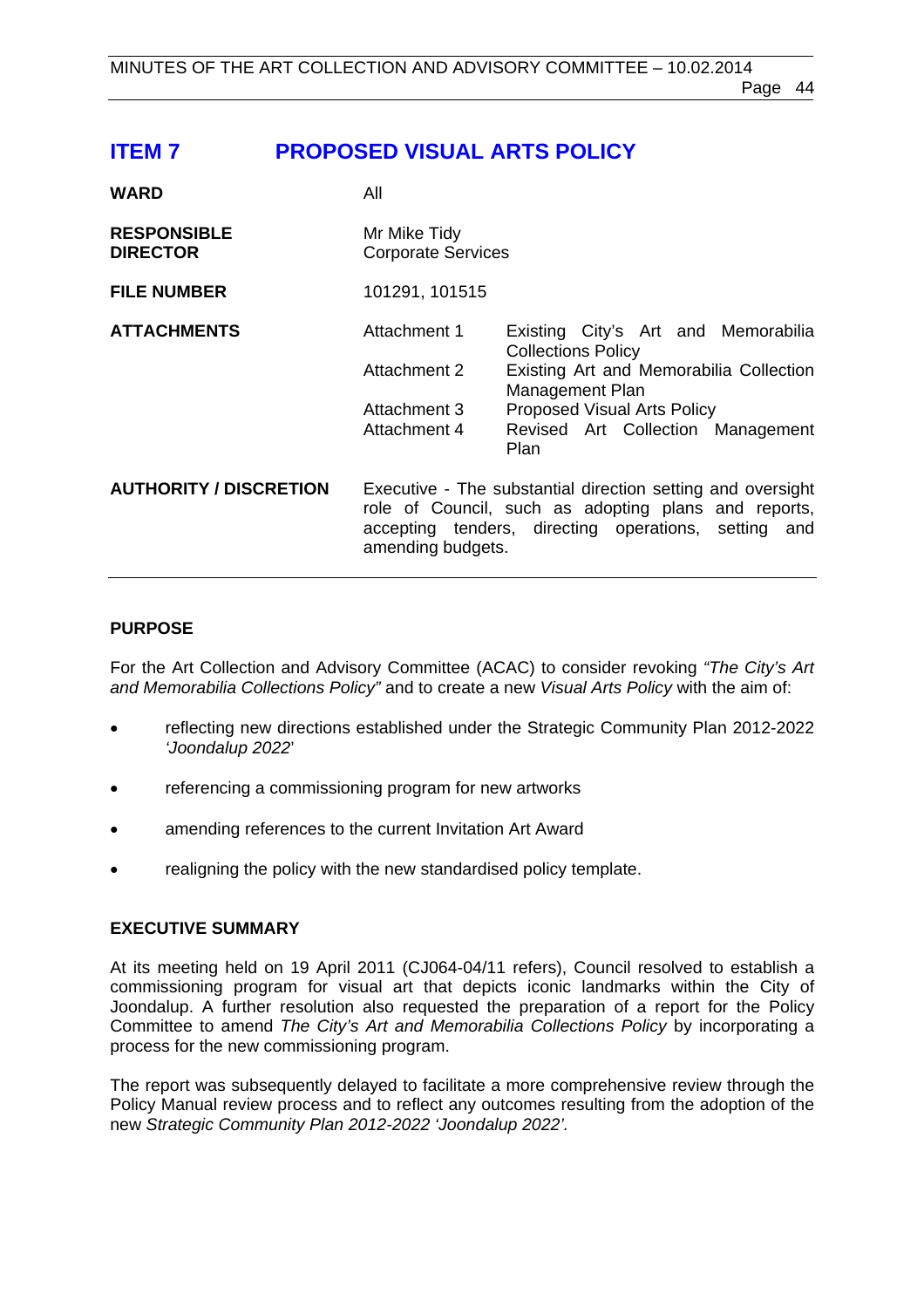As a result of the recent adoption of *Joondalup 2022* and the progress of the Policy Manual review, *The City's Art and Memorabilia Collections Policy* has since been reviewed. It is recommended that the existing policy be revoked and a new *Visual Arts Policy* created that supports the City's new strategic objectives in relation to cultural development through *Joondalup 2022*.

In addition, it is also recommended that operational components of the current policy, as well as other amendments and improvements be reflected in a new *Art Collection Management Plan* (Attachment 4 refers) that also supports a new commissioning process.

It is recommended that ACAC refers to the Policy Committee, to recommend to Council, to revoke *The City's Art and Memorabilia Collections Policy* and create a new *Visual Arts Policy* as well as noting the amendments to the existing *Art and Memorabilia Collection Management Plan* (to be renamed the *Art Collection Management Plan)* to incorporate operational processes relating to visual arts management.

#### **BACKGROUND**

At its meeting held on 19 April 2011 (CJ064-04/11 refers), Council agreed to support the introduction of a new commissioning process for artwork and the allocation of \$15,000 in the annual budget for projects of this nature. Subsequent to that determination, Council requested that a further report be prepared for the Policy Committee to review *The City's Art and Memorabilia Collections Policy* and to include an agreed process for the commissioning of artworks. Given the nature of the policy it was determined that the ACAC consider the policy first before referring to the Policy Committee.

The development of this report was delayed as:

- *Joondalup 2022* was finalised and reviewed
- a complete review of the existing *Art Collection and Memorabilia Management Plan* took place
- direction was received from the City's ACAC on future direction of the visual arts program and, in particular the Community Invitation Art Award.

This sought to ensure that any policy review would align with new strategic objectives relating to visual arts and cultural development and be consistent with the Policy Manual review process that had recently commenced.

At its meeting held on 23 October 2012 (CJ210-10/12 refers), Council adopted the new *Strategic Community Plan 2012-2022 'Joondalup 2022'* and as a result, *The City's Art and Memorabilia Collections Policy* has since been reviewed. In alignment with the review of the policy, the existing *Art and Memorabilia Collection Management Plan* (detailed in Attachment 2) has also been revised to reflect changes in policy and operations.

This report presents a new *Visual Arts Policy* for consideration by the ACAC and outlines a new *Art Collection Management Plan* to complement the review and new policy.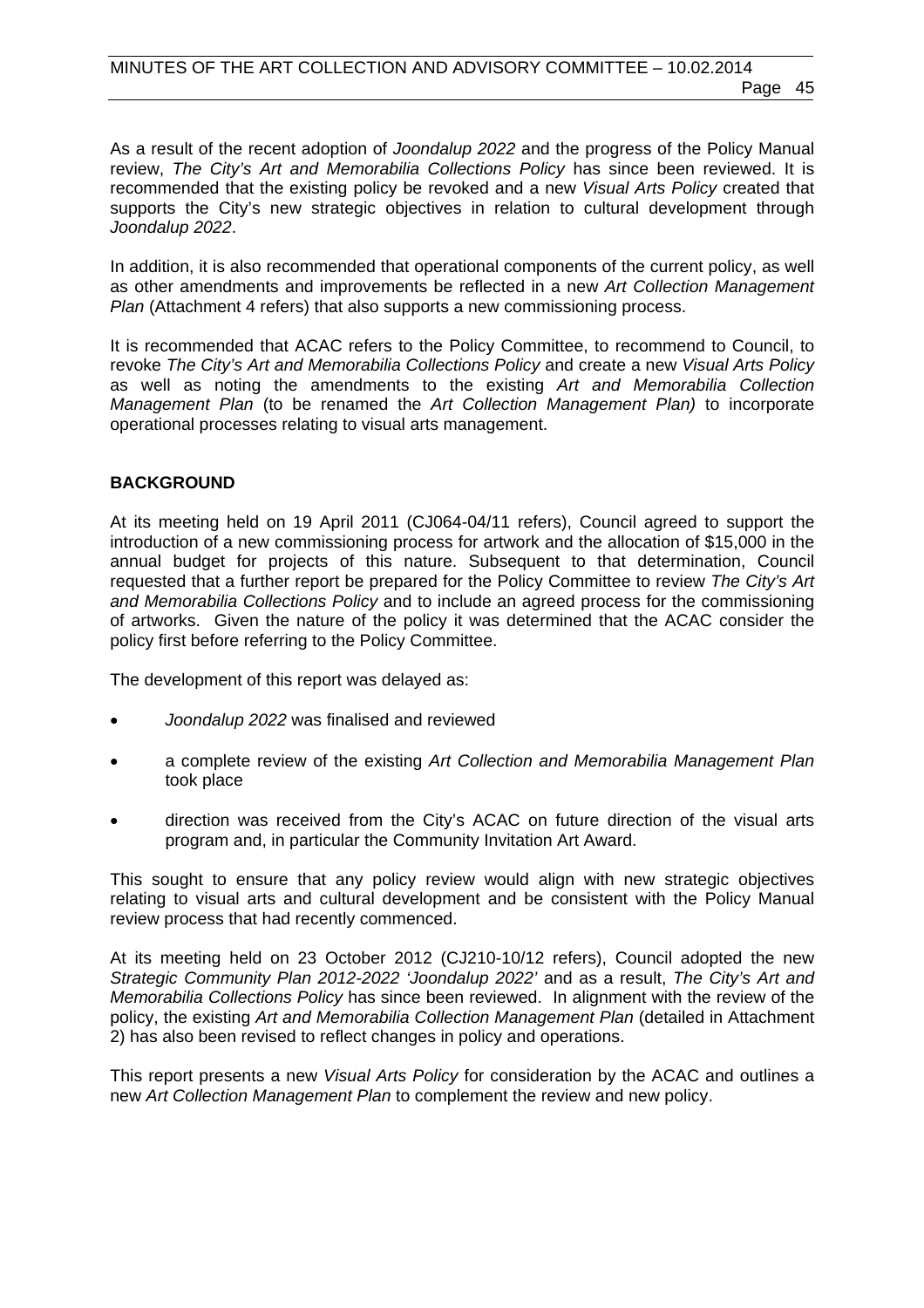#### **DETAILS**

#### Policy History

The City's art collection was first established following the separation of the City of Joondalup from the former City of Wanneroo in 1998. Upon separation, the collection was divided equally by value, with the former City of Wanneroo retaining the historical works, regional landscapes and Indigenous collection, while the City of Joondalup acquired the contemporary works.

During this separation process, the City also readopted the following former City of Wanneroo policies to support the management of the new Collection, namely: *Art Collection Policy*, *Museum Collections and Operations Policy* and *Public Art Policy*  (CJ213-06/99 refers).

These policies outlined the City's commitment to:

- supporting contemporary art and artists
- the development of a high quality art collection
- the appointment of a professional art consultant to manage acquisition processes
- the effective management of the City's museum collection
- the implementation of artworks in public spaces to promote the cultural identity of the City.

As part of the Policy Manual review conducted in October 2005, the City consolidated the abovementioned policies into a single *Cultural Development Policy* (CJ206-10/05 refers). At its meeting held on 12 December 2006 (CJ238-12/06 refers), Council renamed the *Cultural Development Policy* to '*The City's Art and Memorabilia Collections Policy'* to better reflect the intent of the policy and additional amendments outlined the role of Elected Members in the acquisition process, demonstrated a preference for local content and context within the collection and removed references to contemporary works.

At its meeting held on 15 April 2008 (CJ052-04/08 refers), Council made further amendments to the policy to broaden the purchasing criteria for artworks from local content and context, to local, quality and contemporary pieces. This ensured that the investment value of the City's art collection continued to appreciate and was not limited by specific content criteria.

At its meeting held on 26 June 2012 (CJ108-06/12 refers), Council endorsed minor amendments to the policy to change the delegation of authority relating to the acquisition of artworks by the Chief Executive Officer from \$7,500 to \$15,000, with approval for the acquisition based on the advice of the City's Art Consultant.

#### Joondalup 2022

Despite the policy being subject to several formats in recent years, it is considered timely that the purpose and content of the policy is comprehensively reviewed to reflect the new strategic directions outlined in *Joondalup 2022*.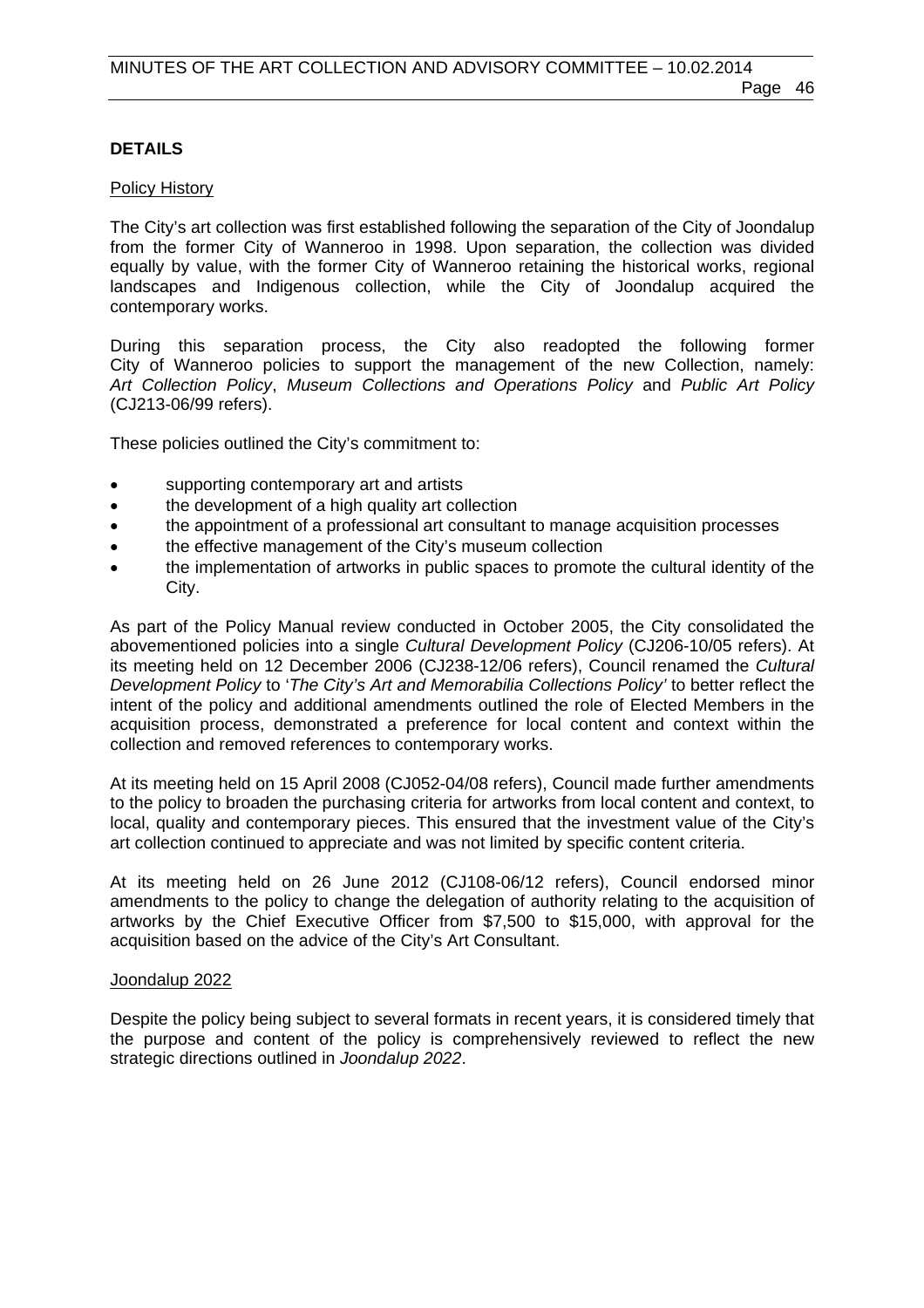New directions in the plan relating to cultural development and visual arts are as follows:

| Key Theme:                   | Community Wellbeing.                                                                                                                                                                                                                                     |
|------------------------------|----------------------------------------------------------------------------------------------------------------------------------------------------------------------------------------------------------------------------------------------------------|
| <b>Aspirational Outcome:</b> | "The City has world-class facilities and a thriving cultural scene.<br>It encourages and supports local organisations and community<br>groups. Community spirit is felt by all residents and visitors,<br>who live in safe and friendly neighbourhoods." |
| Objective:                   | Cultural Development - For the community to have access to<br>world-class cultural and artistic events and facilities.                                                                                                                                   |

Relevant Strategic Initiatives:

- *Establish a significant cultural facility with the capacity to attract world-class visual and performing arts events.*
- *Invest in publicly accessible visual art that will present a culturally-enriched environment.*
- *Promote local opportunities for arts development.*

This strategic direction focuses on two main components:

1 At the macro level:

An aspiration to reposition the City of Joondalup as a modern, urban and culturallyenriched environment that will support its recognition as a significant location within the Perth metropolitan area. At present, the City provides a diverse mix of cultural and art experiences, including a strong visual arts component. This requires the management of a high quality and highly valued art collection, two annual art exhibitions and a commissioning artwork program.

In the future, attracting large investments within the City of Joondalup will demand the establishment of complementary entertainment and cultural experiences for residents and visitors that are of a quality standard. This will be one of several major objectives of the City over the medium term.

2 At the micro level:

 Encouraging and supporting opportunities for local organisations and individuals to engage in artistic and cultural events. The City currently achieves this through the provision of an extensive community events calendar and the support of local arts organisations. Recent direction from Council (CJ249-11/12 refers) enhanced these opportunities, by establishing a Community Invitation Art Award to support the aspirations of the local arts community.

From the strategic initiatives described above, most components are captured within the existing policy, excluding City investments in public art and references to the new Community Invitation Art Award.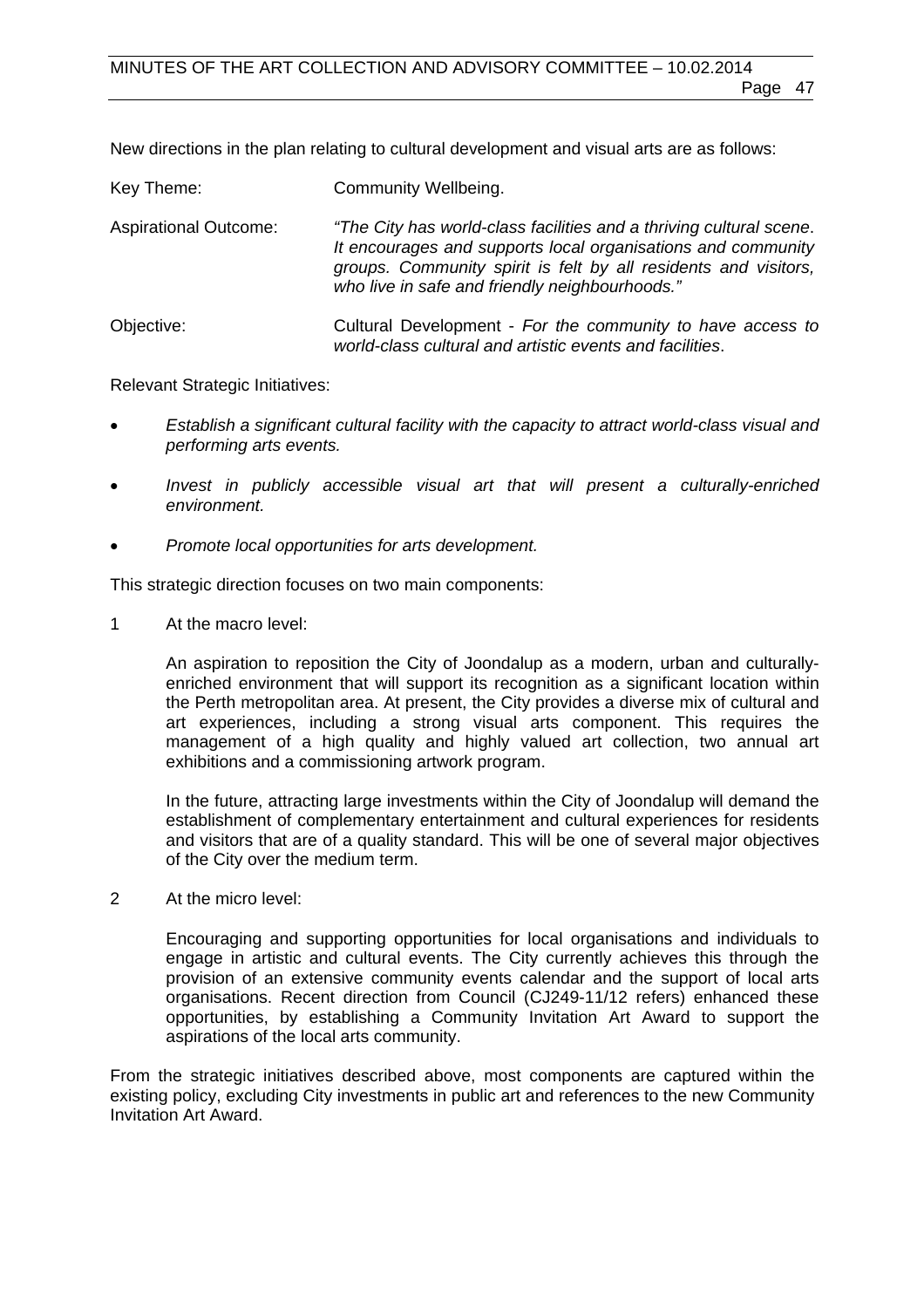#### **Proposed Policy**

To reflect new strategic directions in relation to cultural development and visual art at the City, it is suggested a new *Visual Arts Policy* be created and the existing policy revoked. In the main the differences between the two are as follows:

- The policy being retitled from *The City's Art and Memorabilia Collections Policy* to the *Visual Arts Policy*, to reflect broader policy objectives rather than just the management of collections.
- Amend the objective of the policy to reflect broader outcomes relating to cultural development and arts promotion.
- Create a new policy statement that reflects the City's ambitions of leveraging quality visual arts programs to promote and enhance the cultural identity of the City.
- Transfer administrative and operational components of the existing policy into a new *Art Collection Management Plan* (provided at Attachment 4) that includes a new commissioning process (highlighted in yellow) and which generally becomes the City's management tool for visual arts programs.
- Simplify the details of the new policy to outline supported program areas and include references to a commissioning process for visual arts and a Community Invitation Art Award.
- Remove references to specific delegated acquisition approvals by the Chief Executive Officer that duplicate existing references within the Register of Delegation of Authority.
- Generally reference the role of the ACAC in the management of art acquisitions and program delivery.
- Remove references to the archive and memorabilia collection within the new policy, given its different management approach to visual arts. The current section on this subject is also not appropriate at a policy level as it does not guide the management of the collection but merely references that the City has one. It should also be noted that the City manages this collection at an operational level through an agreement with the City of Wanneroo, which is currently under review.

#### **Issues and options considered:**

The ACAC can either choose to:

- refer to the Policy Committee to recommend to Council to adopt the new *Visual Arts Policy* as outlined in Attachment 3 to this Report
- refer to the Policy Committee to recommend to the Council to adopt the new policy with further modifications or
- retain the existing policy in its current format.

Option 1 is the preferred option.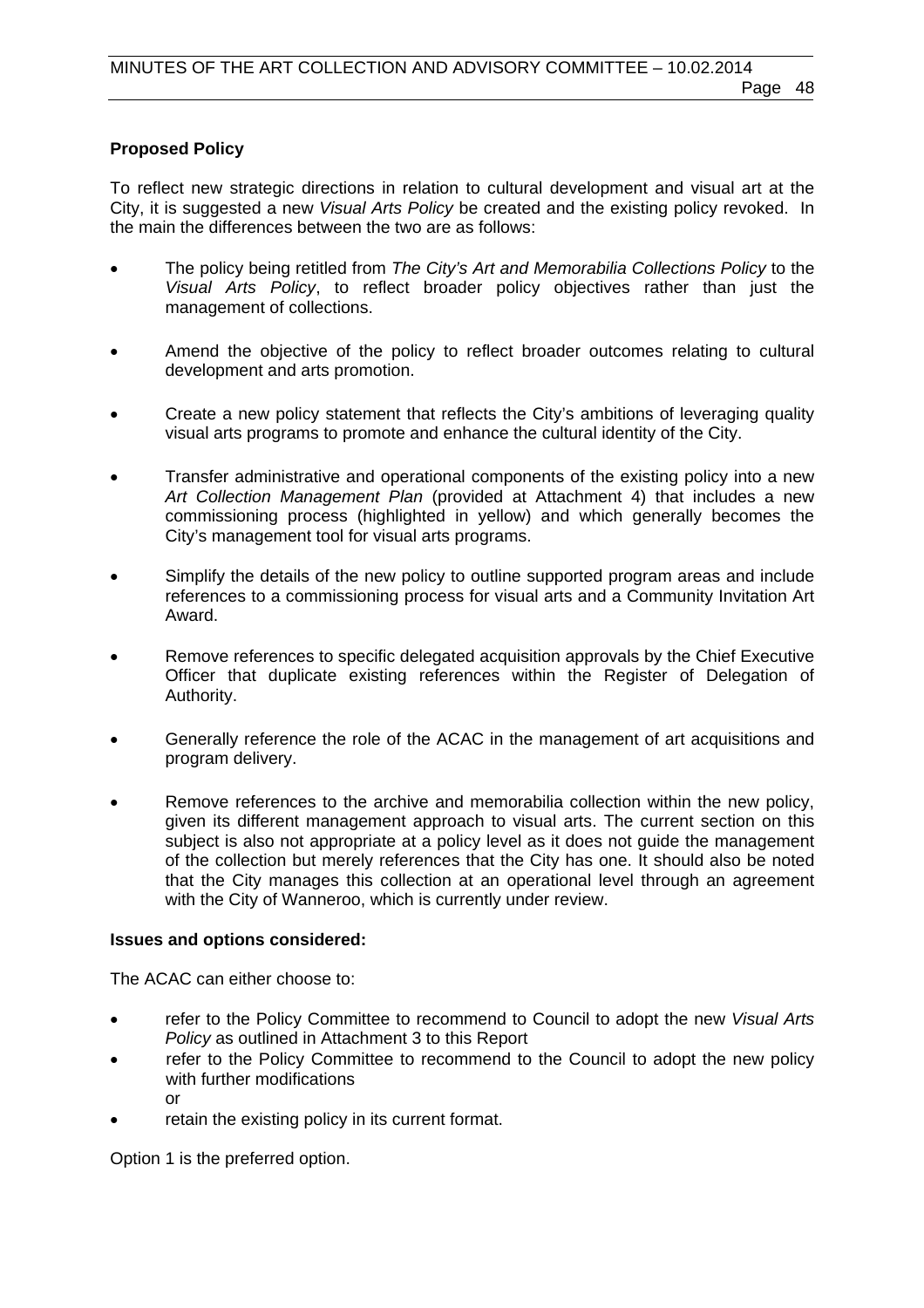#### **Legislation / Strategic Community Plan / policy implications**

**Legislation** Not applicable.

**Strategic Community Plan** 

- **Key Theme Community Wellbeing.**
- **Objective** Cultural development.

#### **Strategic Initiative**

- Establish a significant cultural facility with the capacity to attract world-class visual and performing arts events.
- Invest in publicly accessible visual art that will present a culturally-enriched environment.
- Promote local opportunities for arts development.

#### **Policy**

This report presents the outcomes of a review of *The City's Art and Memorabilia Collections Policy*.

#### **Risk Management considerations**

In order to remain transparent and to facilitate appropriate decision-making processes, it is imperative that policies reflect the current positions of Council and work practices at the City. If not effectively maintained, there are risks associated with potentially misleading the community through publicly available, unreviewed policies.

#### **Financial / Budget Implications**

There are no identified financial or budget implications in revoking *The City's Art and Memorabilia Collections Policy* and creating a new *Visual Arts Policy.*

#### **Regional Significance**

The new *Visual Arts Policy* attempts to drive cultural development within the City that will be of regional significance.

#### **Sustainability implications**

The promotion and establishment of visual art within the community contributes to the social wellbeing of residents and visitors through opportunities for cultural experiences. It also provides regional attractions that support economic development activities within the City.

#### **Consultation**

Not applicable.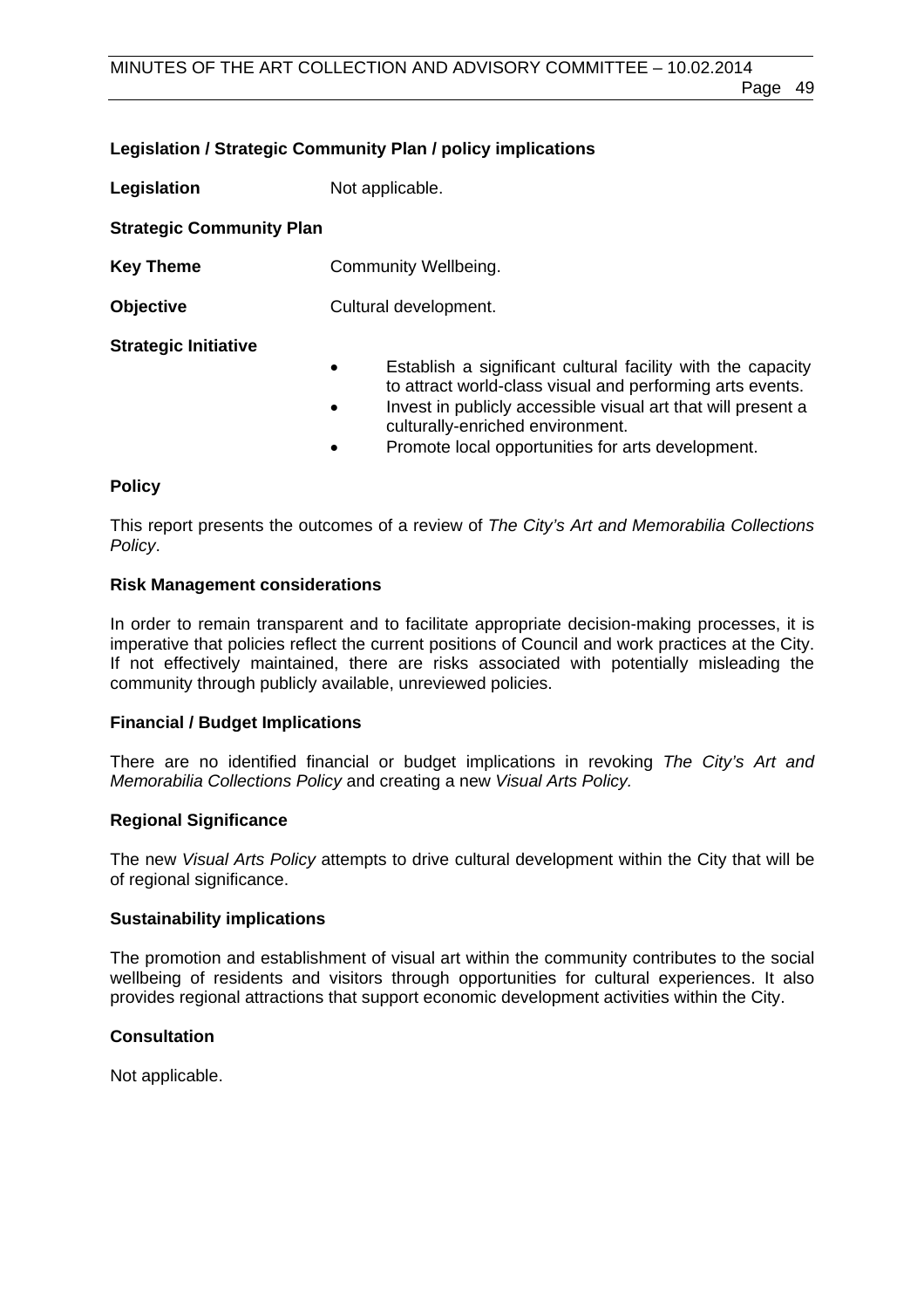#### **COMMENT**

For the City to effectively achieve its cultural and economic development ambitions, it is important that its policies and planning documents are aligned and promote a consistent vision to the community.

The proposed *Visual Arts Policy* is referred to the ACAC, given its oversight of visual art acquisitions and reference to the committee within the revised policy.

Elevating the City's commitment to visual arts and cultural development is a major objective over the medium term, which aims to improve the attractiveness, liveability and investment within the City of Joondalup.

Using a policy mechanism to promote the City's support for visual arts is an essential action following the adopted plan *'Joondalup 2022*'.

#### **VOTING REQUIREMENTS**

Simple Majority.

**MOVED Cr Fishwick, SECONDED Cr Hollywood that the Art Collection and Advisory Committee:** 

- **1 SUPPORTS revoking** *The City's Art and Memorabilia Collection Policy* **as detailed in Attachment 1 to this Report;**
- **2 SUPPORTS creating a new** *Visual Arts Policy* **as detailed in Attachment 3 to this Report;**
- **3 REFERS the policy matters detailed in Parts 1 and 2 above to the Policy Committee for its consideration;**
- **4 NOTES the City's new** *Art Collection Management Plan***, as outlined in Attachment 4 to this Report, which incorporates operational matters pertaining to the management of visual arts programs.**

#### The Motion was Put and **CARRIED** (6/0)

**In favour of the Motion:** Crs Gobbert, Chester, Fishwick, Hollywood and Thomas and Mr Tidy.

*Appendix 4 refers* 

*[To access this attachment on electronic document, click here: Attach4ARTagn100214.pdf](http://www.joondalup.wa.gov.au/files/committees/ACAC/2014/Attach4ARTagn100214.pdf)*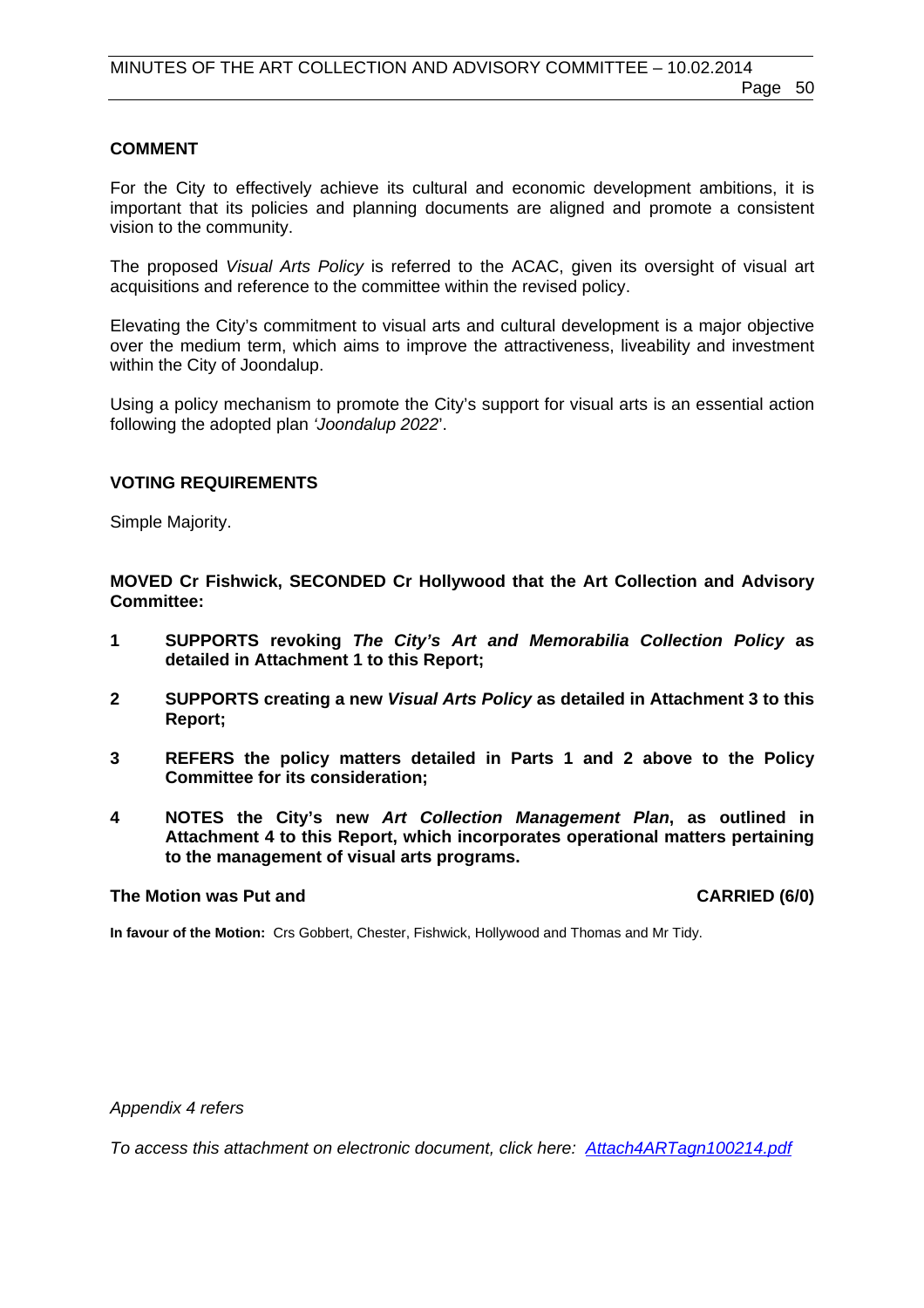# <span id="page-50-0"></span>**ITEM 8 ADOPTION OF MEETING DATES 2014 - ART COLLECTION AND ADVISORY COMMITTEE**

| <b>WARD</b>                           | All                                                                                                                                                                                              |
|---------------------------------------|--------------------------------------------------------------------------------------------------------------------------------------------------------------------------------------------------|
| <b>RESPONSIBLE</b><br><b>DIRECTOR</b> | Mr Jamie Parry<br>Governance and Strategy                                                                                                                                                        |
| <b>FILE NUMBER</b>                    | 35613                                                                                                                                                                                            |
| <b>ATTACHMENTS</b>                    | Nil                                                                                                                                                                                              |
| <b>AUTHORITY / DISCRETION</b>         | Executive - The substantial direction setting and oversight<br>role of Council, such as adopting plans and reports,<br>accepting tenders, directing operations, setting and<br>amending budgets. |

#### **PURPOSE**

For the Art Collection and Advisory Committee to endorse the proposed schedule of committee meeting dates for 2014.

#### **EXECUTIVE SUMMARY**

In order to assist with forward planning for all Elected Members, management and staff, a schedule of meeting dates has been prepared for the Art Collection and Advisory Committee, ensuring synergy between meeting dates and the flow of information and decision-making.

*It is therefore recommended that the Art Collection and Advisory Committee ADOPTS the meeting dates and times for the Art Collection and Advisory Committee of the City of Joondalup to be held at the Joondalup Civic Centre, Boas Avenue, Joondalup as follows:* 

| Art Collection and Advisory Committee meetings |  |
|------------------------------------------------|--|
| Conference Room 1                              |  |
| 7.00pm on Thursday 12 June 2014                |  |
| 7.00pm on Thursday 23 October 2014             |  |

#### **BACKGROUND**

The Art Collection and Advisory Committee was established to:

- (i) approve art acquisitions within the available adopted budget funds
- (ii) develop and maintain a visual art collection of significance and repute that reflects the cultural aspirations of the City of Joondalup and its expressed goals and policies
- (iii) build an art collection of appreciating financial value, which constitutes a sound investment for the City
- (iv) collect works of visual art of demonstrable excellence by artists of significance, consistent with the perceived developments in West Australian contemporary art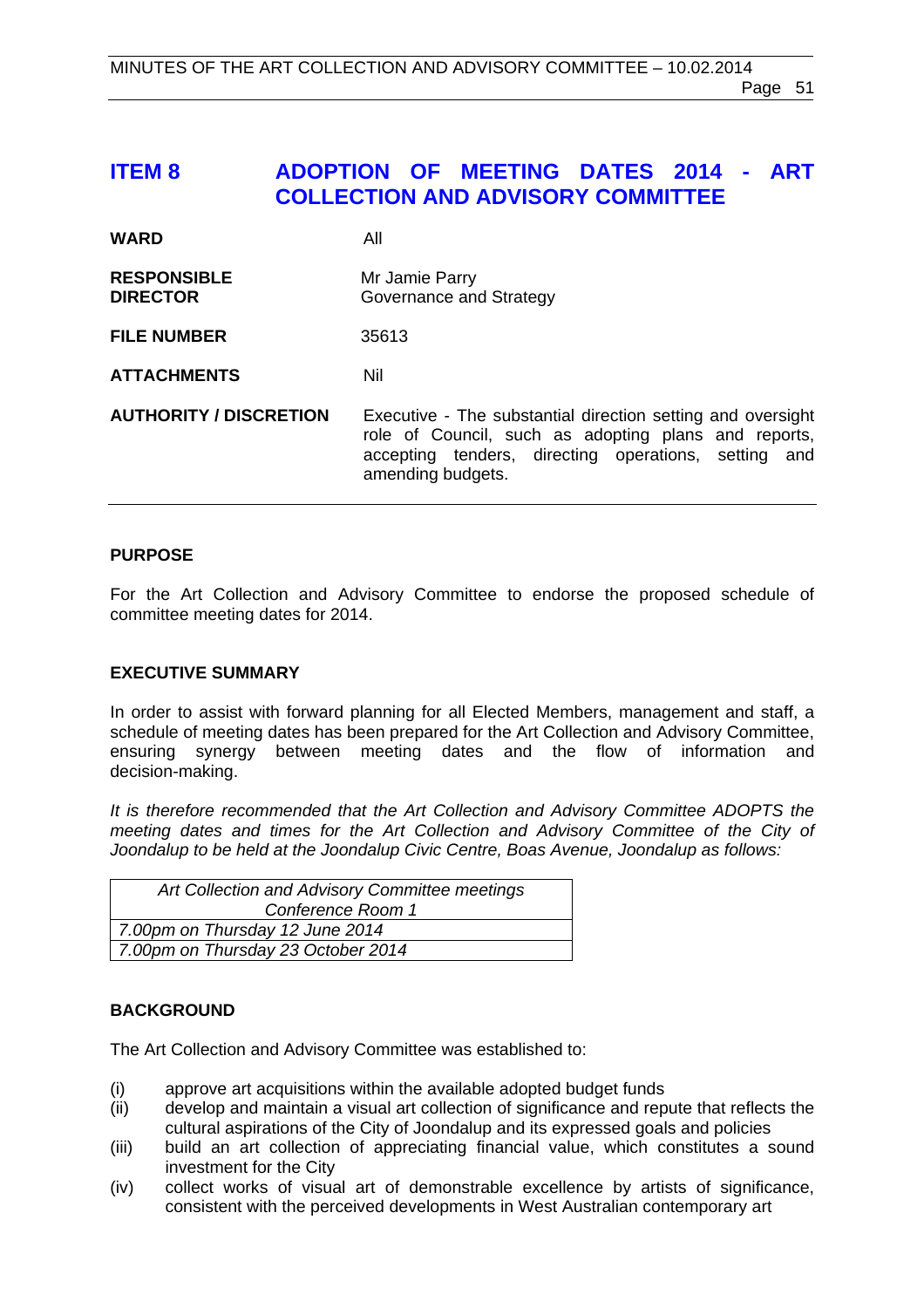- (v) collect and commission selectively works of art which enhance the existing Collection and which foster an understanding, enjoyment and appreciation of the visual arts among the broader community and members of the general public
- (vi) review the criteria established to determine the award winners
- (vii) perform an oversight role in relation to the strategic direction of the City's Community Art Exhibition and Invitational Art Award.

The committee also has delegated authority to approve acquisitions for artworks within the available adopted budget funds. This delegation of authority is to be exercised in accordance with *The City's Art and Memorabilia Collections Policy*.

At its meeting held on 19 November 2013 (CJ208-11/13 refers) Council adopted the meeting dates for its Strategy and Briefing sessions, and ordinary Council meetings.

The schedule of Council meeting dates was based on the format used for the last five years; a monthly meeting format with Strategy Sessions held on the first Tuesday of each month; Briefing Sessions held on the second Tuesday and Council meetings on the third Tuesday.

This enables committee meetings to be scheduled on the Monday, Wednesday or Thursday of weeks one, two and three so as to minimise potential conflicts with other Council activities and provide a 'meeting-free' week in the fourth week of each month.

#### **DETAILS**

The meeting dates proposed align with the key art award events for the 2014 calendar year, enabling the committee to assess art entries and consider professional advice prior to making a decision on award.

The proposed starting time of 7.00pm enables committee members to undertake their usual tour of the relevant exhibition and then subsequently meet at Conference Room 1 to commence the formal committee meeting.

#### **Issues and options considered**

The Art Collection and Advisory Committee can either:

- adopt the meeting dates as proposed in this report or
- amend the meeting dates.

#### **Legislation / Strategic Community Plan / policy implications**

**Legislation** *Local Government Act 1995. Local Government (Administration) Regulations 1996. Meeting Procedures Local Law 2013.* 

#### **Strategic Community Plan**

- **Key theme Community Wellbeing.**
- **Objective Cultural development.**
- **Strategic initiative Mot applicable.**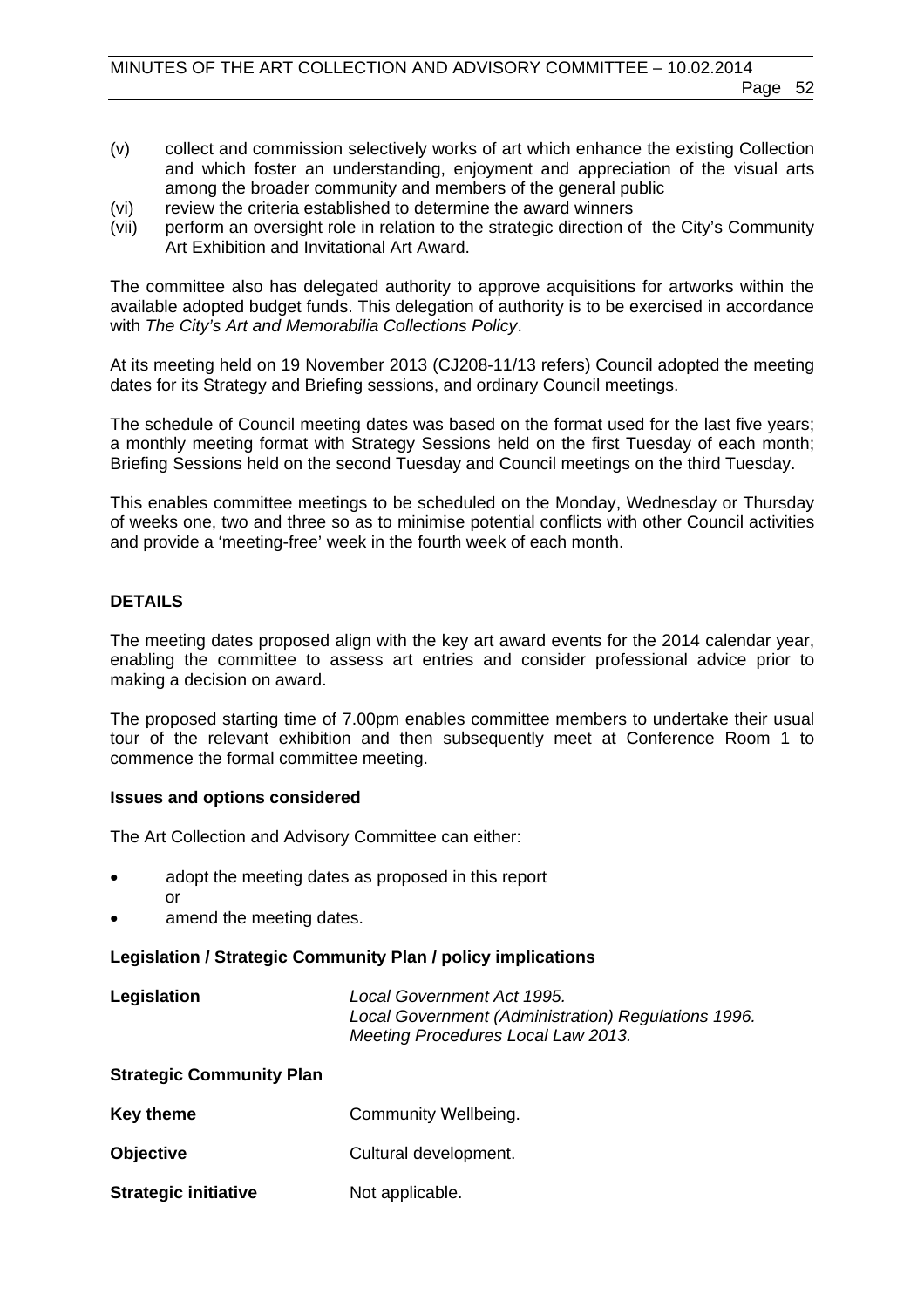#### **Policy** *The City's Art and Memorabilia Collections Policy*.

#### **Risk management considerations**

Should forward planning of committee meetings not be identified, then there is a risk for meetings to be held on an ad-hoc basis; lacking coordination with other key meetings and corporate planning processes.

#### **Financial/budget implications**

Not applicable.

#### **Regional significance**

Not applicable.

#### **Sustainability implications**

Not applicable.

#### **Consultation**

Not applicable.

#### **COMMENT**

The dates proposed are intended to provide Council, committee members and staff with an indicative meeting timeline for the Art Collection and Advisory Committee. Additional meetings may be called on an as-required basis during the year.

#### **VOTING REQUIREMENTS**

Simple Majority.

#### **OFFICER'S RECOMMENDATION**

That the Art Collection and Advisory Committee ADOPTS the meeting dates and times for the Art Collection and Advisory Committee of the City of Joondalup to be held at the Joondalup Civic Centre, Boas Avenue, Joondalup as follows:

| Art Collection and Advisory Committee meetings |  |
|------------------------------------------------|--|
| Conference Room 1                              |  |
| 7.00pm on Thursday 12 June 2014                |  |
| 7.00pm on Thursday 23 October 2014             |  |